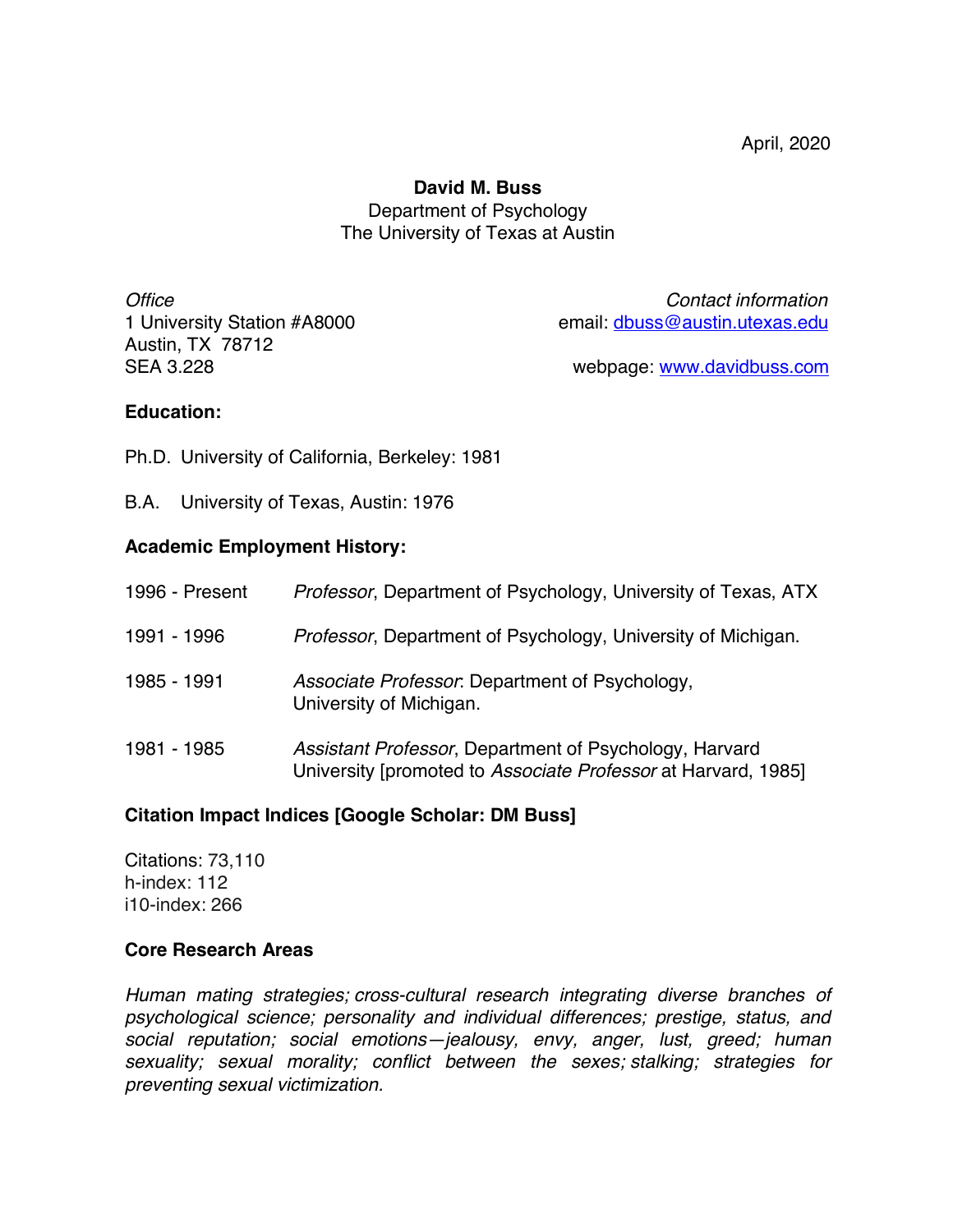# **Professional Service: National and International**

- 2017-2020 *College Council*, Institute for Social Neuroscience, Melbourne, Australia.
- 2008 2016 *Board of Advisors*, la Ciudad de las Ideas, Puebla, Mexico
- 2003 2007 *President*, *President Elect, Past President,* Human Behavior and Evolution Society (HBES)
- 2005 *Organizer*, Annual Meeting of the Human Behavior and Evolution Society, Austin, Texas: June 1 – 5.
- 2002-2003 *Consulting Editor*, American Psychologist
- 1995 2001 *Board of Directors*, International Society for the Study of Individual Differences (ISSID)
- 1994 1998 *Executive Council*, Human Behavior and Evolution Society (HBES)
- 1992-1993 *Director*, Evolution and Human Behavior Group, University of Michigan.
- 1990 pres. *Director*, International Consortium of Social and Personality Psychologists: Conducts parallel research across 50+ cultures.
- 1989 1990 *Organizer and Leader*, Foundations for Evolutionary Psychology. Special Project at the Center for Advanced Study, Stanford.

1985 – 2019 Editorial Boards Served: *American Psychologist, Evolutionary Behavioral Sciences, Journal of Personality and Social Psychology—Personality Processes and Individual Differences, Journal of Personality and Social Psychology— Interpersonal Relations and Group Processes, Psychology, Evolution, and Gender, Journal of Personality, Evolution and Human Behavior, Journal of Sex Research, European Journal of Personality, Journal of Research in Personality, Journal of Nonverbal Behavior, Encyclopedia of Psychology, Evolutionary Psychology, Journal of Scientific Psychology, Journal of Social, Evolutionary, and Cultural Psychology*. Also named as "One of Top Referees of *Biology Letters* in 2008."

# **Awards and Honors**

2019 Named one of the *50 Most Influential Psychologists in the World*: https://thebestschools.org/features/most-influential-psychologists-world/ 2018 *Lifetime Career Award*, *Human Behavior and Evolution Society*. Award given in July, 2018, at HBES Annual Meeting, Amsterdam.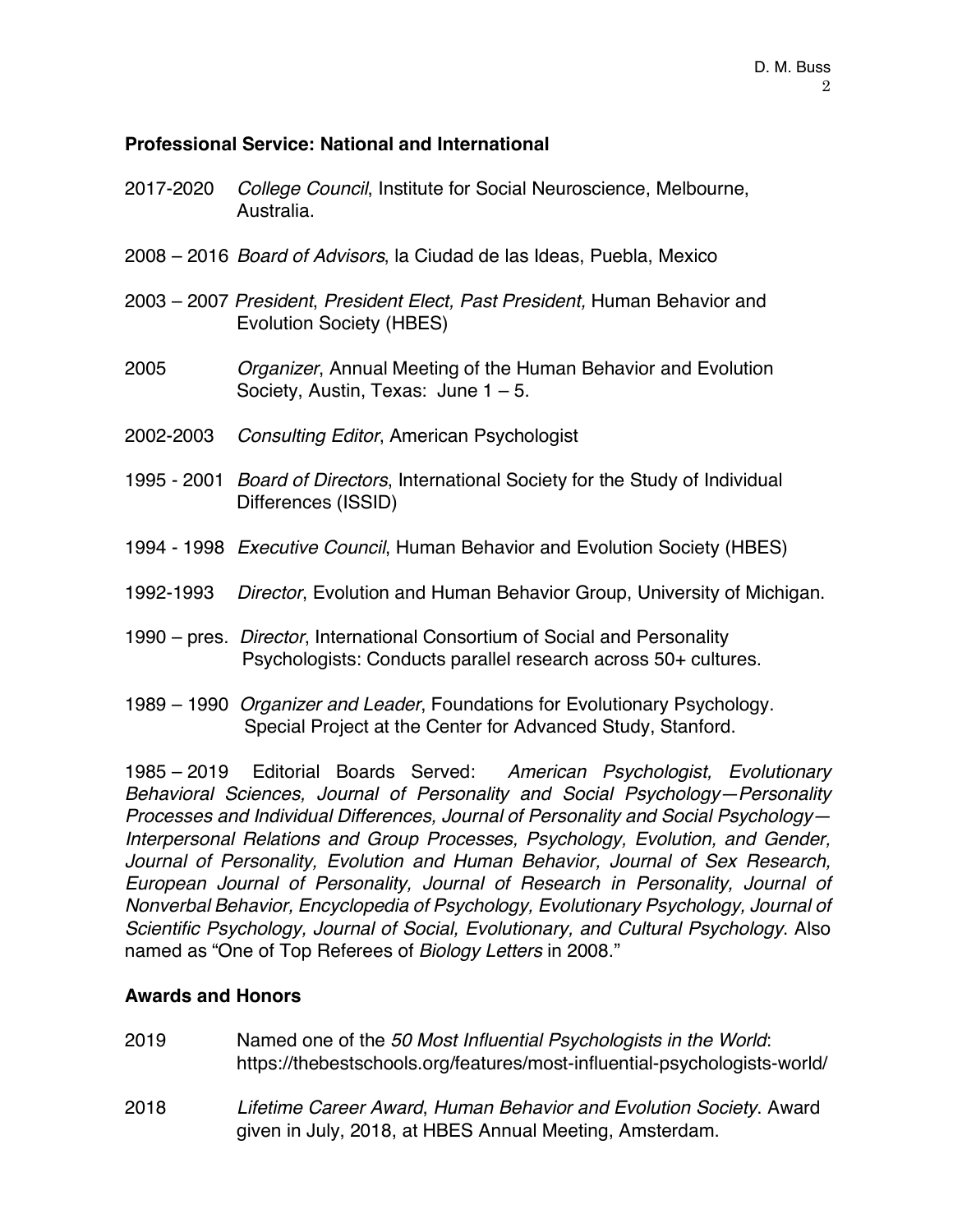| 2017      | Association for Psychological Science (APS) Mentor Award for Lifetime<br>Achievement. Award given at May 2017 APS Annual Meeting, Boston.                                                                                                          |  |
|-----------|----------------------------------------------------------------------------------------------------------------------------------------------------------------------------------------------------------------------------------------------------|--|
| 2017      | Named by Association for Psychological Science (APS) for having one<br>of the 30 most highly cited articles across all APS journals over the<br>past 30 years. Recognition featured in special issue of Perspectives in<br>Psychological Sciences. |  |
| 2014      | Named among the Most Eminent Psychologists of the Modern Era,<br>Archives of General Psychology.                                                                                                                                                   |  |
| 2013      | Named one of 30 Most Influential Psychologists Working Today:<br>http://www.bestmastersinpsychology.com/30-most-influential-<br>psychologists-working-today/                                                                                       |  |
|           | 2003 - 2015 Designated "Highly Cited Researcher" in the Social Sciences worldwide<br>by Institute for Scientific Information (ISI) (www.ISIHighlyCited.com).                                                                                       |  |
| 2010      | Elected as Fellow, Society for Personality and Social Psychology.                                                                                                                                                                                  |  |
| 2005      | The Handbook of Evolutionary Psychology (D.M. Buss, Editor),<br>nominated for the Scholarly Publisher's Reference Award.                                                                                                                           |  |
| 2003      | Harrington Award: Distinguished Visiting Professor, Baldwin Wallace<br>College, Berea, Ohio.                                                                                                                                                       |  |
| 2003      | 27th Most Cited Psychologist in Introductory Psychology textbooks                                                                                                                                                                                  |  |
| 2003      | Most cited faculty member of the College of Liberal Arts, University of<br>Texas, Austin                                                                                                                                                           |  |
| 2002-2003 | Distinguished Fellow of the New England Institute for Cognitive<br>Science and Evolutionary Psychology                                                                                                                                             |  |
| 2001      | President's Associates Teaching Excellence Award, University of Texas                                                                                                                                                                              |  |
| 2001      | APA (American Psychological Association) Distinguished Scientist<br>Lecturer                                                                                                                                                                       |  |
| 2001      | Olin Fellowship, University of Virginia Law School                                                                                                                                                                                                 |  |
| 1997      | Elected as Fellow, American Psychological Society (APS)                                                                                                                                                                                            |  |
| 1996      | Elected as Fellow, American Psychological Association (APA)                                                                                                                                                                                        |  |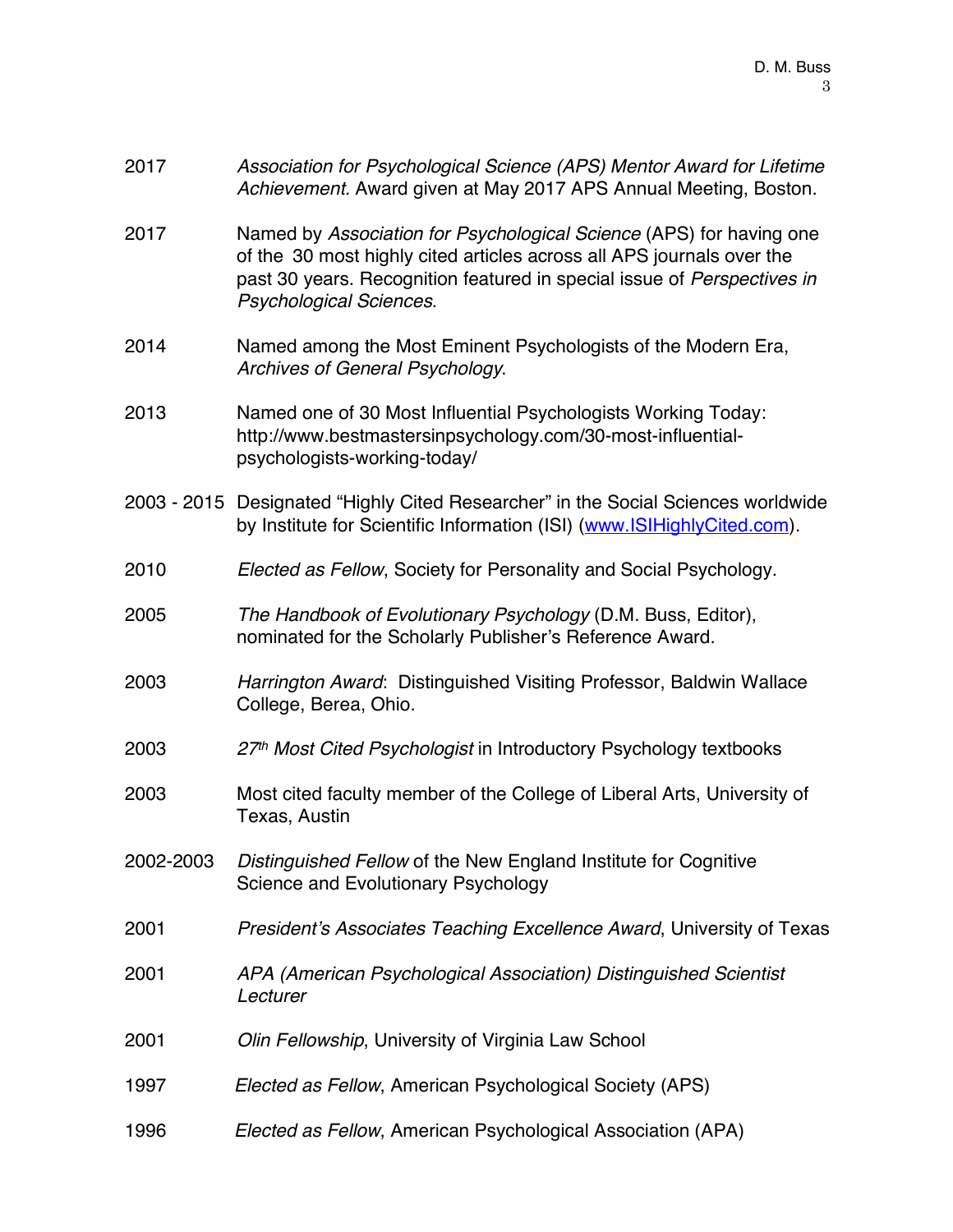| 1996    | Selected for Who's Who in American Education                                             |
|---------|------------------------------------------------------------------------------------------|
| 1990    | G. Stanley Hall Lecturer, American Psychological Association (APA)                       |
| 1989-90 | Fellow, Center for Advanced Studies in the Behavioral<br>Sciences, Stanford, California. |
| 1989    | Distinguished Faculty Recognition Award, University of Michigan.                         |
| 1988    | APA Distinguished Scientific Award for Early Career Contribution to<br>Psychology        |
| 1984    | Thomas Temple Hoopes Prize for Excellence in the Work of the                             |

# **Selected Invited Keynotes and Lectureships**

2019 Invited Keynote Speaker, *Human Behavior and Evolution Society (HBES) Annual Meeting,* Boston, Massachusetts.

*Undergraduates and the Art of Teaching* [Harvard University]

- 2018 Invited Keynote Speaker, ORIGINS, 10<sup>th</sup> Anniversary Conference, Arizona State University: https://www.origins10year.com
- 2017 Invited Ted-X Speaker, *On the Edge*, Vienna, Austria.
- 2017 Invited Keynote Speaker, *Institute for Social Neuroscience*, Grand Opening, Melbourne, Australia
- 2017 Invited Keynote Speaker, *International Society for the Study of Individual Differences* (ISSID), Warsaw, Poland.
- 2017 Invited Keynote Speaker, *La Ciudad de las Ideas*, Puebla, Mexico.
- 2016 Invited Keynote Speaker, Human Social Relationships, *The Origins of the Future Conference*, Guadalajara, Mexico.
- 2016 Invited Keynote Speaker, *Polish Evolution and Human Behavior Society*, Torun, Poland.
- 2016 Invited Keynote Speaker, *2nd World Congress on Personality*, Buzios, Brazil.
- 2015 Invited Keynote Speaker, *International Society for the Study of Women's Sexual Health* (ISSWSH), Austin, Texas.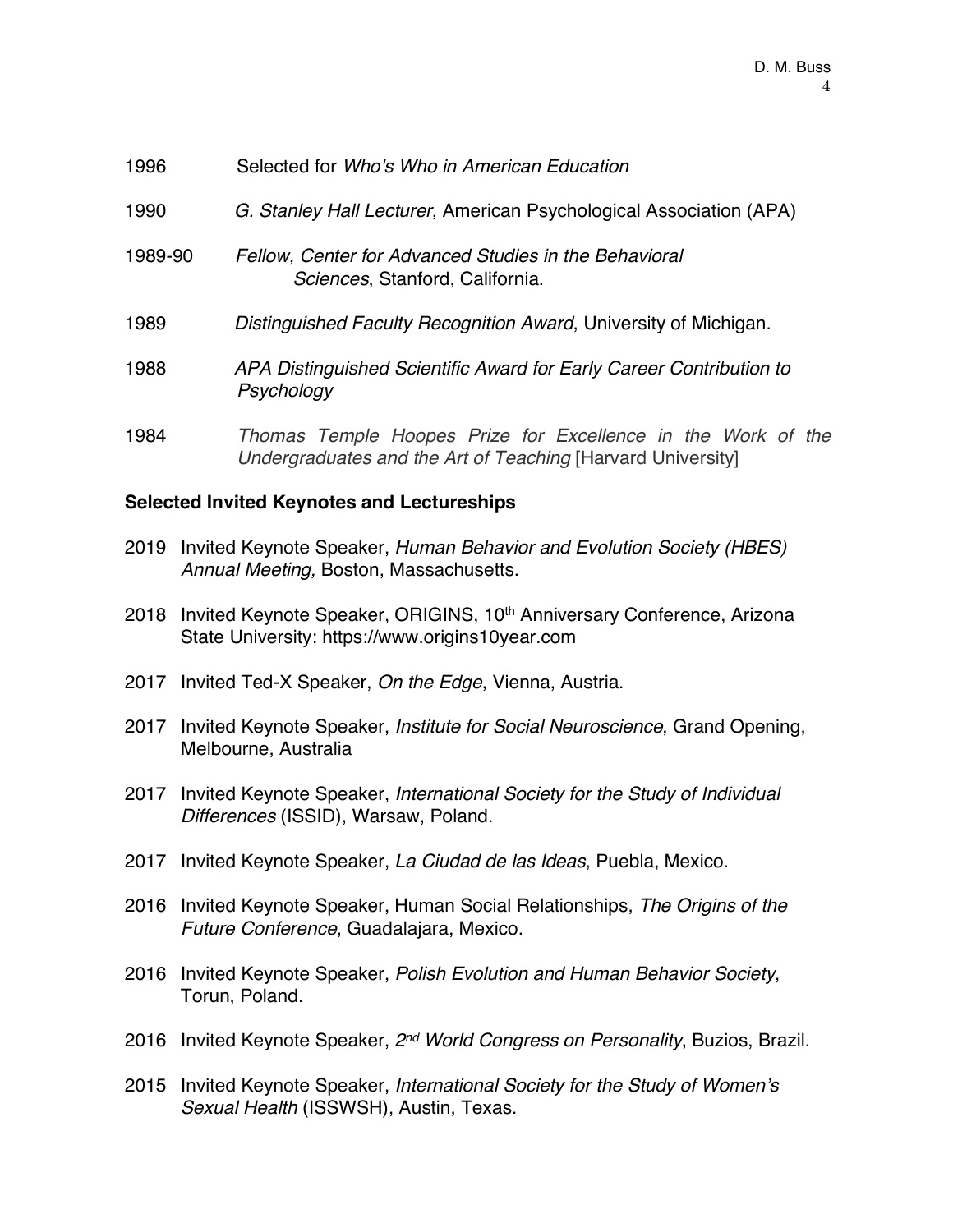- Invited Speaker, *La Ciudad de las Ideas*, Puebla, Mexico
- Invited Speaker, *La Ciudad de las Ideas*, Puebla, Mexico
- Invited Speaker, *University of Trondheim*, Trondheim, Norway.
- Invited Speaker, *University of Oslo*, Norway.
- Invited Speaker, *Singapore Management University*, Singapore.
- Invited Opening Address Speaker, *Rocky Mountain Psychological Association*.
- Invited Keynote Speaker, *Midwestern Psychological Association*.
- Invited Keynote Speaker, *First World Conference on Personality*, Cape Town, South Africa.
- Invited Keynote Speaker, *Colombian Lecture Series in Psychology*, Bogota, Colombia, South America.
- *G. Stanley Hall Lecture*, *American Psychological Association*, Orlando, Florida.
- Invited Keynote Speaker, *World Knowledge Forum*, Seoul, Korea.
- Invited Keynote Speaker, *La Ciudad de las Ideas*, Puebla, Mexico.
- Invited Keynote Speaker, *Mind Matters Conference, Proctor & Gamble*.
- Invited Keynote Speaker, *La Ciudad de las Ideas*, Puebla, Mexico.
- Invited Keynote Speaker, *International Society of Human Ethology*, University of Wisconsin, Madison
- Invited Keynote Speaker, *University-wide Darwin Celebration*, Southern Methodist University
- Invited Keynote Speaker, *Innovation Conference, Proctor & Gamble*
- Invited Lecture to the *Joint Congress of the European and International Societies for Sexual Medicine*, Brussels, Belgium
- Hamilton Lecture, *New England Institute for Cognitive Science and Evolutionary Psychology*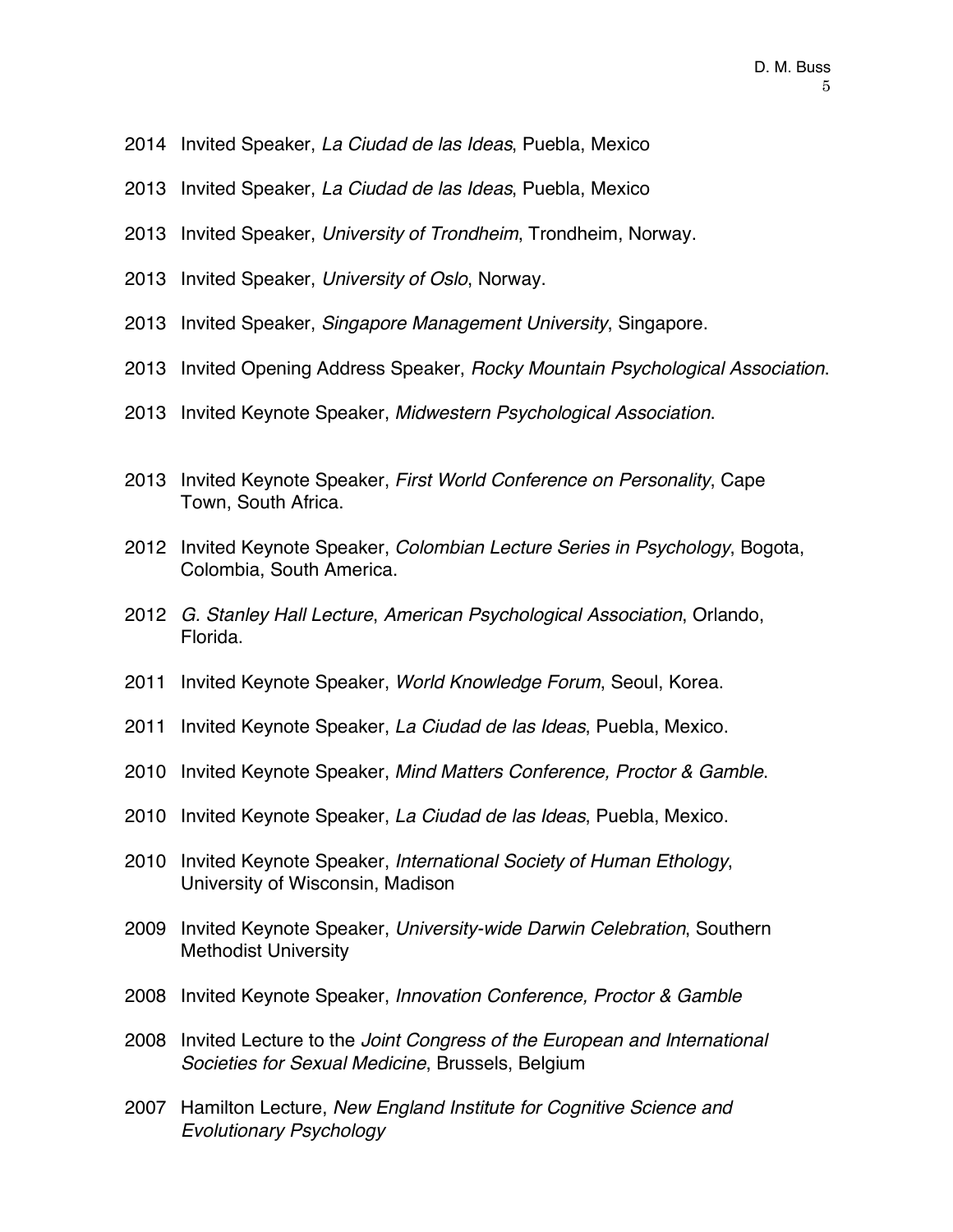- 2006 Distinguished Psychology Lecture, *UCLA*
- 2006 Ferne Forman Lecture, *University of Kansas*
- 2006 Invited University-wide lecture, *SUNY, New Paltz*
- 2005 Invited address to the *XIX National Congress of the Mexican Psychiatric Association*, Los Cabos, Mexico
- 2004 Invited address to the *11th World Congress of the International Society for Sexual Research,* Buenos Aires, Argentina
- 2004 *American Psychological Society*: Presidential Symposium (Chicago)
- 2003 *American Psychological Association*: Invited Plenary Speaker (Toronto)
- 2001 *APA Keynote Address to Division 24* (APA, San Francisco)
- 2001 *International Society for the Study of Individual Differences* (ISSID) Invited Keynote Address (Edinburgh, Scotland)
- 2001 *APA* Distinguished Scientist Lecturer Address (MPA, Chicago, Illinois)
- 2001 *APA* Distinguished Scientist Lecturer Address (RMPA, Reno Nevada)
- 2000 Invited Keynote Speaker, *Society for the Evolutionary Analysis of Law*
- 1999 Invited Keynote Address, *Hunter College*, New York
- 1998 Invited Plenary Speaker: *Society for the Scientific Study of Sex*
- 1997 Invited Keynote, *California State University at Long Beach*
- 1996 Invited Keynote Address, *NITOP Teachers Conference of Psychologists*
- 1995 Invited Keynote Speaker for Special Conference: *Mate Selection, Courtship Strategies, and Law:* Munich, Germany
- 1993-1994 Invited Organizer to the *Kurt Lewin Institute, Groningen*, The Netherlands, for Workshop on Evolutionary Social and Personality Psychology.
- 1992 Invited Keynote Speaker for *European Society of Personality Psychology*: Groningen, The Netherlands.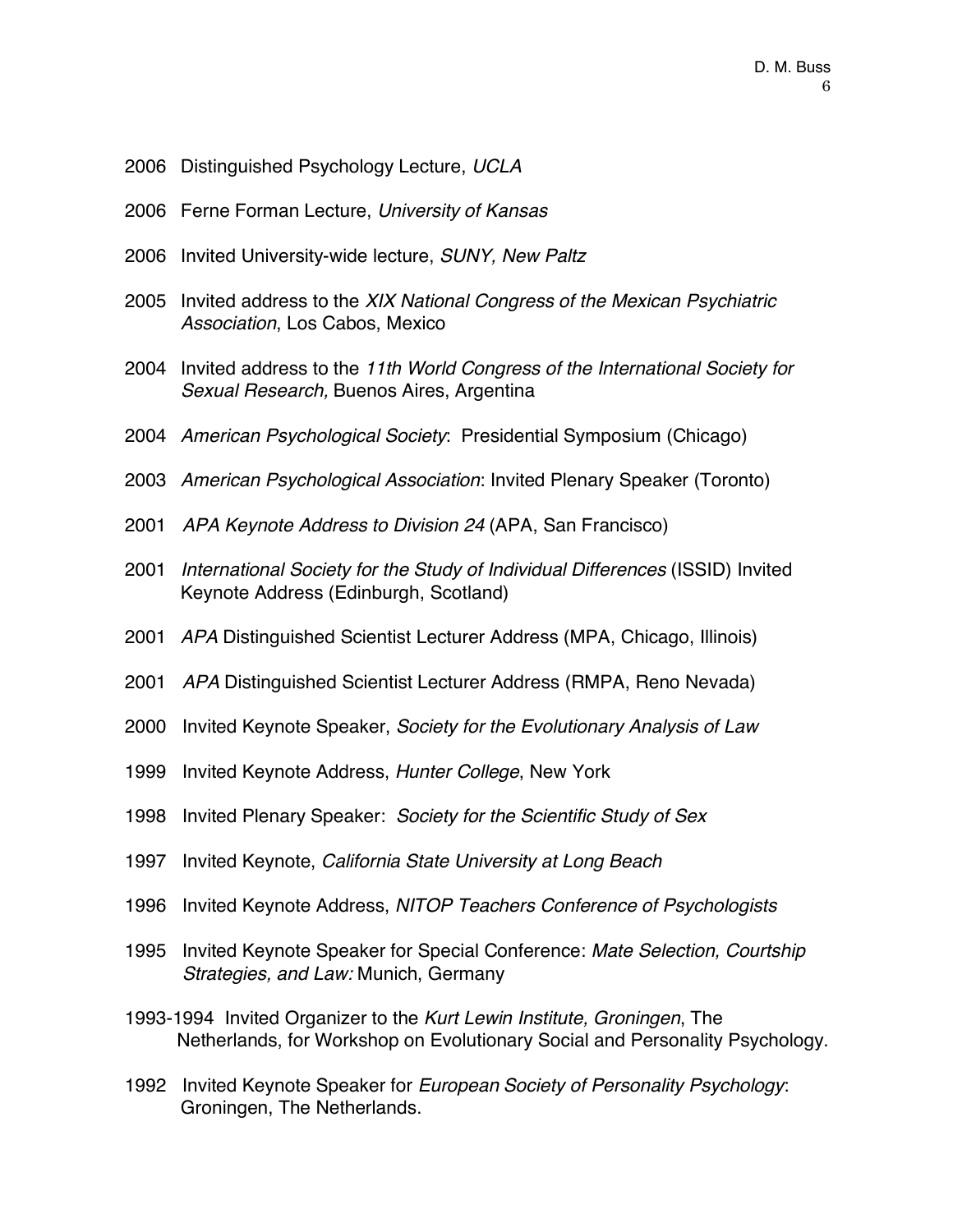- 1992 Invited Speaker for *NATO Advanced Workshop on Biological and Social Approaches to Personality*. Tilburg, Netherlands
- 1992 Invited Keynote Address to the *Dahlem Konferenzen: What Are the Mechanisms Mediating the Genetic and Environmental Determinants of Behavior.* Berlin, Germany.
- 1991-1992 Invited Fellow at *International Workshop on Human Nature and Biocultural Evolution.* Bielefeld, Germany.
- 1991 Invited Keynote Address to the *Interamerican Congress of Psychology*, San José, Costa Rica: July 11-15, 1991.
- 1990 Invited speaker at *International Conference on Human Nature and Biocultural Evolution*, Bielefeld, Germany.

# **Ongoing Public Service**

2000 – present: Co-created (w/ Dr. Joshua Duntley) and maintain web site (in Spanish and English) to help stalking victims: **www.stalkinghelp.org**

# **Professional Affiliations**

American Psychological Association (APA)(elected Fellow, 1996) Association for Psychological Science (APS)(elected Fellow, 1997) Human Behavior and Evolution Society (HBES)(President: 2005-2007) European Human Behaviour and Evolution Association (EHBEA) Society for Personality and Social Psychology (SPSP) Society for Experimental Social Psychology (SESP)(elected Fellow, 2009) The NorthEastern Evolutionary Psychology Society (NEEPS) Society for the Scientific Study of Sex (SSSS) International Academy of Sex Research (IASP) International Society of Human Ethology (ISHE)

# **Authored and Co-Authored Books**

- Buss, D.M. (2019, 2015, 2012, 2008, 2004,1999). *Evolutionary psychology: The new science of the mind (6<sup>th</sup>, 5<sup>th</sup>, 4<sup>th</sup>, 3<sup>nd</sup>, 2<sup>nd</sup>, 1<sup>st</sup> Editions). Boston: Allyn & Bacon.* [translated into Chinese, German, Korean, Italian, Arabic, and Polish]
- Buss, D.M. (2016). *The evolution of desire: Strategies of human mating* (Revised and updated edition). New York: Basic Books.
- Buss, D.M. (2005). *The murderer next door: Why the mind is designed to kill*. New York: The Penguin Press. [translated into German, Japanese, Korean, Polish]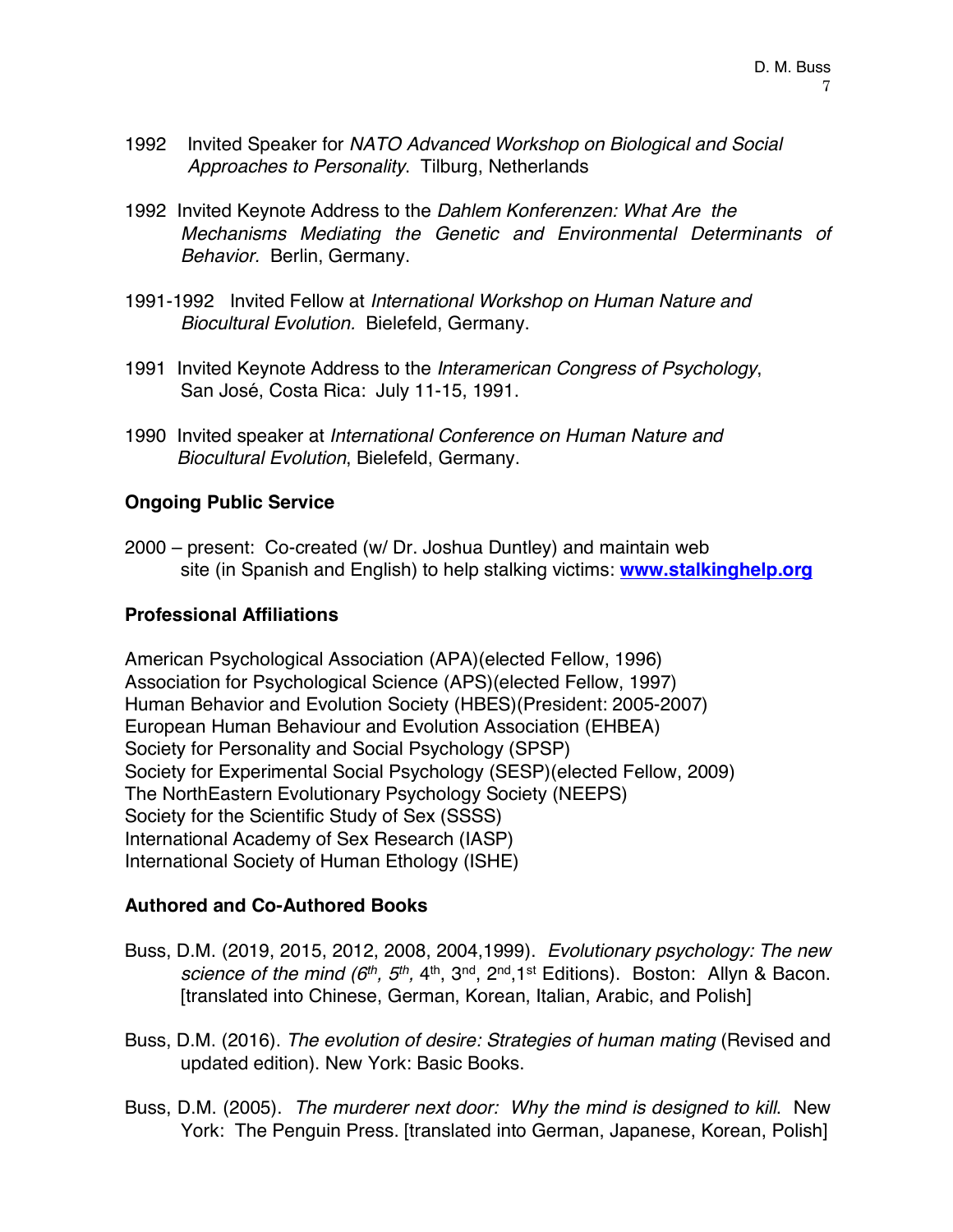- Buss, D.M. (2003). *The evolution of desire: Strategies of human mating (Revised Edition)*. New York: Basic Books. [translated into Chinese, Korean, Polish]
- Buss, D.M. (2000). *The dangerous passion: Why jealousy is as necessary as love and sex.* New York: The Free Press. [Translated and published in France, China, the Netherlands, Brazil, Germany, Israel, Japan, Korea, Poland, United Kingdom, Hungary, and Portugal]
- Buss, D. M. (1994). *The Evolution of Desire: Strategies of Human Mating*. New York: Basic Books. [Translated and published in France, Germany, China, Korea, Japan, Poland, Italy, Spain, Sweden]
- Larsen, R., & Buss, D.M. (2020, 2017, 2014, 2011, 2008, 2005, 2002). *Personality: Domains of knowledge about human nature* (7th, 6th, 5th, 4th, 3nd, 2nd, 1st Editions*)*. Boston, MA: McGraw-Hill. [translated into Spanish, Croatian, and Chinese]
- Meston, C., & Buss, D.M. (2009). *Why women have sex*. New York: Henry Holt. [translated and published in The Netherlands, Turkey, Greece, Spain, Korea, Poland, United Kingdom, Japan, Germany, Brazil, China, Vietnam, Bulgaria]

# **Edited Books and Volumes**

- Buss, D.M. (2016). *The handbook of evolutionary psychology* (2nd Ed.). Hoboken, NJ: Wiley.
- Buss, D.M., & Hawley, P. (Eds.) (2011). *The evolution of personality and individual differences.* New York: Oxford University Press.
- Buss, D.M. (Ed.)(2005). *The handbook of evolutionary psychology*. Hoboken, NJ: Wiley.
- Buss, D. M., & Malamuth, N. (Eds.)(1996). *Sex, power. conflict: Evolutionary and feminist perspectives.* New York: Oxford University Press.
- Buss, D.M. (Ed.)(1990). Biological foundations of personality: Evolution, behavioral genetics, and psychophysiology. *Journal of Personality Special Issue*. Durham, NC: Duke University Press.
- Buss, D.M., & Cantor, N. (Eds.)(1989). *Personality psychology: Recent trends, emerging directions.* New York: Springer-Verlag.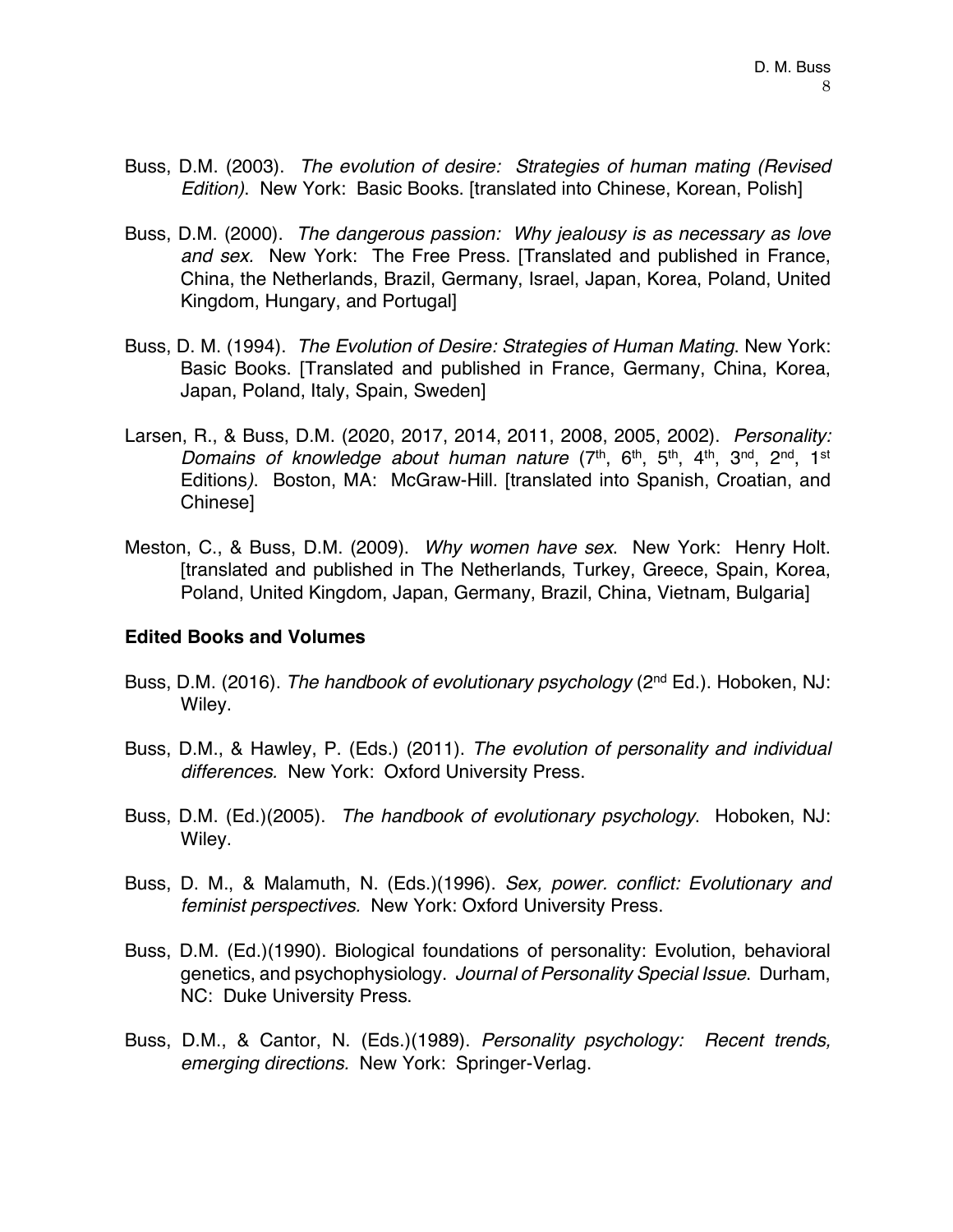# **Publications**

# **2020, and in press**

- Buss, D.M. (in press). Evolutionary psychology is a scientific evolution. *Evolutionary Behavioral Sciences*.
- Walter, K., Conroy-Beam, D., Buss,D.M, Asao,K., Sorokowska, Sorokowski, A.P. et al. (in press). Sex differences in mate preferences cross 45 countries: A largescale replication. *Psychological Science*.
- Monfils, M., & Buss, D.M. (in press). Conceptualizing intrusive thinking at the level of psychological mechanisms.
- Von Hippel, W., Buss, D.M., & Richardson, G. (in press). Science progresses through open disagreement: Rejoinder to Fine. *Archives of Scientific Psychology*.
- Conroy-Beam, D., Buss, D.M., Asao, K., et al. (in press). Contrasting computational models of mate preference integration across 45 countries. *Scientific Reports*, 9, 1-13.
- Conroy-Beam, D., & Buss, D.M. (in press). Human mate selection: A multidimensional approach. In L. Workman et al. (Eds.), *Cambridge Handbook of Evolutionary Psychology*. Cambridge, UK: Cambridge University Press.
- Lopes, J.S., Shackelford, T.K., Buss, D.M., & Abed, M.G. (2020). Individual differences and disagreement in romantic relationships. *Personality and Individual Differences*, 155.

- Goetz, C., Pillsworth, E., Buss, D.M., & Conroy-Beam, D. (2019, December). *Frontiers in Psychology*. https://doi.org/10.3389/fpsyg.2019.02709
- Durkee, P., Lukaszewski, A., & Buss, D.M. (2019). Pride and shame: Key components of a culturally universal status management system. *Evolution and Human Behavior*, 470-478.
- Conroy-Beam, D., Roney, J. R., Lukaszewski, A. W., Buss, D. M., Asao, K., Sorokowska, A., ... & Alm, C. (2019). Assortative mating and the evolution of desirability covariation. *Evolution and Human Behavior*, 40, 479-491.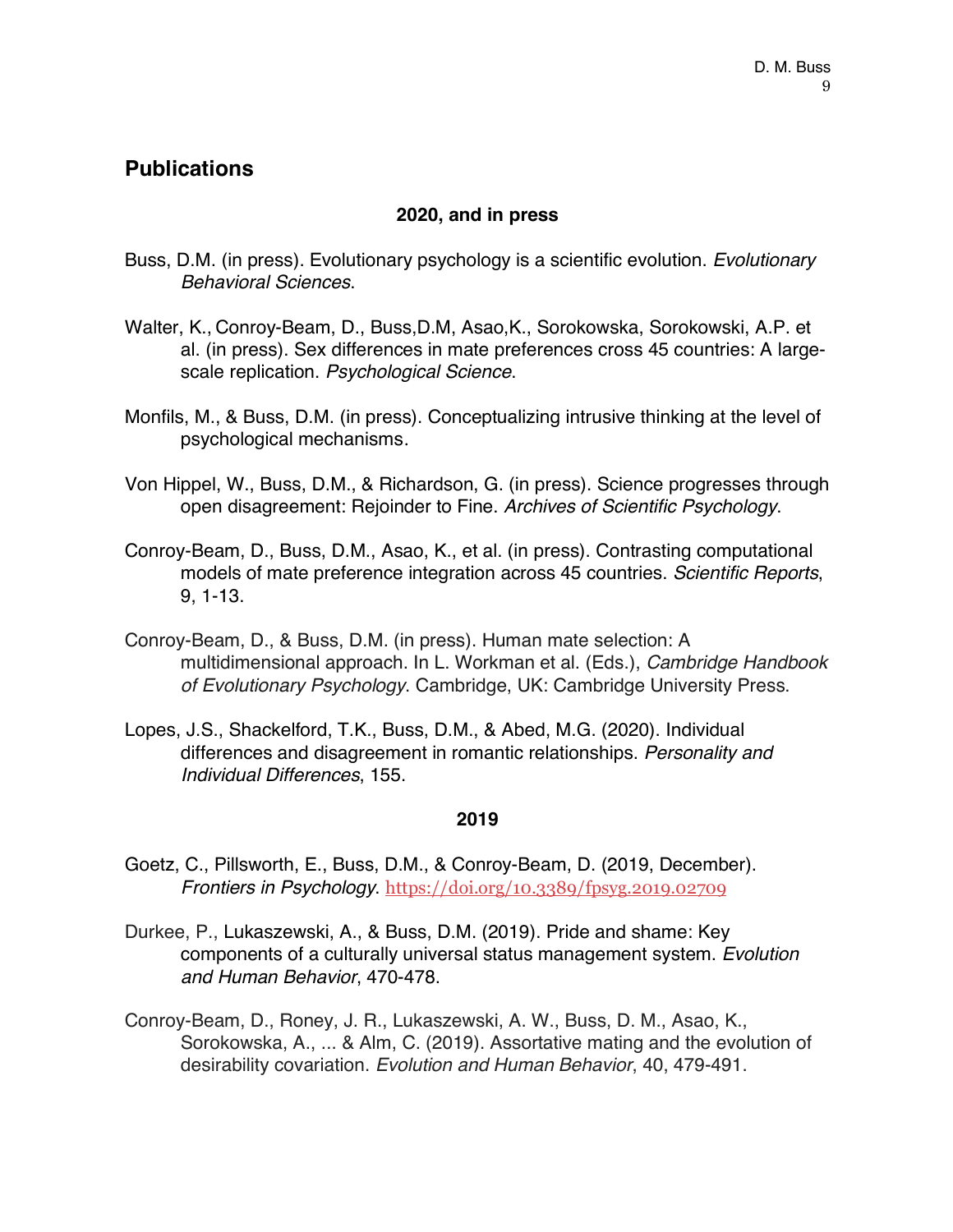- Meston, C. M., Kilimnik, C. D., Freihart, B. K., & Buss, D. M. (2019). Why Humans Have Sex: Development and Psychometric Assessment of a Short-Form Version of the YSEX? Instrument. *Journal of Sex & Marital Therapy*, 1-19.
- Buss, D. M., & Foley, P. (2019). Mating and marketing. *Journal of Business Research*.
- Buss, D.M., & Schmitt, D.P. (2019). Mate preferences and their behavioral manifestations. *Annual Review of Psychology*, 70, 77-110.
- Buss, D.M. (2019). Virginity in mate selection. In R. Sternberg (Ed.), *My biggest research mistake*. New York: Sage.
- Buss, D.M. (2019). The evolution of love in humans. In R. Sternberg (Ed.), *The new psychology of love* (42-63). New York: Sage.
- Al-Shawaf, L., Lewis, D., Wehbe,Y.S., & Buss, D.M. (2019). Context, environment, and learning in evolutionary psychology. In T.K. Shackelford & V.A. Weekes-Shackelford (Eds.), **Encyclopedia of Evolutionary Psychological Science.** Springer Nature Switzerland.
- Conroy-Beam, D., & Buss, D.M. (2019). Why is age so important in human mating? Age preferences and their influences on multiple mating behaviors. *Evolutionary Behavioral Sciences*, 13, 127-157. http://dx.doi.org/10.1037/ebs0000127

- Buss, D. M., & von Hippel, W. (2018). Psychological barriers to evolutionary psychology: Ideological bias and coalitional adaptations. *Archives of Scientific Psychology*, *6*(1), 148-158.
- Wyckoff, J., Buss, D.M., & Markman, A. (2018). Sex differences in victimization and consequences of cyber aggression: An evolutionary perspective. *Evolutionary Behavioral Sciences*.
- Buss, D.M. (2018). Sexual and emotional infidelity: Evolved gender differences in jealousy prove robust and replicable. *Perspectives in Psychological Science*, 13, 155-160.
- Al-Shawaf, L., Zreik, K., & Buss, D. M. (2018). Thirteen misunderstandings about natural selection. T. K. Shackelford, V.A. Weekes-Shackelford (eds.), *Encyclopedia of Evolutionary Psychological Science*, https://doi.org/10.1007/978-3-319-16999-6\_2158-1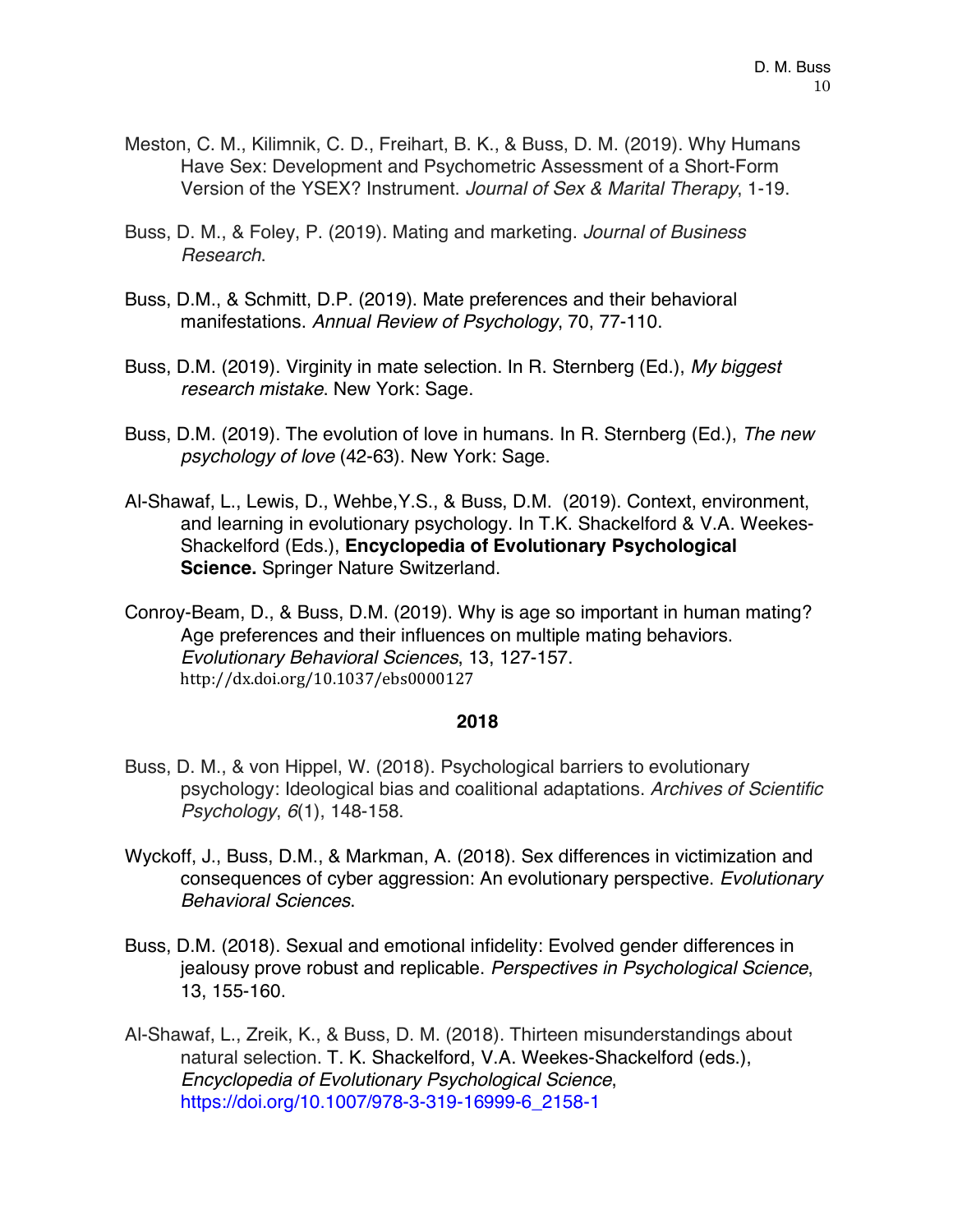- Chaudhary, N., Al-Shawaf, L., & Buss, D.M. (2018). Mate competition in Pakistan: Mate value, mate retention, and competitor derogation. *Personality and Individual Differences*, 130, 141-146.
- Kennair, L.E.O., Wyckoff, J., Asao, K., Buss, D.M., & Bendixen, M. (2018) Why do women regret casual sex more than men do? *Personality and Individual Differences*, 127, 61-67.
- Buss, D.M. (2018). Mating opportunity costs. In J. Brockman (Ed.). *This idea is brilliant* (pp. 248-150). New York: Harper Perennial.
- Al-Shawaf, L., Lewis, D.M.G., & Buss, D.M. (2018). Sex differences in disgust: Why are women more easily disgusted than men? *Emotion Review*, 10, 149-160.

- Buss, D.M. (2017). Sexual conflict in human mating. *Current Directions in Psychological Science*, 26, 307-313. [lead article]
- Buss, D.M. (2017). Why women stray: The mate switching hypothesis. *AEON*. https://aeon.co/essays/does-the-mate-switching-hypothesis-explain-femaleinfidelity
- Lewis, D.M.B., Russell, E., Al-Shawaf, L., Ta, V., Senveli, Z, Buss, D.M., Ickes, W. (2017). Why women wear high heels: Evolution, lumbar curvature, and attractiveness. *Frontiers in Psychology*, 8, 1875. https://doi.org/10.3389/fpsyg.2017.01875
- Lewis, D.M.G., Al-Shawaf, L., Conroy-Beam, D., Asao, K., & Buss, D.M. (2017). Evolutionary psychology: A how-to guide. *American Psychologist*, 72, 353- 373.
- Von Hippel, W., & Buss, D.M. (2017). Do ideologically driven scientific agendas impede the understanding and acceptance of evolutionary principles in social psychology? In J.T. Crawford & L. Jussim (Eds.), *The politics of social psychology* (pp. 7-26). New York: Routledge.
- Conroy-Beam, D., & Buss, D.M. (2017). Euclidean distances discriminatively predict short-term and long-term attraction to potential mates. *Evolution and Human Behavior*, 38, 442-450.
- Bendixen, M., Asao, K., Wyckoff, J., Buss, D.M., & Kennair, L.E.O. (2017). Sexual regret in U.S. and Norway: Effects of culture and individual differences in religiosity and mating strategy. *Personality and Individual Differences*, 116, 246-251.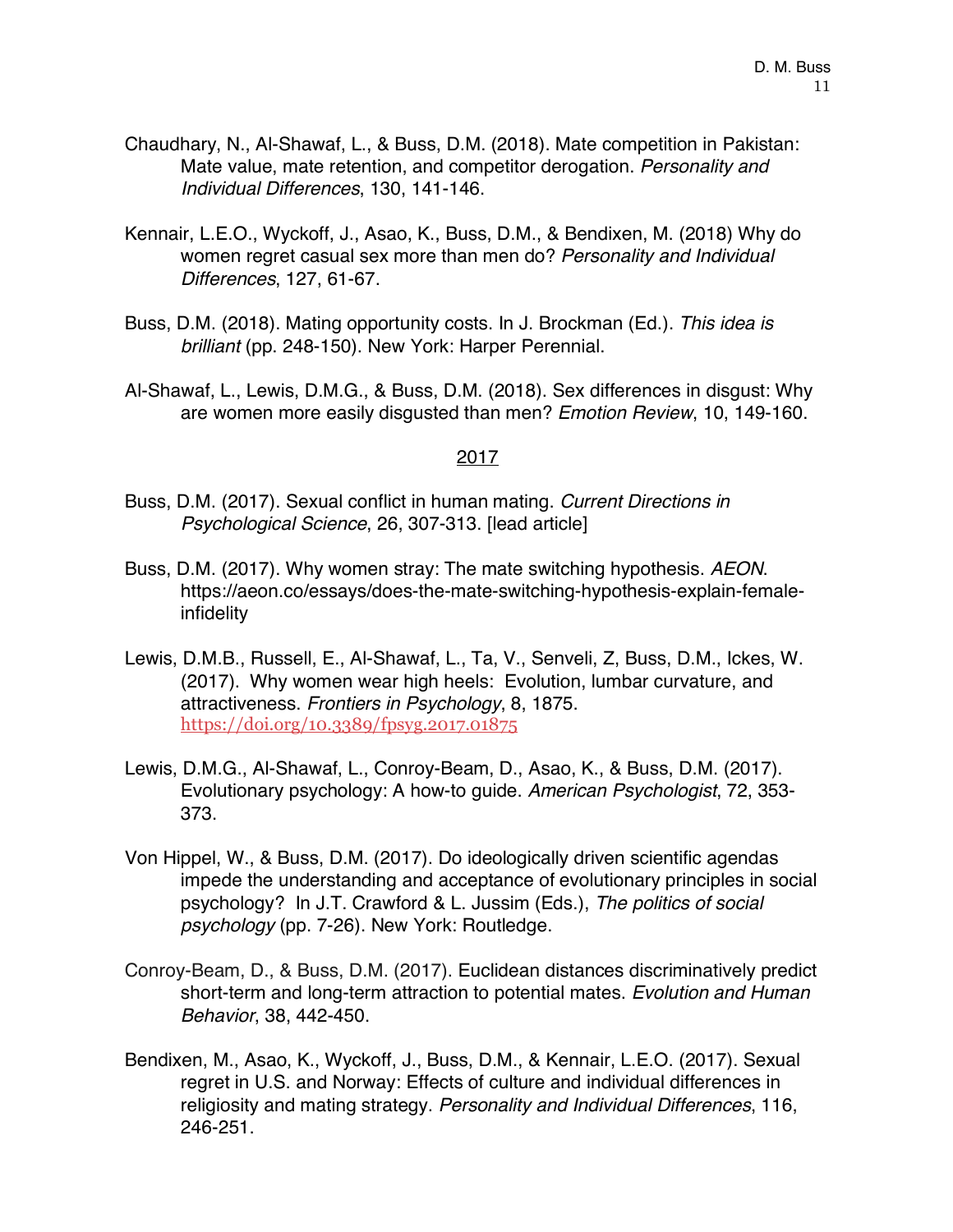- Conroy-Beam, D., & Buss, D.M. (2017). Mate preferences. In *Encyclopedia of Evolutionary Psychological Science*. Springer.
- Buss, D. M., Goetz, C., Duntley, J. D., Asao, K., & Conroy-Beam, D. (2017). The mate switching hypothesis. *Personality and Individual Differences*, *104*, 143- 149.

- Buss, D.M., & Abrams, M. (2016). Jealousy, infidelity, and the difficulty of diagnosing pathology: A CBT approach to coping with sexual betrayal and the green-eyed monster. *Journal of Rational-Emotive & Cognitive-Behavior Therapy*.
- Conroy-Beam, D., Goetz, C., & Buss, D.M. (2016). What predicts romantic relationship satisfaction and mate retention intensity? Mate preference fulfillment or mate value discrepancies? *Evolution and Human Behavior*, 37, 440-448.
- Conroy-Beam, D., & Buss, D.M. (2016). How are mate preferences linked with actual mate selection? Tests of mate preference integration algorithms using computer simulations and actual mating couples. *PLOS ONE*. doi:10.1371/ journal.pone.0156078
- Conroy-Beam, D., & Buss, D.M. (2016). Do mate preferences influence actual mating decisions? Evidence from computer simulations and three studies of mated couples. *Journal of Personality and Social Psychology*, 111, 53-66.
- Buss, D.M., & Schmitt, D.P. (2016). Sexual Strategies Theory. In T.K. Shackelford & V.A. Weekes-Shackelford (Eds.), *Encyclopedia of Evolutionary Psychological Science*.
- Buss, D.M. (2016). Act nomination method. In T.K. Shackelford & V.A. Weekes-Shackelford (Eds.), *Encyclopedia of Evolutionary Psychological Science*. DOI 10.1007/978-3-319-16999-6\_1862-1
- Souza, A.L., Conroy-Beam, D., & Buss, D.M. (2016). Mate preferences in Brazil: Evolved desires and cultural evolution over three decades. *Personality and Individual Differences*, 95, 45-49.
- Buss, D.M. (2016). Human mating strategies. In R.J. Sternberg, S.T. Fiske, & D.J. Foss (Eds.), *Scientists making a difference: One hundred eminent behavioral and brain scientists talk about their most important contributions*. Cambridge: Cambridge University Press.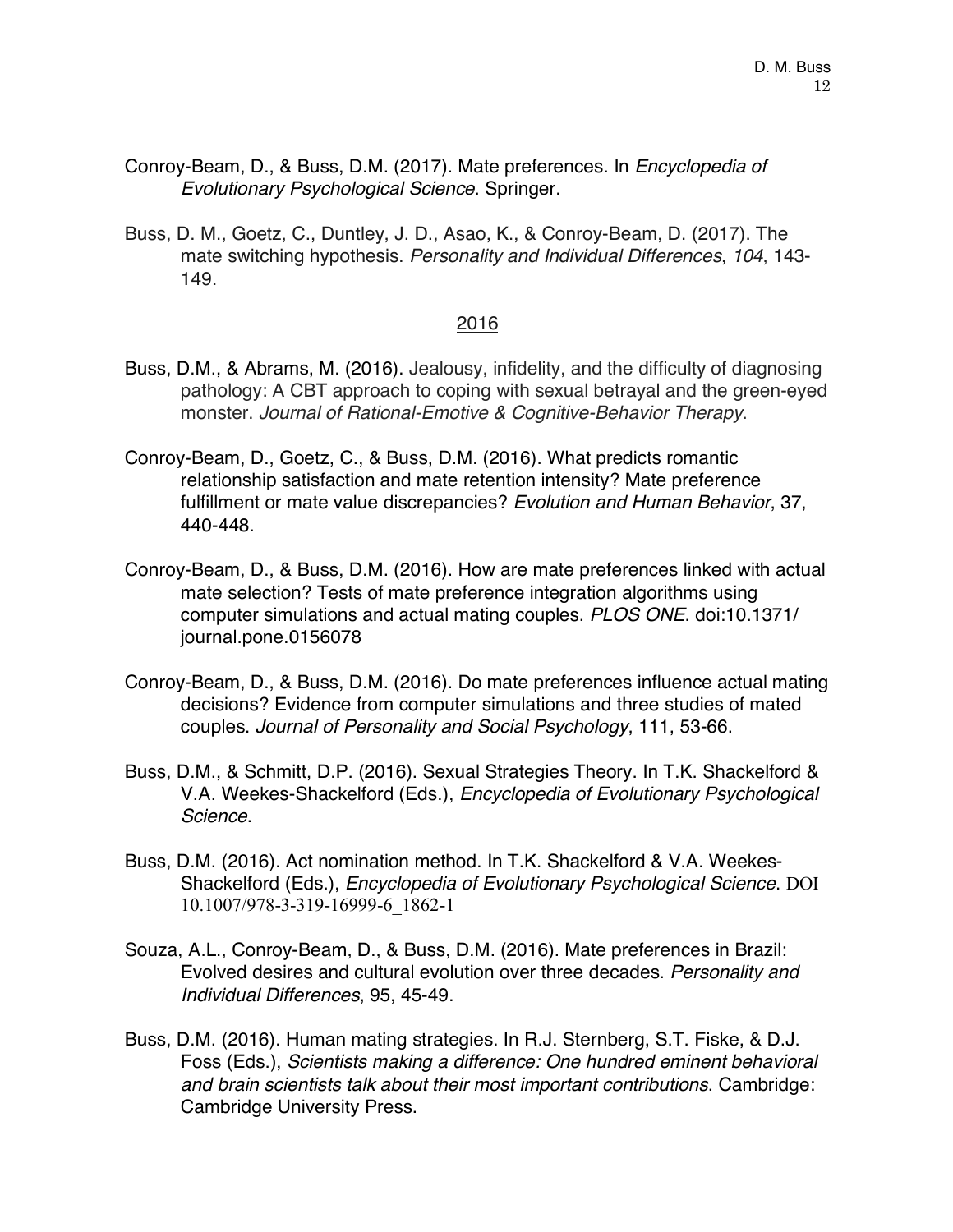- Buss, D.M. (2016). The mating crisis among educated women. *Edge*. http://edge.org/response-detail/26747
- Kennair, L. E. O., Bendixen, M., & Buss, D. M. (2016). Sexual regret: Tests of competing explanations of sex differences. *Evolutionary Psychology*, 1-9. doi:10.1177/1474704916682903
- Duntley, J.D., & Buss, D.M. (2016). The evolution of good and evil. In A. Miller (Ed.), *The social psychology of good and evil*. New York: Guilford.
- Asao, K., & Buss, D.M. (2016). The moral mechanisms: Judgment, conscience, and punishment as superordinate mechanisms. In T.K. Shackelford & R. Hansen (Eds.), *The evolution of morality*. New York: Oxford University Press.

- Conroy-Beam, D., Buss, D.M., Pham, M., & Shackelford, T.K. (2015). How sexually dimorphic are human mate preferences? *Personality and Social Psychology Bulletin*, 41, 1082-1093.
- Bendixen, M., Kennair, L.E., & Buss, D.M. (2015). Jealousy: Evidence of strong sex differences using both forced choice and continuous measure paradigms. *Personality and Individual Differences*, 86, 212-216.
- Kennair, L.E., Grontvedt, T.V., Memetoglu, M., Perilloux, C., & Buss, D.M. (2015). Sex and mating strategy impact the 13 basic reasons for having sex. *Evolutionary Psychological Science*, 1, 207-219.
- Buss, D.M. (2015). Beauty is in the eyes of the beholder. In J. Brockman (Ed)., *This idea must die*. New York: HarperColins.
- Lewis, D.M.G., Al-Shawaf, L., Russell, E.M., & Buss, D.M. (2015). Friends and happiness: An evolutionary perspective on friendship. In M. Demir (Ed.), *Friendship and Happiness* (pp. 37-57). New York: Springer.
- Lewis, D.G., Al-Shawaf, L., & Buss, D.M. (2015). Lumbar curvature: A novel evolved standard of attractiveness. *Evolution and Human Behavior*, 36, 345-350.
- Conroy-Beam, D., Goetz, C., & Buss, D.M. (2015). Why do people form long-term mateships? A game-theoretic model. *Advances in Experimental Social Psychology*, 51, 1-39.
- Al-Shawaf, L., Lewis, D.M.G., & Buss, D.M. (2015). Mating strategy and disgust. *Evolution and Human Behavior*, 36, 199-205.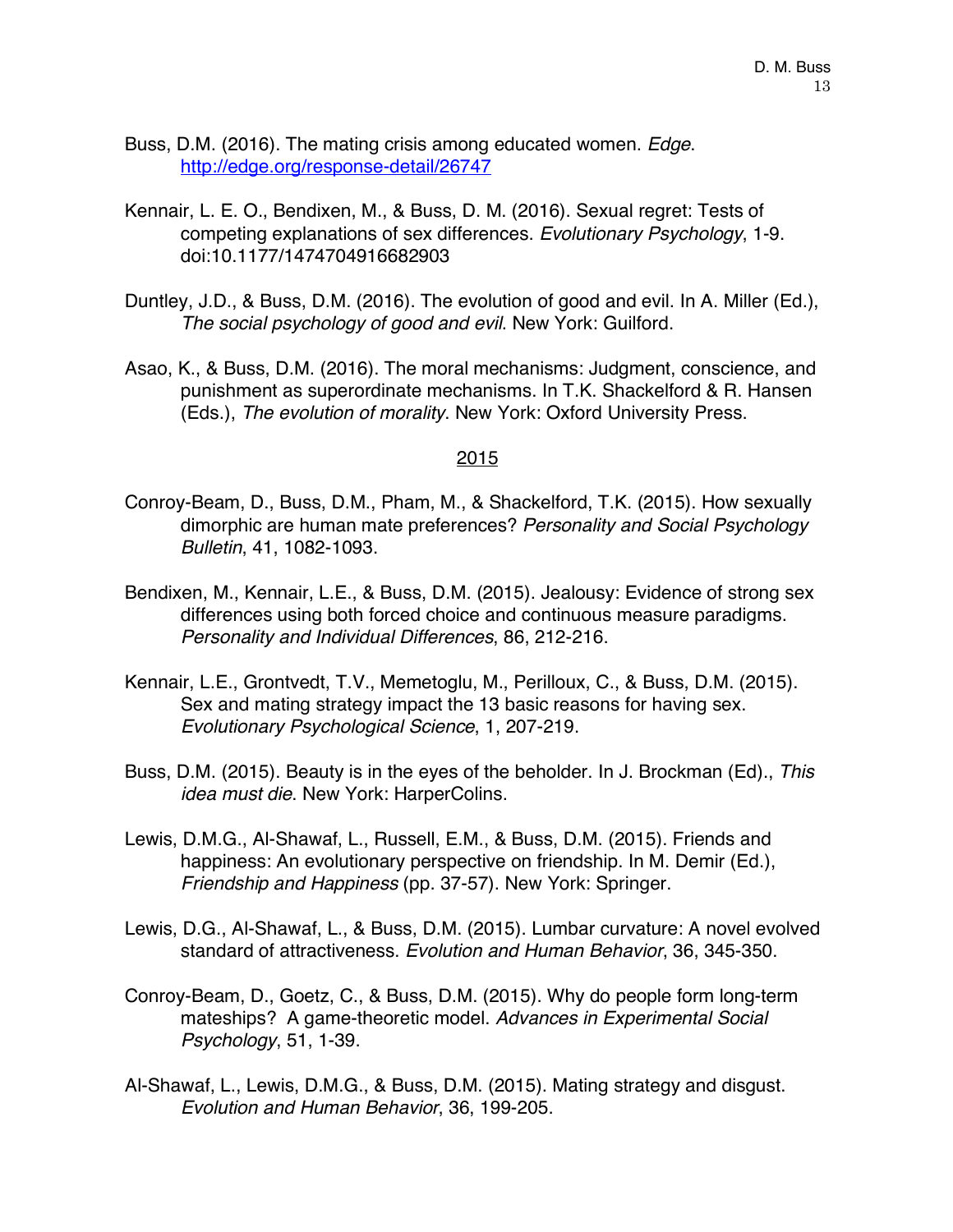Al-Shawaf, L., Conroy-Beam, D., Asao, K., & Buss, D.M. (2015). Human emotions: An evolutionary psychological perspective. *Emotion Review*. 1754073914565518.

Easton, J.A., Goetz, C.D., Buss, D.M., 2015. Evolution of human mate choice. In J. D. Wright (Ed.), *International Encyclopedia of the Social & Behavioral Sciences,*  2nd edition, Vol. 11. Oxford: Elsevier. pp. 340–347.

Al-Shawaf, L., Lewis, D.M.G., Alley, T. R., & Buss, D.M. (2015). Mating strategy, disgust, and food neophobia. *Appetite*, 85, 30-35.

- Buss, D.M. (2014). Evolutionary criteria for considering an emotion 'basic': Jealousy as an illustration. *Emotion Review*, 6, 1-3
- Buss, D.M. (2014). The mating wars. In J. Brockman (Ed.), *What should we be worried about?* New York: Harper Perennial.
- Kamble, S., Shackelford, T.K., Pham, M.N., & Buss, D.M. (2014). Indian mate preferences: Continuity, sex differences, and cultural changes across a quarter of a century. *Personality and Individual Differences*, 70, 150-155.
- Holden, C.J., Shackelford, T.K., Zeigler-Hill, V., Starratt, V.G., Miner, E.J., Kaighobadi, F., Jeffrey, A.J., & Buss, D. M. (2014). Husband's esteem predicts their mate retention tactics. *Evolutionary Psychology*, *12*, 655-672.
- Conroy-Beam, D., & Buss, D.M. (2014). A deeper integration of Selfish Goal Theory and modern evolutionary psychology. *Behavioral and Brain Sciences*, 37, 140- 141.
- Goetz, C. D., Easton, J. A., & Buss, D. M. (2014). Women's perceptions of sexual exploitability cues and their link to sexual attraction. *Archives of Sexual Behavior,* 43, 999–1008.
- Perilloux, C., Duntley, J.D., & Buss, D.M. (2014). Blame attribution in sexual victimization. *Personality and Individual Differences*, 63, 81-86.
- Buss, D.M., & Penke, L. (2014). Evolutionary personality psychology. In R.Larsen & Lynne Cooper (Eds.,), *The APA Handbook of Personality and Social Psychology, Volume 4: Personality Processes and Individual Differences*. APA Press: Washington, D.C.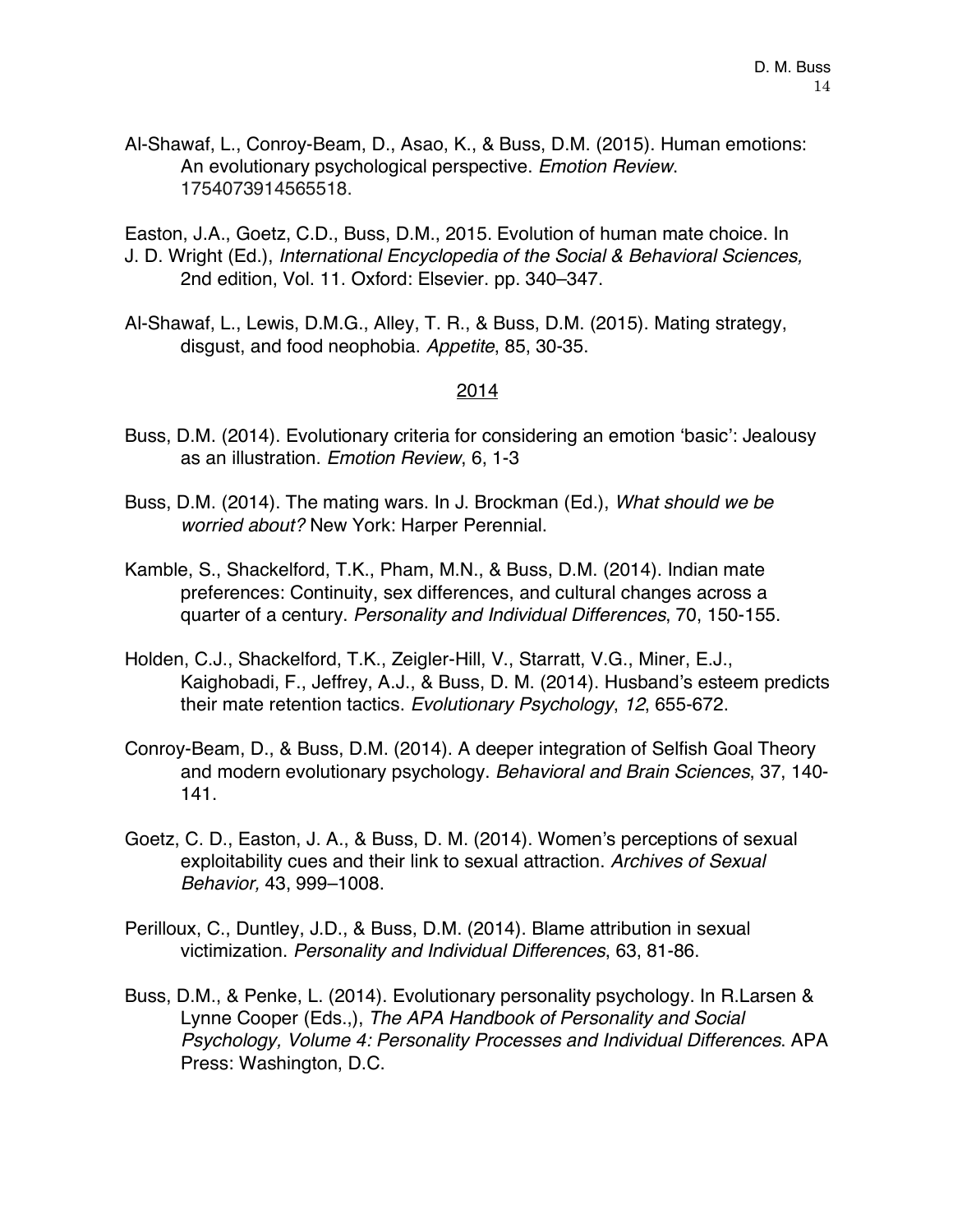Buss, D.M., & Duntley, J.D. (2014). The evolution of intimate partner violence. In T.K. Shackelford & R.D. Hansen (Eds.), *Evolution of violence* (pp. 1-22). New York: Springer.

# 2013

Buss, D.M. (2013). Sexual jealousy. *Psychological Topics*, 22, 155-182.

- Buss, D.M. (2013). Feminist evolutionary psychology: Some reflections. *Journal of Social, Evolutionary, and Cultural Psychology*, 7, 295-295.
- Buss, D.M. (2013). The science of human mating strategies: An historical perspective. *Psychological Inquiry*, 24, 171-177.
- Buss, D.M. (2013). Evolutionary theories in psychology. In R. Biswas-Diener & E. Diener (Eds), *Noba textbook series: Psychology*. Champaign, IL: DEF Publishers. DOI: www.nobaproject.com
- Perilloux, C., Cloud, J.C., & Buss, D.M. (2013). Women's physical attractiveness and short-term mating strategies. *Personality and Individual Differences,* 54, 490- 495.
- Galperin, A., Haselton, M. G., Frederick, D. A., von Hippel, W., Poore, J. C., Buss, D. M., & Gonzaga, G. (2013). Sexual regret: Evidence for evolved sex differences. *Archives of Sexual Behavior*, 42, 1145-1161.
- Buss, D.M. (2013). Sexual conflict theory. In J. Brockman (Ed.), *This explains everything*. New York: Harper Perennial.

- Perilloux, C., Easton, J.A., & Buss, D.M. (2012). The misperception of sexual interest. *Psychological Science*, 23, 146-151.
- Buss, D.M. (2012). The evolutionary psychology of crime. *Journal of Theoretical and Philosophical Criminology*, 1, 90-98.
- Goetz, C.D., Easton, J.A., Lewis, D.M., & Buss, D.M. (2012). Sexual exploitability: Observable cues and their link to sexual attraction. *Evolution and Human Behavior*, 33, 417-426.
- Buss, D.M. (2012). Seven tools for teaching evolutionary psychology. In D. Dunn (Ed.), *Hot Topics: Best Practices in Teaching Controversial Issues in Psychology.* Washington, D.C.: American Psychological Association.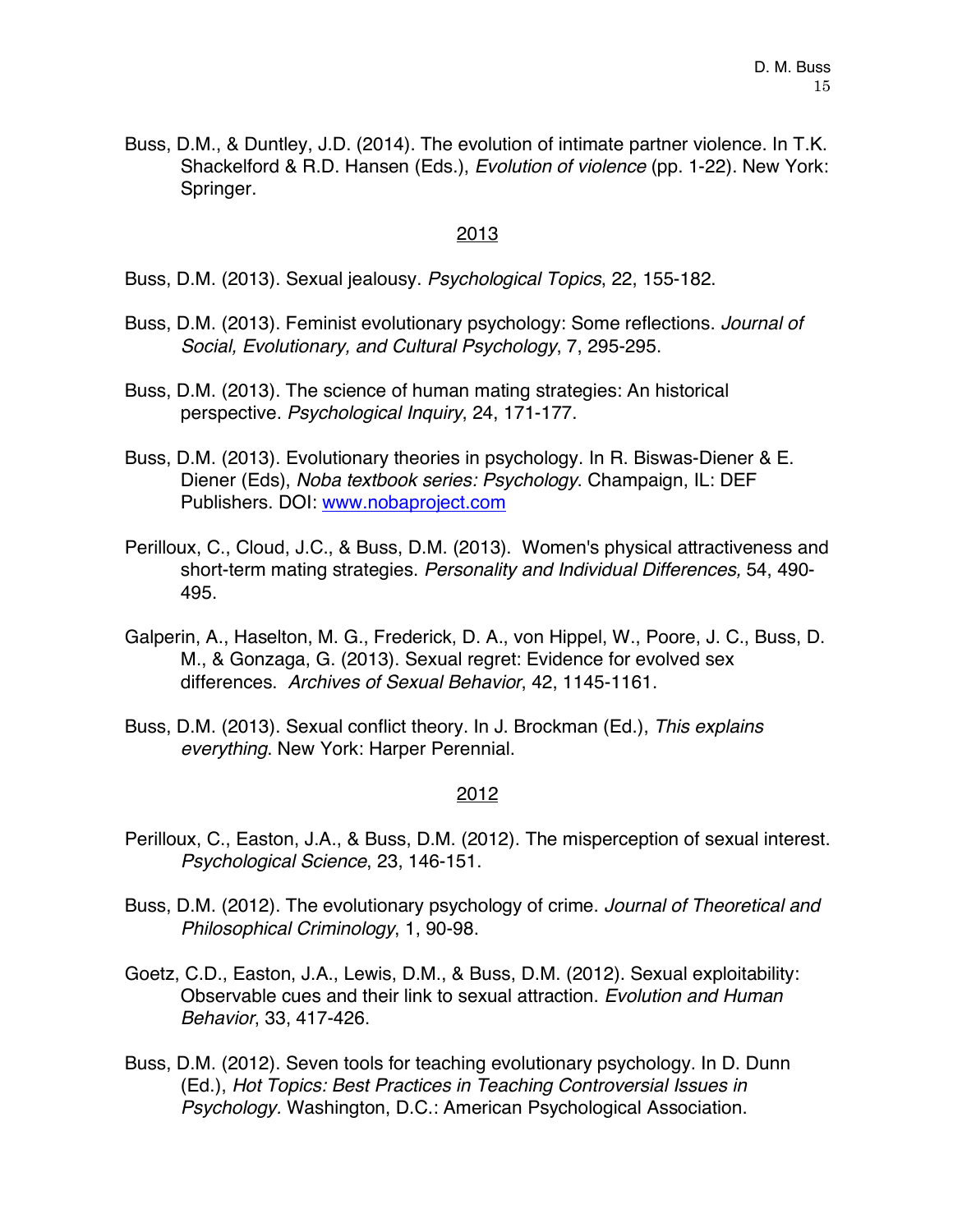- Perilloux, C., Duntley, J.D., & Buss, D.M. (2012). The costs of rape*. Archives of Sexual Behavior,* 41, 1099-1106.
- DelPriore, D., Hill, S.E., & Buss, D.M. (2012). Envy: Functional specificity and sexdifferentiated design features. *Personality and Individual Differences*, 53, 317- 322.
- Lewis, D.M.G., Al-Shawaf, L., Conroy-Beam, D., Asao, K., & Buss, D.M. (2012). Friends with benefits II: Mating activation in opposite-sex friendship as a function of sociosexual orientation and relationship status. *Personality and Individual Differences,* 53, 622-628.
- Stone, E., Shackelford, T.K., & Buss, D.M. (2012). Is variability in mate choice similar for intelligence and personality traits? Testing a hypothesis about the evolutionary genetics of personality. *Intelligence*, 40, 33-37.
- Jonason, P.K., & Buss, D.M. (2012). Avoiding entangling commitments: Tactics for implementing a short-term mating strategy. *Personality and Individual Differences, 52,* 606–610.
- Lewis, D.M., Easton, J.A., Goetz, C.D., & Buss, D.M. (2012). Exploitative male mating strategies: Personality, mating orientation, and relationship status. *Personality and Individual Differences*, 52, 139-143.
- Duntley, J.D., & Buss, D.M. (2012). The evolution of stalking. *Sex Roles*, 66, 311- 327.

- Buss, D.M., & Duntley, J.D. (2011). The evolution of intimate partner violence. *Aggression and Violent Behavior,* 16, 411-419.
- Buss, D.M., & Schmitt, D.P. (2011). Evolutionary psychology and feminism. *Sex Roles*, 64, 768-787.
- Buss, D.M. (2011, October 13). How can understanding human evolutionary psychology help prevent domestic violence? *Science and Religion Today*. http://www.scienceandreligiontoday.com/2011/10/13/how-can-understandinghuman-evolutionary-psychology-help-prevent-domestic-violence/
- Al Shawaf, L., & Buss, D.M. (2011). Evolutionary psychology and Bayesian modeling. *Behavioral and Brain Sciences*, 34, 188-189.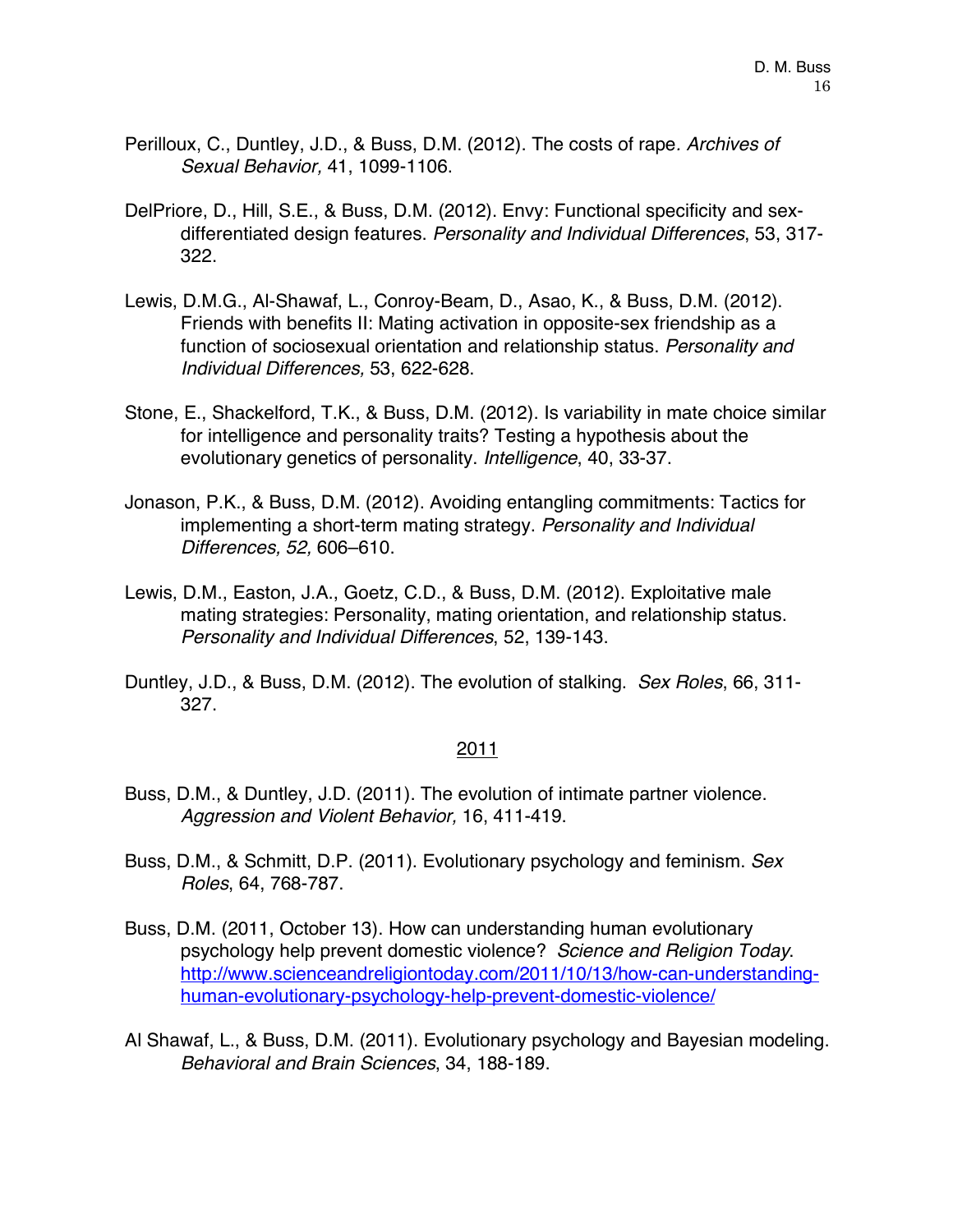- Buss, D.M. (2011). The emergence of evolutionary psychology: Contributing to a scientific revolution. In. Edited by X.T. Wang and Y.J. Su (Eds.), *Thus Spake Evolutionary Psychologists*. Beijing: Peking University Press.
- Buss, D.M. (2011). Derogation of competitors. *Research Digest*. http://bps-researchdigest.blogspot.com/2011/11/david-buss-derogation-of-competitors.html
- Buss, D.M. (2011). Internet mating strategies. In J.Brockman (Ed.), *How is the internet changing the way you think?* New York: HarperCollins.
- De Miguel, A., & Buss, D.M. (2011). Mate retention tactics in Spain: Personality, sex differences, and relationship status. *Journal of Personality*, 79, 563-586.
- Duntley, J.D., & Buss, D.M. (2011). Homicide adaptations. *Aggression and Violent Behavior*, 16, 399-410.
- Buss, D.M. (2011). Domains of deception. *Behavioral and Brain Sciences*, 34, 18.
- Lei, C., Wang, Y., Shackelford, T.K., & Buss, D.M. (2011). Chinese mate preferences: Cultural evolution and continuity across a quarter century. *Personality and Individual Differences*, 50, 678-683.
- Lewis, D.M., Conroy-Beam, D., Al-Shawaf, L., Raja, A., DeKay, T., & Buss, D.M. (2011). Friends with benefits: The evolved psychology of same and opposite sex friendship. *Evolutionary Psychology*, 9, 543-569.
- Buss, D.M. (2011). Personality and the adaptive landscape: The role of individual differences in creating and solving social adaptive problems. In D.M. Buss & P.H. Hawley (Eds.). *The evolution of personality and individual differences*. New York: Oxford University Press.
- Hawley, P.H., & Buss, D.M. (2011). Introduction. In D.M. Buss & P.H. Hawley (Eds.). *The evolution of personality and individual differences*. New York: Oxford University Press.
- Perilloux, C., Fleischman, D.S., & Buss, D.M. (2011). Meet the parents: Parentoffspring convergence and divergence in mate preferences. *Personality and Individual Differences, 50,* 253-258.

Buss, D.M. (2010). Why students love evolutionary psychology . . . and how to teach it. *Psychology Teacher Network*, 20, 1-6.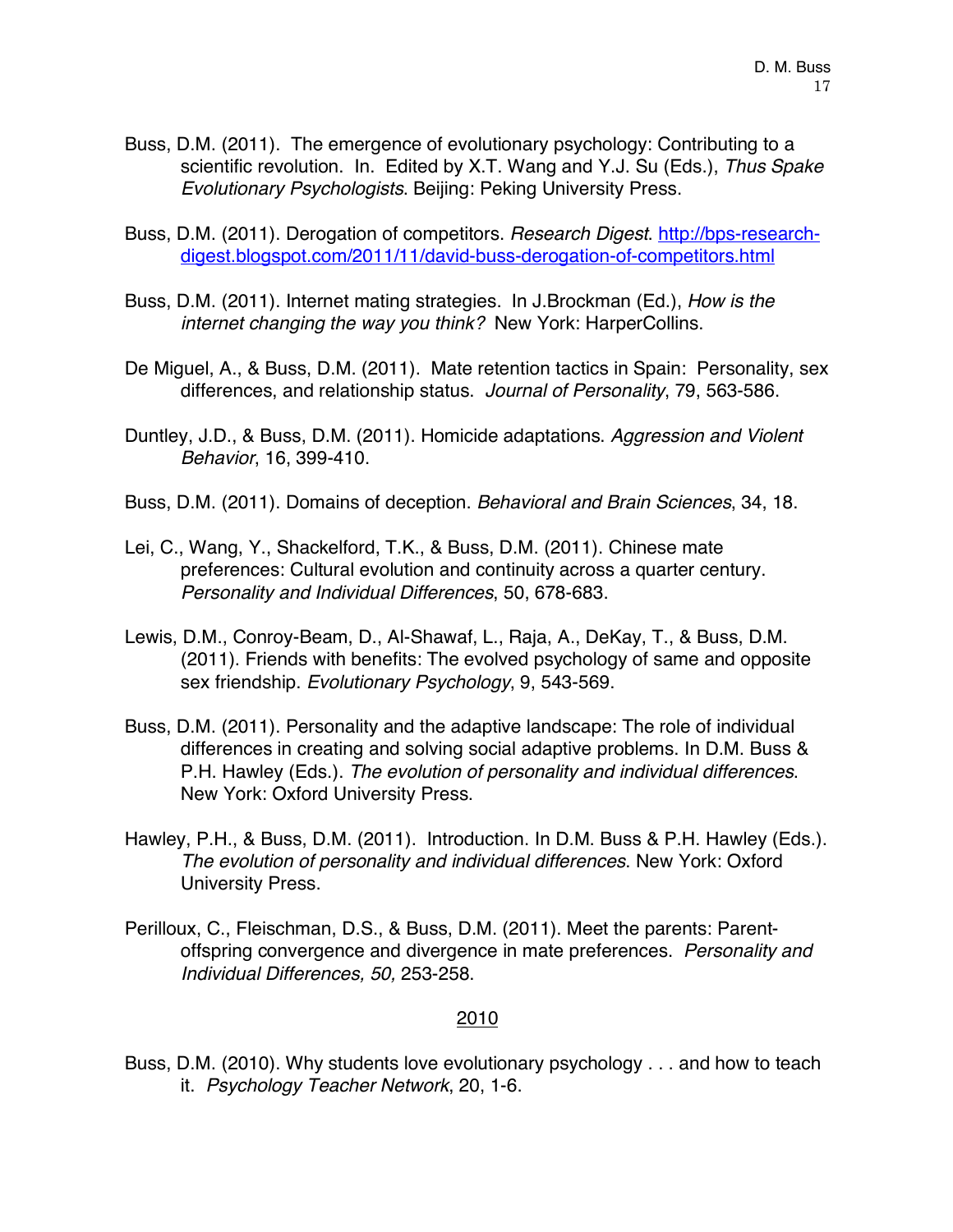- Perilloux, C., Lewis, D.M., Goetz, C., Fleishman, D.S., Easton, J.E., Confer, J.C., & Buss, D.M. (2010). Trade-offs, individual differences, and misunderstandings about evolutionary psychology. *American Psychologist*, 65, 930-932.
- Confer, J.C., Perilloux, C., & Buss, D.M. (2010). More than just a pretty face: Men's priority shifts in short-term mating contexts. *Evolution and Human Behavior*, 31, 348-353.
- Easton, J., Goetz, C., Confer, J., & Buss, D.M. (2010). Reproduction expediting: Sexual motivations, fantasies, and the ticking biological clock. *Personality and Individual Differences,* 49, 516-520.
- Hill, S.E., & Buss, D.M. (2010). Risk and relative social rank: relative position and risky shifts in probabilistic decision-making. *Evolution and Human Behavior*, 31, 219-226.
- Buss, D.M. (2010). Evolutionary psychology: The new science of the mind. In J. Gottschall (Ed.), *Evolution, literature, and* film (pp. 21-37). New York: Columbia University Press.
- Buss, D.M. (2010). Exploitability. In J. Brockman (Ed.), *This will change everything*. New York: Harper Perennial.
- Confer, J.C., Easton, J.E., Fleischman, D.S., Goetz, C., Lewis, D.M., Perilloux, C., & Buss, D.M. (2010). Evolutionary psychology: Controversies, questions, prospects, and limitations. *American Psychologist*, 65, 110-126.
- Kaighobadi, F., Shackelford, T.K., & Buss, D.M. (2010). Spousal mate retention in the newlywed year and three years later. *Personality and Individual Differences*, 48, 414-418.
- Jonason, P. K., Li, N. P., & Buss, D. M. (2010). The costs and benefits of the Dark Triad: Implications for mate poaching and mate retention tactics. *Personality and Individual Differences*, 48, 373-378.
- Buss, D.M. (2010). Origins of mating behavior. In N.B. Moore, J.K. Davidson, & T.D. Fisher (Eds.), *Speaking of sexuality* (pp. 45-57). New York: Oxford University Press.

Buss, D.M. (2009). The great struggles of life: Darwin and the emergence of evolutionary psychology. *American Psychologist*, 64, 140-148.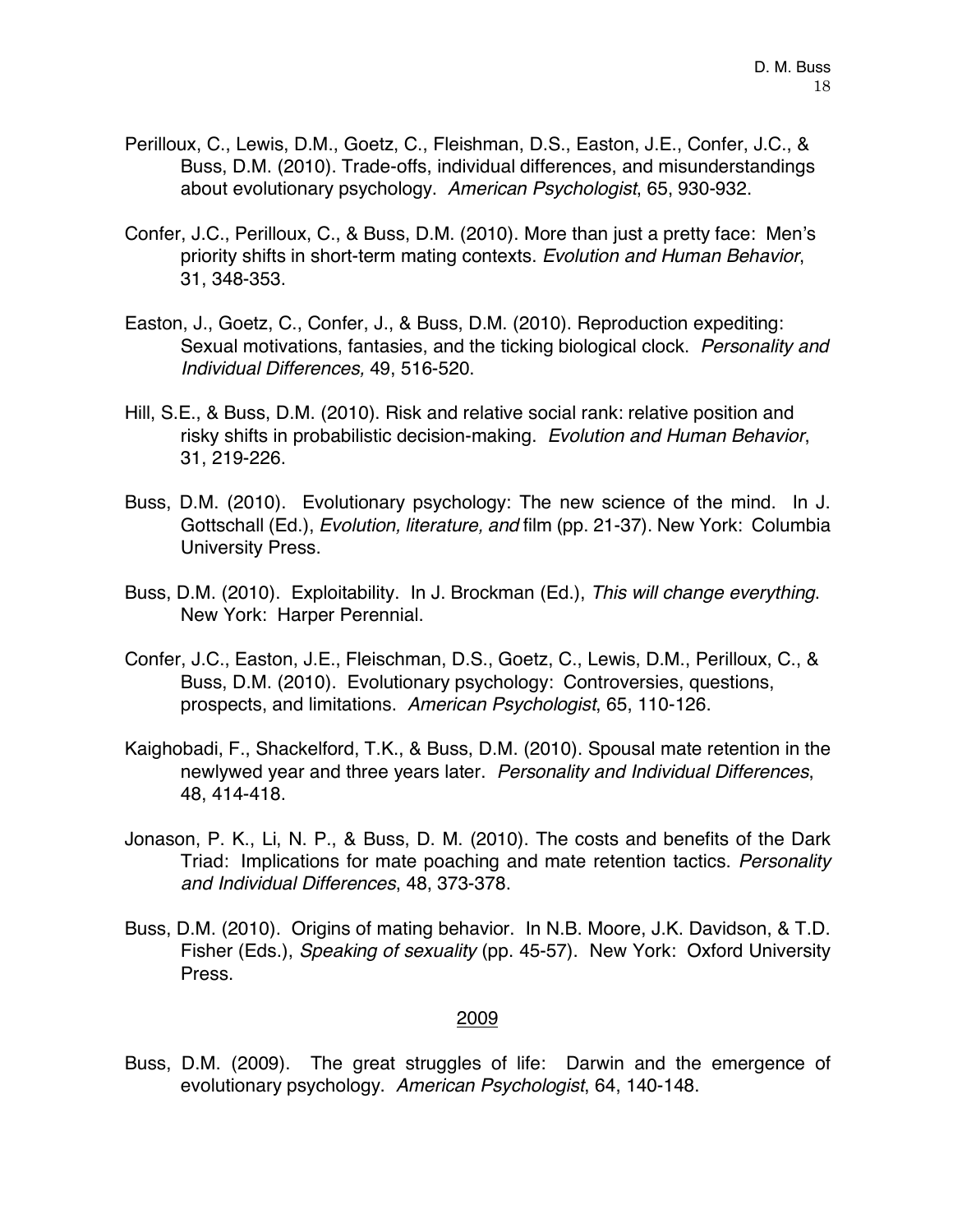- Buss, D.M. (2009). The multiple adaptive problems solved by human aggression. *Behavioral and Brain Sciences*, 32, 271-272.
- Buss, D.M. (2009). An evolutionary formulation of person-situation interactions. *Journal of Research in Personality,* 43, 241-242.
- Buss, D.M. (2009). How can evolutionary psychology explain personality and individual differences? *Perspectives in Psychological Science*, 4, 359-366.
- Buss, D.M. (2009). The role of emotions in adaptations for exploitation. *Behavioral and Brain Science,* 32, 391-392.
- Buss, D.M. (2009, May). Darwin's influence on modern psychological science. *Psychological Science Agenda*, 2-3.
- Buss, D.M. (2009). Why women have sex. *The Journal*.
- Buss, D.M., & Pinker, S. (2009). Pop psychology probe. *Scientific American*, 300, 10- 11. [letter to the editor]
- Buss, D.M. (2009). Why do people have sex? *Characters*.
- Goetz, C.D., Perilloux, C., & Buss, D.M. (2009). Attachment strategies across sex, development, and relationship type. *Behavioral and Brain Sciences*, 32, 28-29.
- Haselton, M.G., & Buss, D.M. (2009). Error management theory and the evolution of misbeliefs. *Behavioral and Brain Sciences*, 32, 522-523.

- Hill, S.E., & Buss, D.M. (2008). The mere presence of opposite-sex others on judgments of sexual and romantic desirability: Opposite effects for men and women. *Personality and Social Psychology Bulletin*, 34, 635-647.
- Stone, E., Shackelford, T.K., & Buss, D.M. (2008). Socioeconomic development and shifts in mate preferences. *Evolutionary Psychology,* 6, 447-455.
- Hill, S.E., & Buss, D.M. (2008). The evolutionary psychology of envy. In R. Smith (Ed.), *The psychology of envy* (pp. 60-70) New York: Guilford.
- Duntley, J.D., & Buss, D.M. (2008). The origins of homicide. In J.D. Duntley & T.K. Shackelford (Eds.), *Evolutionary forensic psychology*. New York: Oxford University Press.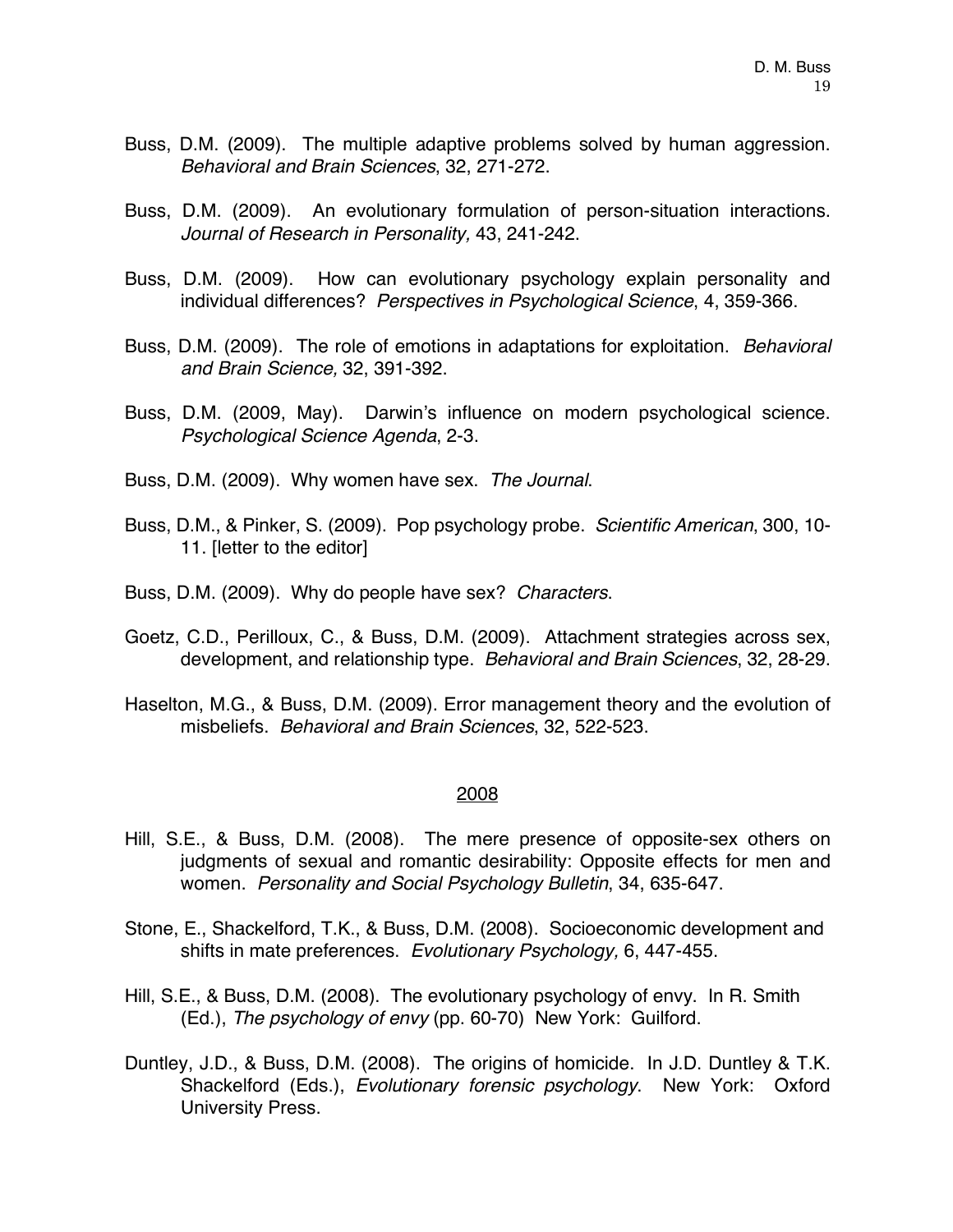Buss, D.M. (2008). Qui a peur de la psychologie evolutionnaire? *Krisis*, 30, 176-181.

- Duntley, J.D., & Buss, D.M. (2008). Evolutionary psychology is a metatheory for psychology. *Psychological Inquiry*, 19, 30-34.
- Perilloux, C., Fleischman, D.S., & Buss, D.M. (2008). The Daughter-Guarding Hypothesis: Parental influence on children's mating behavior. *Evolutionary Psychology*, 6, 217-233.
- Perilloux, C., & Buss, D.M. (2008). Breaking up romantic relationships: Costs experienced and coping strategies deployed. *Evolutionary Psychology*, 6, 164- 181.
- Buss, D.M., & Duntley, J.D. (2008). Adaptations for exploitation. *Group Dynamics*, 12, 53-62.
- Buss, D.M. (2008). The evolution of human personality. In L.A. Pervin & O.P. John (Eds.), *The handbook of personality*. New York: Guilford.
- Hill, S. E. & Buss, D. M. (2008). The evolution of self-esteem. In M. Kernis (Ed.) *Selfesteem Issues and Answers: A Source Book of Current Perspectives*. New York: Guilford.
- Buss, D.M., & Shackelford, T.K. (2008). Attractive women want it all: Good genes, economic investment, parenting proclivities, and emotional commitment. *Evolutionary Psychology*, 6, 134-146.
- Buss, D.M. (2008). Sexual strategies theory. In Baumeister, R., & Vohs, K. (Eds.), *Encyclopedia of social psychology*. Thousand Oaks: Sage Publications.
- Buss, D.M., Shackelford, T.K., & McKibbin, W.F. (2008). The Mate Retention Inventory-Short Form (MRI-SF). *Personality and Individual Differences*, 44, 322-334.
- Hill, S.E.., & Buss, D.M. (2008). Evolution and subjective well-being. In Eid, M. & Larsen, R. (Eds). *The science of subjective well-being*. New York: Guilford Press.

- Jeon, J., & Buss, D.M. (2007). Altruism toward cousins. *Proceedings of the Royal Society of London B, 274,* 1881-1887.
- Meston, C., & Buss, D.M. (2007). Why humans have sex. *Archives of Sexual Behavior*, 36, 477-507.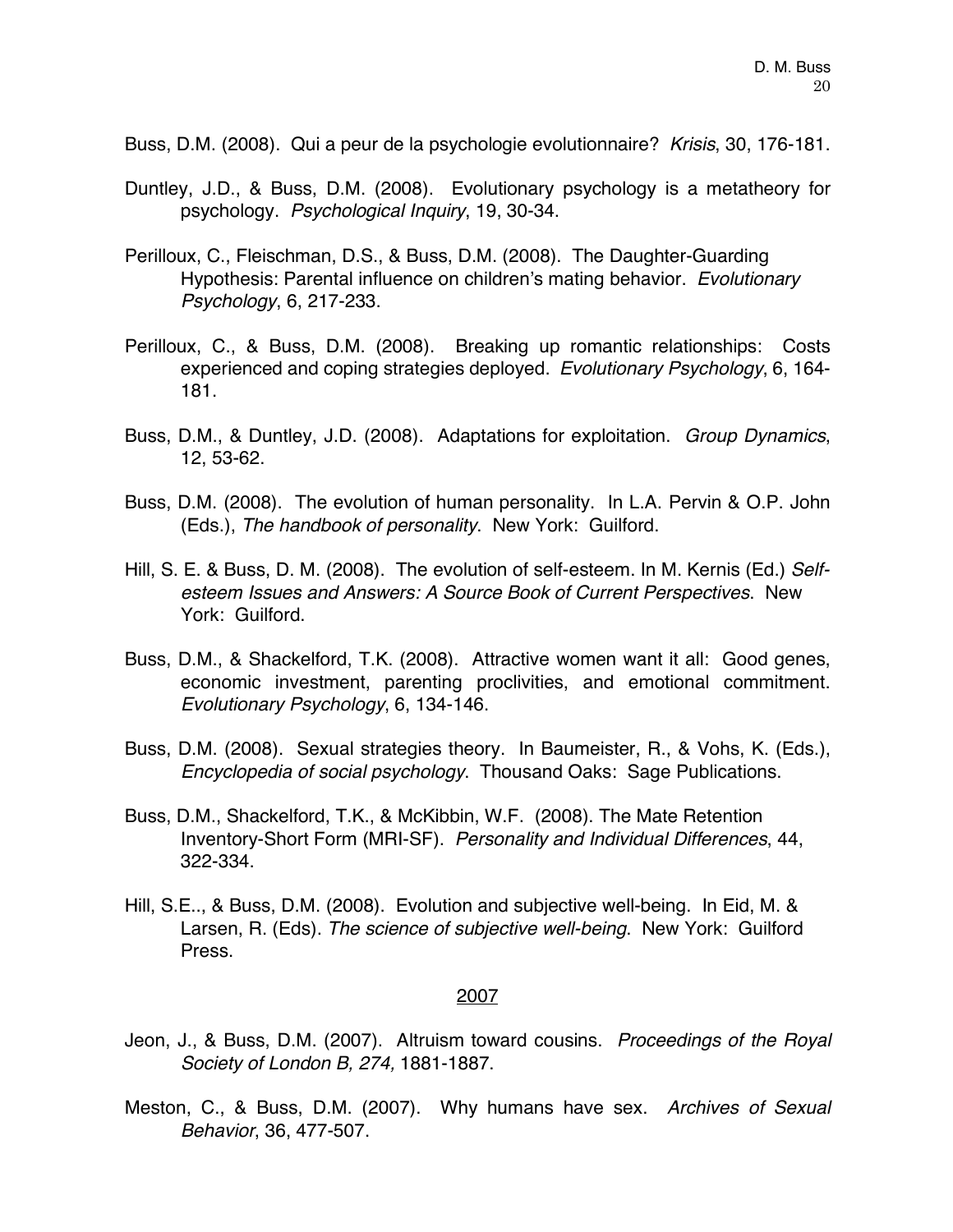- Buss, D.M. (2007). The evolution of human mating. *Acta Psychologica Sinica, 39,*  502-512.
- Buss, D.M. (2007). The future of mating intelligence. In G. Geher & G. Miller (Eds.), *Mating intelligence*. Mahwah, NJ: Erlbaum.
- Stone, E.A., Shackelford, T.K., & Buss, D.M. (2007). Sex ratio and mate preferences. *European Journal of Social Psychology*, 37, 288-296.
- Buss, D.M. (2007). The evolution of HBES. *Human Behavior and Evolution Society Newsletter*. [View from the President's Window]
- Buss, D.M. (2007). The evolution of evil. In J. Brockman (Ed.), *What is your dangerous idea?* New York: Harper-Collins.
- Buss, D.M. (2007, Spring). What would falsify the core tenets of evolutionary science? *Human Behavior and Evolution Society Newsletter*.
- Buss, D.M. (February 14, 2007). Jealousy, the necessary evil. *Los Angeles Times*, p. A23.
- Buss, D.M. (2007). The evolution of human mating strategies: Consequences for conflict and cooperation. In S.W. Gangestad & J.A. Simpson (Eds.), *The Evolution of Mind: Fundamental Questions and Controversies* (pp. 375-382). New York: Guilford.
- Lund, O.C.H., Tamnes, C.K., Moestue, C., Buss, D.M., & Vollrath, M. (2007). Tactics of hierarchy negotiation. *Journal of Research in Personality*, 41, 25-44.

Buss, D.M. (2006). Sexual selection and human mating strategies (letter to the editor). *Science*, 312, 690-691.

Buss, D.M. (2006). Strategies of human mating. *Psychological Topics, 15*, 239-260.

Buss, D.M. (2006, Fall). Taking stock of a scientific revolution in progress: The realization of Darwin's prophesy. *Human Behavior and Evolution Society Newsletter*.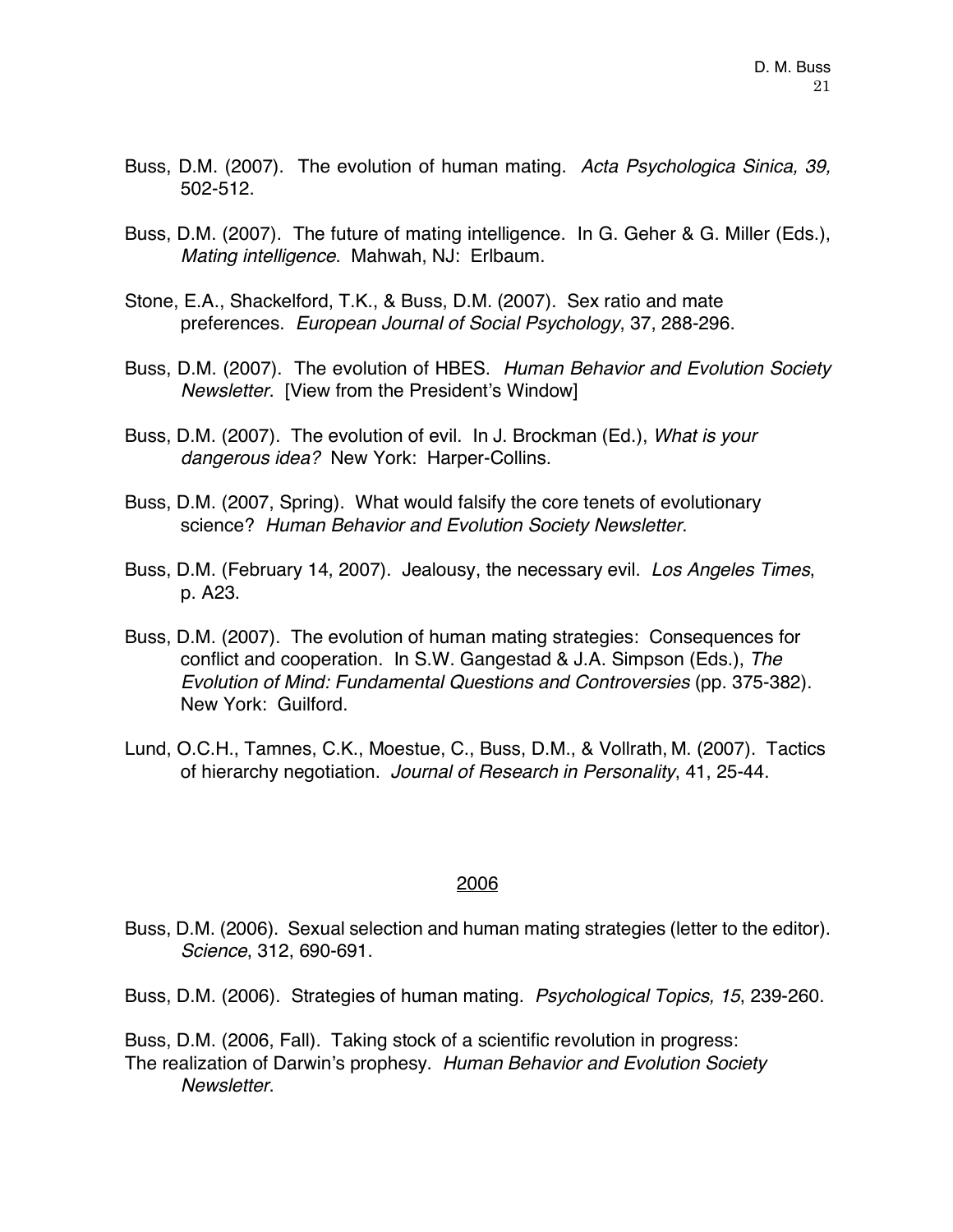- Buss, D.M. (2006). The evolutionary genetics of personality: Does mutation load signal relationship load? *Behavioral and Brain Sciences*, 29, 409.
- Buss, D.M. (2006). The evolution of love. In R.J. Sternberg & Karin Weis (Eds.), *The new psychology of love* (pp.65 – 86). New Haven, CT: Yale University Press.
- Bleske-Rechek, A., & Buss, D.M. (2006). Sexual strategies pursued and mate attraction tactics deployed. *Personality and Individual Differences*, 40, 1299- 1311.
- Hill, S.E., & Buss, D.M. (2006). Envy and positional bias in the evolutionary psychology of management. *Managerial and Decision Economics*, 27, 131- 143.
- Gangestad, S.W., Haselton, M.G., & Buss, D.M. (2006). Evolutionary foundations of cultural variation: Evoked culture and mate preferences. *Psychological Inquiry*, 17, 75-95.
- Gangestad, S.W., Haselton, M.G., & Buss, D.M. (2006). Toward an integrative understanding of evoked and transmitted culture: The importance of specialized psychological design. *Psychological Inquiry*, 17, 138-151.
- Jeon, J., & Buss, D.M. (2006). Close relationships and costly investment: Some problems with selective investment theory. *Psychological Inquiry*, 17, 45-48.
- Buss, D.M., & Duntley, J.D. (2006). The evolution of aggression. In M. Schaller, D.T. Kenrick, & J.A. Simpson (Eds.), *Evolution and social psychology* (pp. 263-286). New York: Psychology Press.
- Barker, L. (2006). Teaching evolutionary psychology: An interview with David M. Buss. *Teaching of Psychology*, 33, 69-76.
- Buss, D.M. (2006, Jan. 8). The evolution of evil. *New York Times*. [brief essay in Week in Review section, p. 4].

- Buss, D.M., & Haselton, M.G. (2005). The evolution of jealousy. *Trends in Cognitive Science*, 9, 506-507.
- Buss, D.M. (2005). Sex differences in the design features of socially-contingent mating adaptations. *Behavioral and Brain Sciences*, 28, 278-279.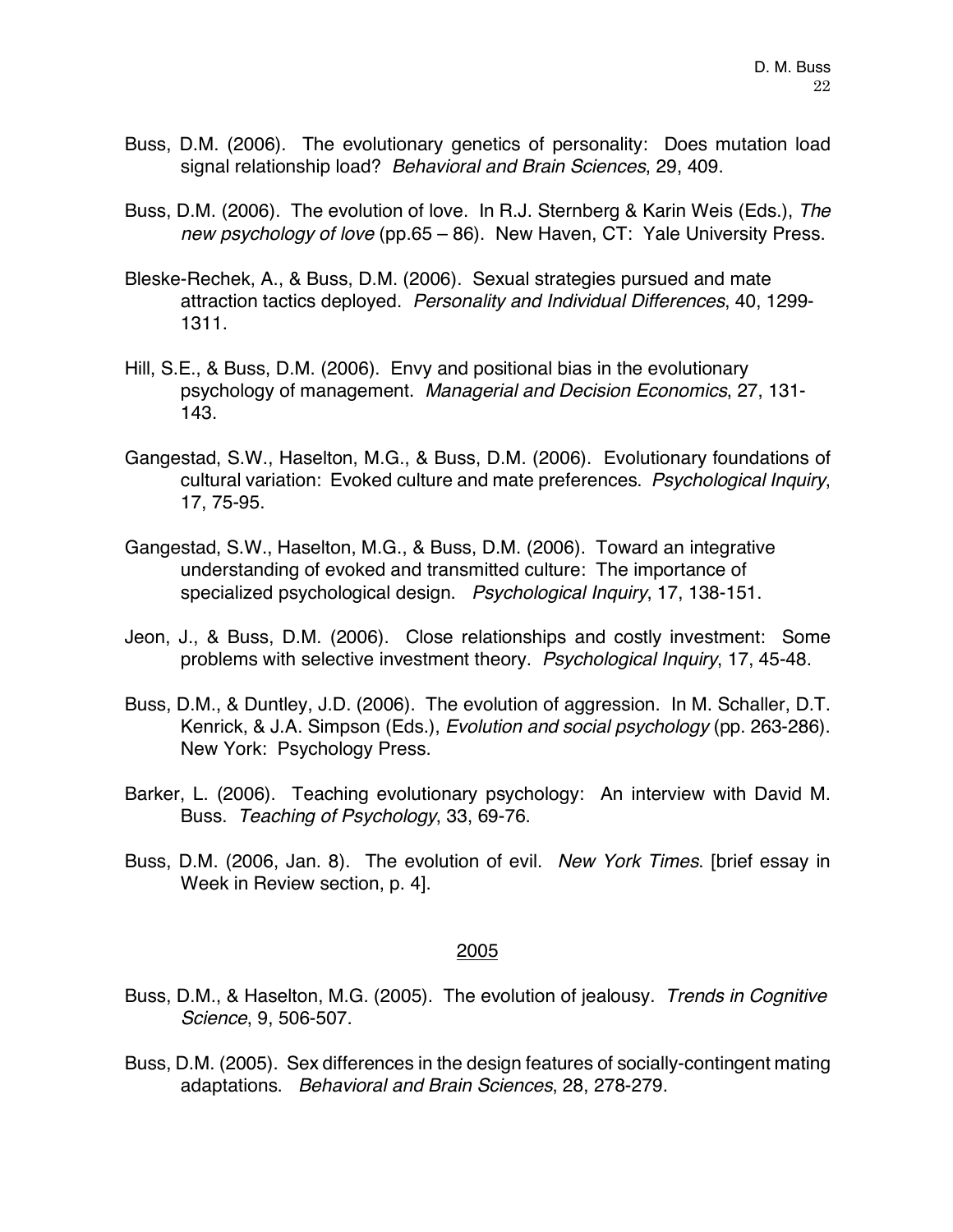- Shackelford, T. K., Schmitt, D. P., & Buss, D. M. (2005). Mate preferences of married persons in the newlywed year and four years later. *Cognition and Emotion*, 19, 1262-1270.
- Buss, D.M. (2005). True love. In J. Brockman (Ed.), *What we believe but cannot prove: Today's leading thinkers on science in the age of uncertainty* (pp. 55- 56). New York: Free Press.
- Buss, D.M. (2005). The emergence of evolutionary psychology. In D.M. Buss (Ed.), *The handbook of evolutionary psychology.* New York: Wiley.
- Buss, D.M. (2005). Murder is in our blood. *Los Angeles Times*, May 20.
- Duntley, J.D., & Buss, D.M. (2005). The plausibility of adaptations for homicide. In P. Caruthers, S. Laurence, & S. Stich (Eds.), *The innate mind: Structure and contents* (pp. 291-304). New York: Oxford University Press.
- Shackelford, T.K., Goetz, A., & Buss, D.M., Euler, H.A., & Hoier, S. (2005). When we hurt the ones we love: Predicting violence against women from men's mate retention. *Personal Relationships*, 12, 447-463.
- Haselton, M., Buss, D.M., Oubaid, V., & Angleitner, A. (2005). Sex, lies, and strategic interference: The psychology of deception between the sexes. *Personality and Social Psychology Bulletin*, 31, 3-23.
- Shackelford, T.K., Goetz, A.T., & Buss, D.M. (2005). Mate retention and marriage: Further evidence of the reliability of the Mate Retention Inventory. *Personality and Individual Differences*, 39, 415-426.
- Shackelford, T. K., Schmitt, D.P. & Buss, D. M. (2005). Mate preferences of married persons in the newlywed year and three years later. *Cognition and Emotion*, 19(8), 1262-1270.
- Shackelford, T.K., Schmitt, D.P., & Buss, D.M. (2005). Universal dimensions of mate preferences. *Personality and Individual Differences*, 39, 447-458.

Buss, D.M. (2005, Jan.4). True love. *New York Times* [brief essay].

Buss, D.M. (2005, June 3). Why people kill. *Wall Street Journal*. [letter to the Editor]

#### 2004

Buss, D.M. (2004). The bungling apprentice. In J. Brockman (Ed.), *When we were kids: How a child becomes a scientist.* New York: Vintage.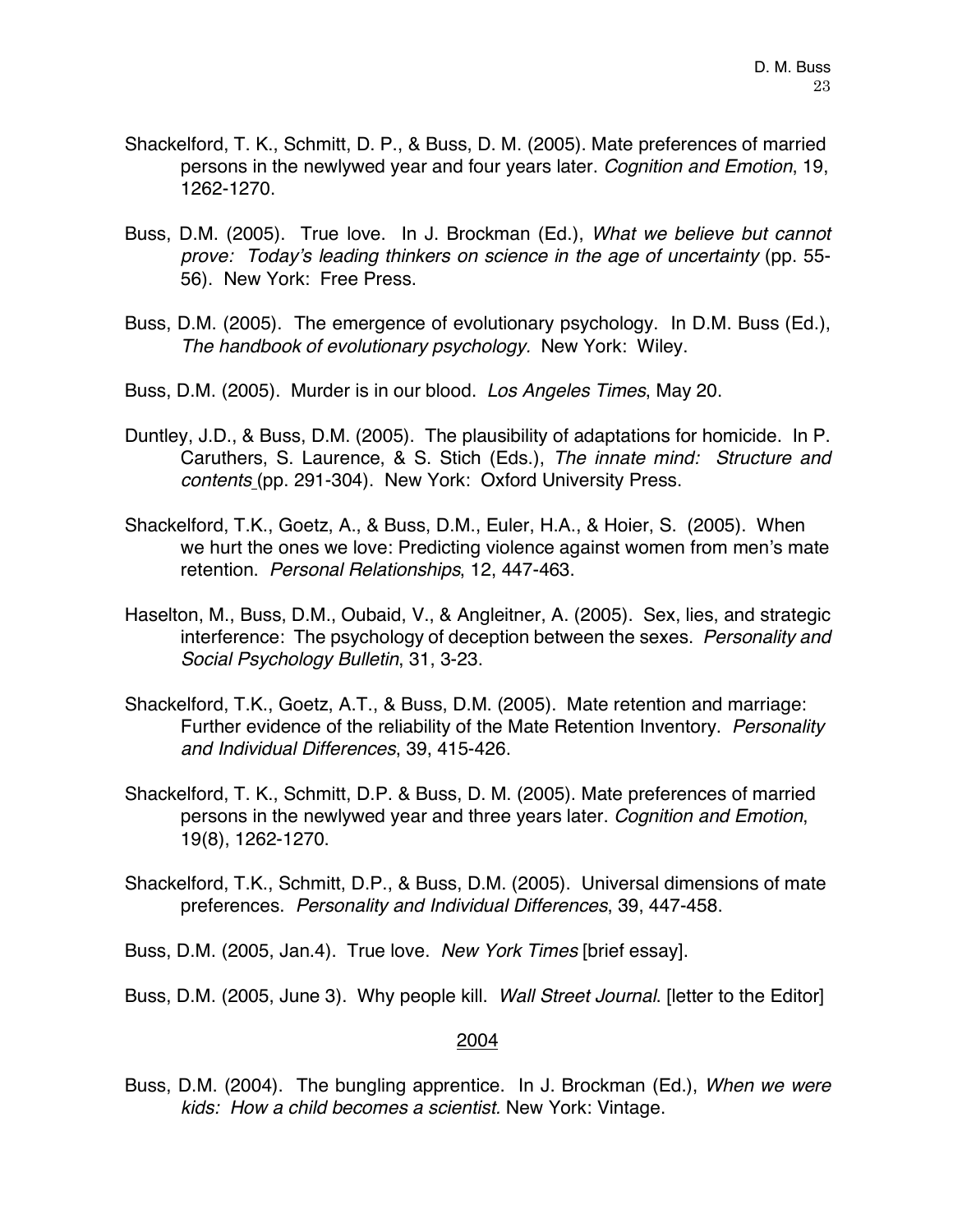- Buss, D.M. (2004). Evolutionary psychology. In R. Gregory (Ed.), *Oxford Companion to the Mind.* New York: Oxford University Press.
- Shackelford, T.K., Voracek, M., Schmitt, D.P., Buss, D.M., Weekes-Shackelford, V.A., Michalski, R.L. (2004). Romantic jealousy in early adulthood and in later life. *Human Nature*, 15, 59-76.
- Duntley, J.D., & Buss, D.M. (2004). The evolution of evil. In A. Miller (Ed.), *The social psychology of good and evil*. New York: Guilford.
- Pillsworth, E.G., Haselton, M.G., & Buss, D.M. (2004). Ovulatory shifts in female sexual desire. *Journal of Sex Research*, 41, 55-65.

- Buss, D.M., & Reeve, H.K. (2003). Evolutionary psychology and developmental dynamics. *Psychological Bulletin*, 129, 848-853.
- Buss, D.M. (2003). Sexual strategies: A journey into controversy. *Psychological Inquiry,* 14, 217-224.
- Buss, D.M. (2003).Evolutionspsychologie—ein neues Paradigma fur die psychologische Wissenschaft. In H v. A. Becker, C.Mehr, H.H. Nau, G. Reuter, & D. Stegmuller (Eds.), *Gene, meme und gehirne: Seist und Gesselschaft als Natur* (pp. 137-226). Frankfurt, Germany: Suhrkap Verlag.
- Buss, D.M. (2003). The nature of human nature. Review of S. Pinker's *The Blank Slate. Pathways: The Novartis Journal*, Jan.-March, 49.
- Buss, D.M. (2003). Sexual treachery. *Australian Journal of Psychology*, 55, 36.
- Buss, D.M., & Duntley, J.D. (2003). Homicide: An evolutionary psychological perspective and implications for public policy. In N. Dess (Ed.), *Evolutionary psychology and violence: A primer for policymakers and public policy advocates*. Westport, CT: Greenwood Publishing Group, Inc.
- Haselton, M. G. & Buss, D. M. (2003). Biases in social judgment: Design flaws or design features? In J. Forgas, K. Williams, & B. von Hippel (Eds.) *Responding to the Social World: Implicit and Explicit Processes in Social Judgments and Decisions (pp. 23-43).* Cambridge: Cambridge University Press.
- Weekes-Shackelford, V.A., Shackelford, T.K., & Buss D.M. (2003). Murder in a lover's triangle. In M.D. Smith (Ed.), *New directions in homicide research*. Washington, D.C.: Federal Bureau of Investigation.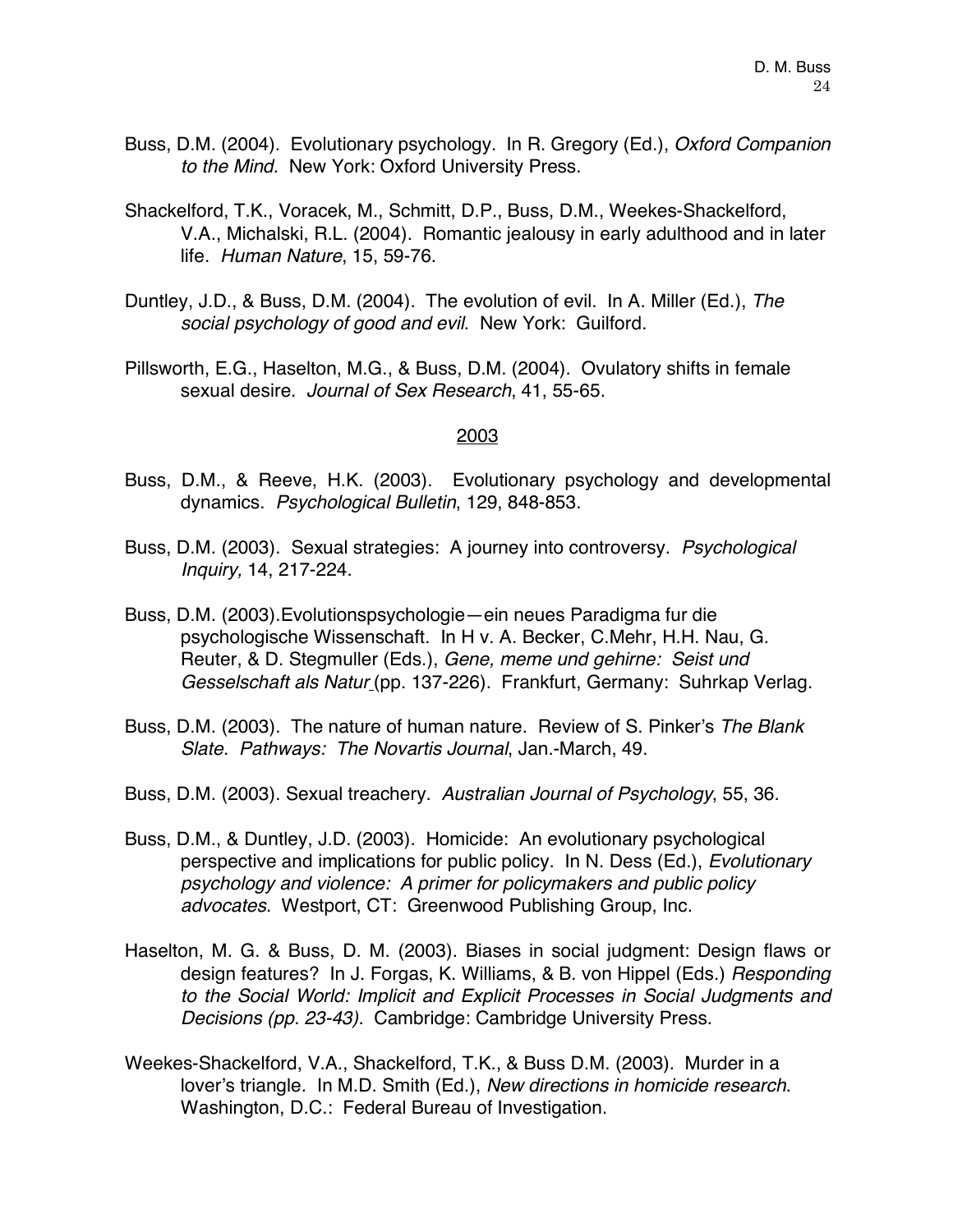Shackelford, T.K., Buss, D.M., & Weeks-Shackelford, V. (2003). Wife-killings committed in the context of a "lovers triangle." *Journal of Basic and Applied Social Psychology*, 25, 137-143.

#### 2002

Buss, D.M. (2002). Human mating strategies. *The Socioeconomist*, 4, 47-58.

- Buss, D.M. (2002). Human mate guarding. *Neuroendocrinology Letters*, 23, 23-29.
- Buss, D.M. (2002). Is love just a 'trick' that dissuades us from leaving when logic tells us we really should walk away? *The Times Higher Education Supplement*, February 8, No. 1,524, pp. 18-19.
- Buss, D.M. (2002). How we fall in and out of love. In H. Swain (Ed.), *The Big Questions in Science* (pp. 117-128). London: Jonathan Cape.
- Buss, D.M. (2002). Sex, marriage, and religion: What adaptive problems do religious phenomena solve? *Psychological Inquiry*, 13, 201-238.
- Buss, D.M., Haselton, M.G., Shackelford, T.K., Bleske, A.L., & Wakefield, J.C. (in press). Adaptations, exaptations, and spandrels. Reprinted in Levitin, D. J. (2002). *Foundations of cognitive psychology: Core readings* (pp. 619-634). Cambridge: MIT Press. [reprinted from *American Psychologist,* 53, 533-548.]
- Peters, J., Shackelford, T.K, & Buss, D.M. (2002). Understanding domestic violence against women: Using evolutionary psychology to extend the feminist functional analysis. *Violence and Victims*, 17, 255-264.
- Schmitt, D.P, Shackelford, T.K., Duntley, J. D., Tooke, W., Buss, D.M., Fisher, M.L., Lavallee, M., & Vasey, P. (2002). Is there an early-30's peak in female sexual desire? Cross-sectional evidence from the United States and Canada. *The Canadian Journal of Human Sexuality, 11*, 1-18.
- Shackelford, T.K., Buss, D.M., & Bennett, K. (2002). Forgiveness or breakup: Sex differences in responses to a partner's infidelity. *Cognition and Emotion*, 16, 299-307.

- Buss, D.M. (2001). Cognitive biases and emotional wisdom in the evolution of conflict between the sexes. *Current Directions in Psychological Science,* 10, 219-223.
- Buss, D.M. (2001). Human nature and culture: An evolutionary psychological perspective. *Journal of Personality*, 69, 955-978.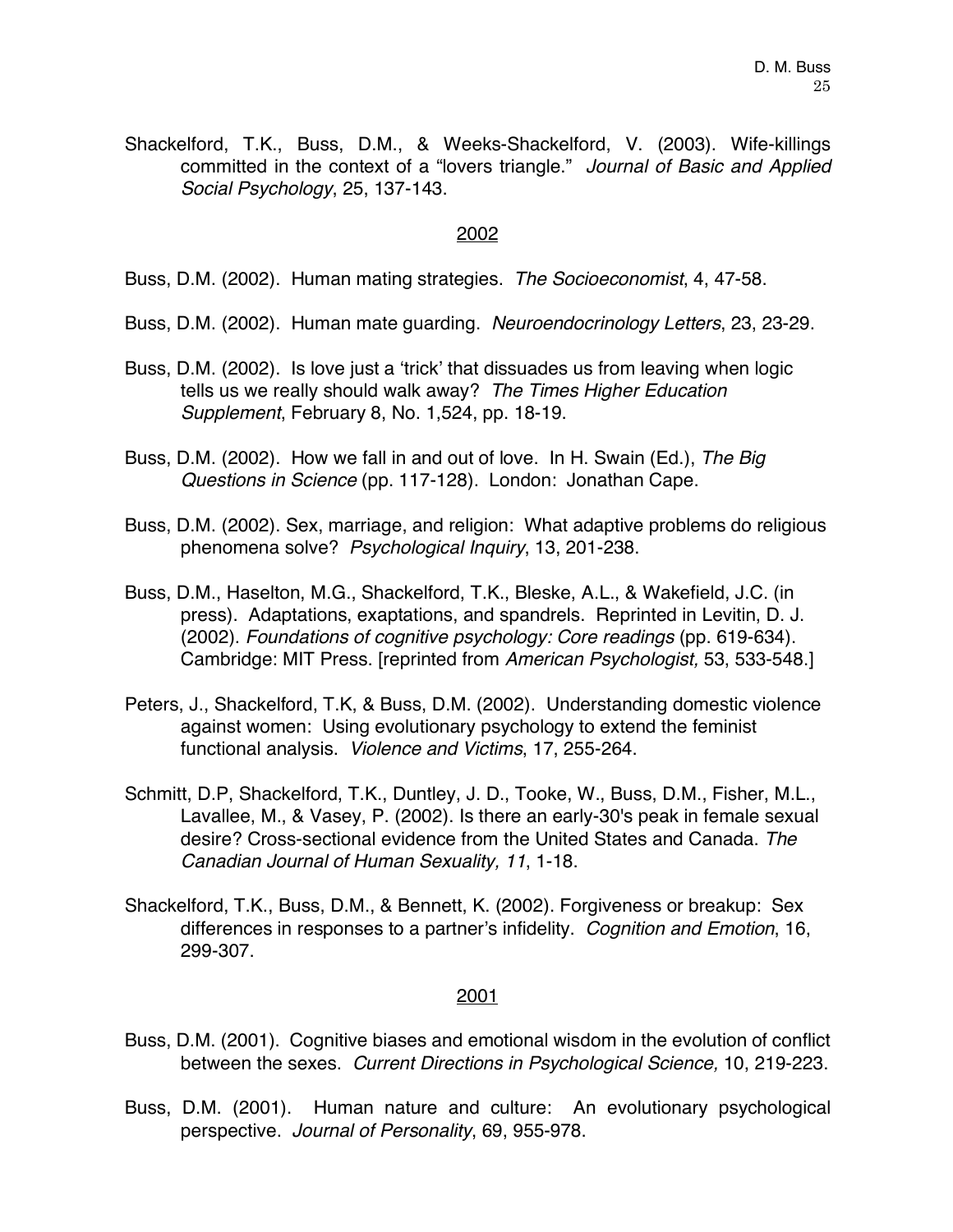- Schmitt, D. P., Shackelford, T. K., Duntley, J., Tooke, W., & Buss, D. M. (2001). The desire for sexual variety as a tool for understanding basic human mating strategies. *Personal Relationships*, 8, 425-455.
- Haselton, M., & Buss, D.M. (2001). The affective shift hypothesis: The functions of emotional changes following sexual intercourse. *Personal Relationships*, 8, 357-369.
- Bleske-Rechek, A.L., & Buss, D.M. (2001). Opposite sex friendship: Sex differences and similarities in initiation, selection, and dissolution. *Personality and Social Psychology Bulletin*, 27, 1310-1323.
- Buss, D.M. (2001). Evolutionary psychology: A paradigm for psychological science. *Norwegian Journal of Psychology*, 38, 1-16.
- Schmitt, D.P., Shackelford, T.K., & Buss, D.M. (2001). Are men really more oriented toward short-term mating than women? A critical review of theory and research. *Psychology, Evolution, and Gender*, 3, 211-239.
- Buss, D. M., Shackelford, T. K., Kirkpatrick, L. A., & Larsen, R. J. (2001). A half century of American mate preferences: The cultural evolution of values. *Journal of Marriage and the Family*, 63, 491-503.
- Buss, D.M. (2001). Evolutionary psychology and the design of the human mind. *The Psychologist*, 14, 424-425.
- Schmitt, D.P., & Buss, D.M. (2001). Human mate poaching: Tactics and temptations for infiltrating existing relationships. *Journal of Personality and Social Psychology*, 80, 894-917.

Buss, D.M. (2000). The evolution of happiness. *American Psychologist*, 55, 15-23.

- Haselton, M.G., & Buss, D.M. (2000). Error management theory: A new perspective on biases in cross-sex mind reading. *Journal of Personality and Social Psychology*, 78, 81-91.
- Bleske, A.L., & Buss, D.M. (2000). A comprehensive theory of human mating must explain between-sex and within-sex differences in mating strategies. *Behavioral and Brain Sciences,* 23, 593-594.
- Buss, D.M. (2000). I love you to death. *The Times Higher Education Supplement*, February 21.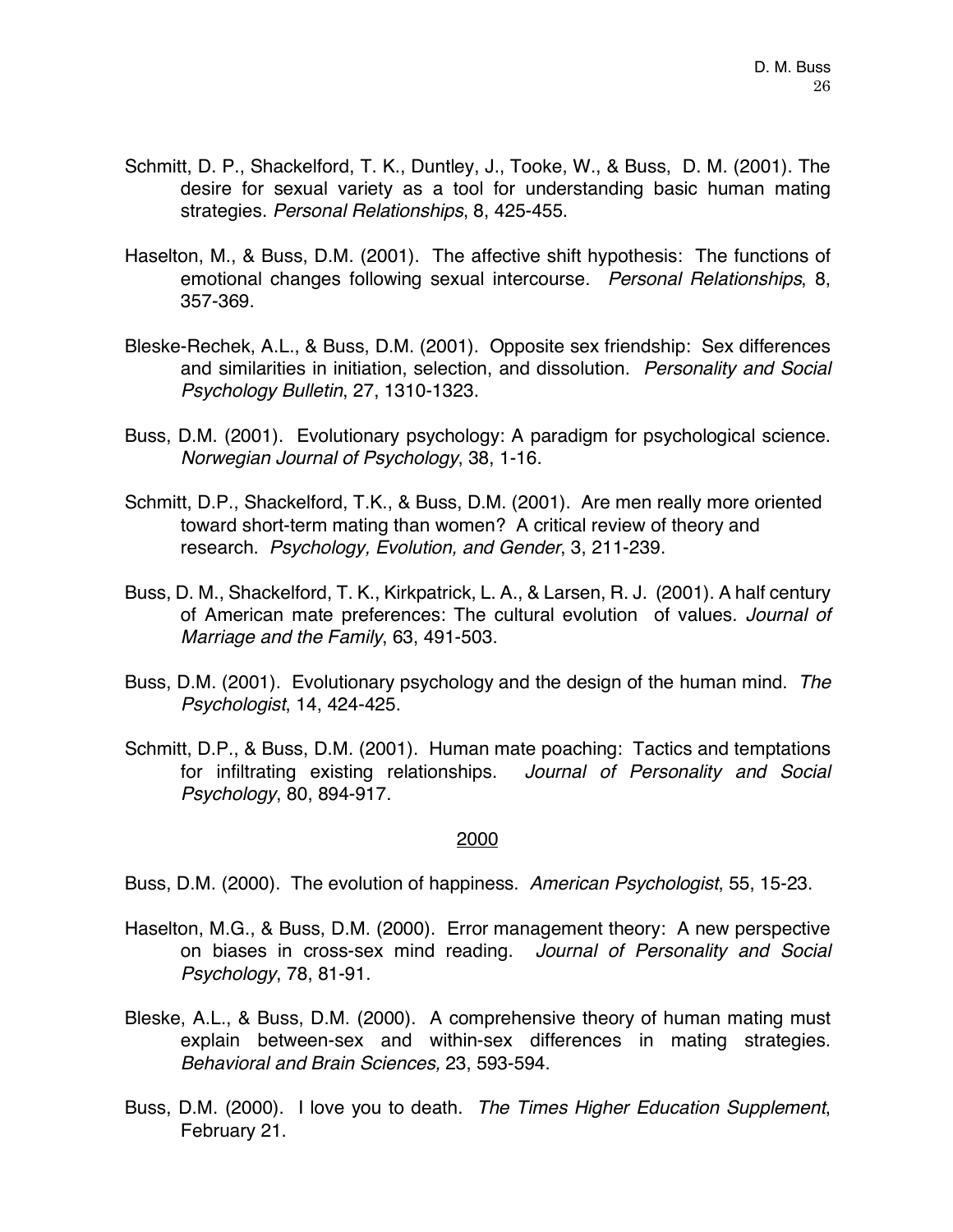- Buss, D.M. (2000). Prescription for passion. *Psychology Today*, May/June, pp. 54- 61.
- Buss, D.M. (2000). Desires in human mating. *Annals of the New York Academy of Sciences,* 907, 39-49*.*
- Shackelford, T.K., Buss, D.M., & Peters, J. (2000). Wife killing: Risk to women as a function of age. *Violence and Victims,* 15, 273-282.
- Buss, D.M., Shackelford, T.K, & LeBlanc, G. (2000). Number of children desired and preferred spousal age difference: Context-specific mate preference patterns across 37 Cultures. *Evolution and Human Behavior*, 21, 223-231.
- Shackelford, T. K., Buss, D. M., & Peters, J. (2000). Reproductive age women are over-represented among victims of wife-killing. In Blackman, P. H., Leggett, V. L., Olson, B. L., Jarvis, J. P. (Eds.), *The varieties of homicide and its research* (pp. 73-84). Washington, DC: Federal Bureau of Investigation.
- Bleske, A., & Buss, D.M. (2000). Can men and women just be friends? *Personal Relationships*, 7, 131-151.
- Greiling, H., & Buss, D.M. (2000). Women's sexual strategies: The hidden dimension of extra-pair mating. *Personality and Individual Differences*, 28, 929-963.
- Schmitt, D.P., & Buss, D.M. (2000). Sexual dimensions of person description: Beyond or subsumed by the Big Five? *Journal of Research in Personality*, 34, 141-177.
- Buss, D.M., Shackelford, T.K., Choe, J., Buunk, B.P., & Dijkstra, P. (2000). Distress about mating rivals. *Personal Relationships*, 7, 235-243.
- Buss, D.M. (2000). Natural selection. In A.H. Forman (Ed.), *Encyclopedia of Psychology*. Washington, D.C.: American Psychological Association.
- Buss, D.M. (2000). Evolutionary psychology. In A.H. Forman (Ed.), *Encyclopedia of Psychology*. Washington, D.C.: American Psychological Association.
- Buss, D.M. (2000). Television and its effects on mating patterns. IN J. Brockman (Ed.), *The greatest inventions of the past 2,000 years.* New York: Simon & Schuster.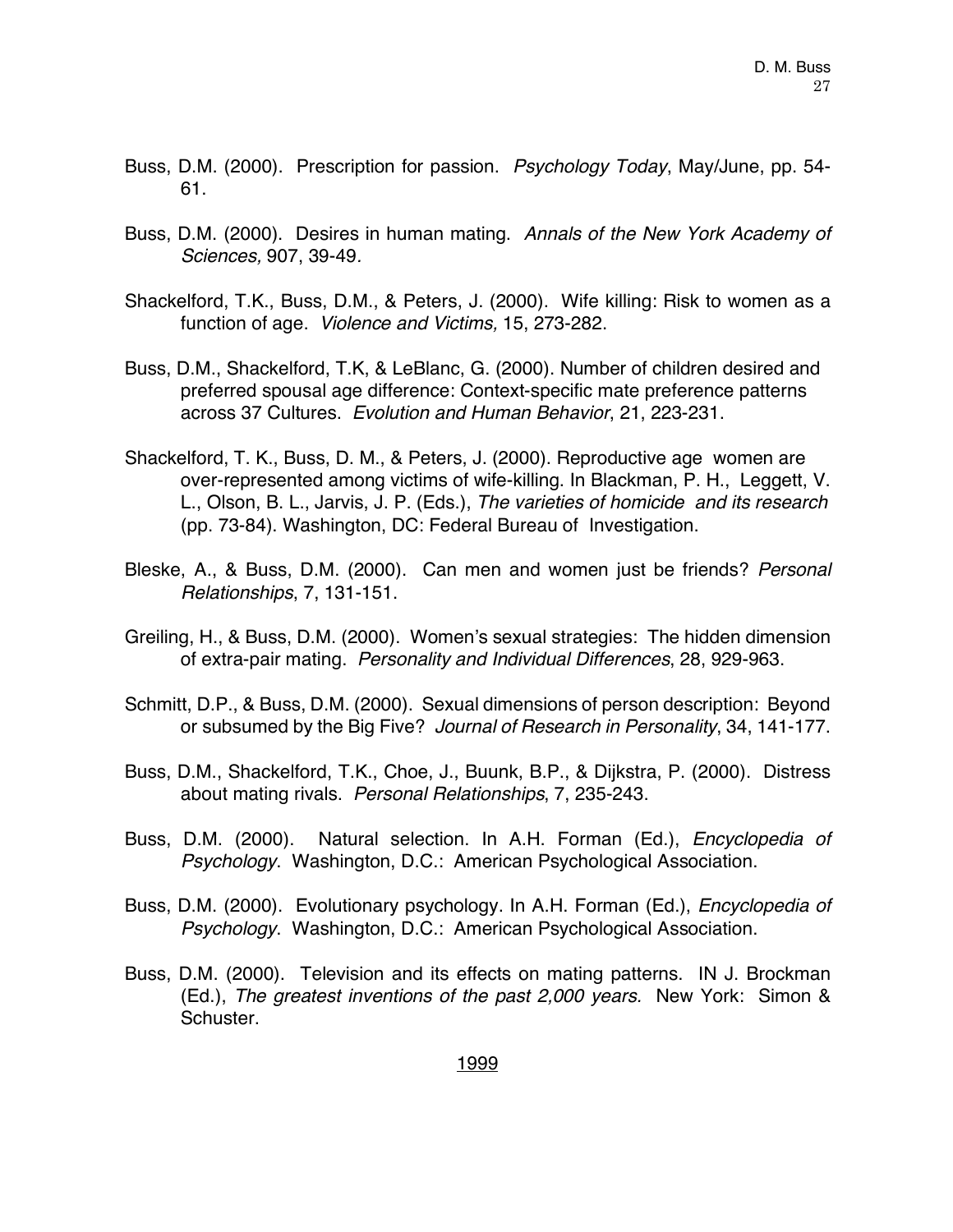- Buss, D.M. (1999). Human nature and individual differences: The evolution of human personality. In L. Pervin & O.P. John (Eds.), *Handbook of Personality*, *2/e*. New York: Guilford.
- Buss, D.M. (1999). Evolutionary psychology: A new paradigm for psychological science. In D. H. Rosen & M. C. Luebbert (Eds.), *Evolution of the psyche* (pp. 1-33). Westport, CT: Praeger. [reprinted in modified form from *Psychological Inquiry, 6*, 1-30.]
- Buss, D.M., & Duntley, J. (1999). Unselfish individuals or selfish groups. *Contemporary Psychology*, 44, 327-329.
- Buss, D.M., Haselton, M., Shackelford, T.K., Bleske, A., & Wakefield, J. (1999). Interactionism, flexibility, and inferences about the past. *American Psychologist*, 54, 443-445.
- Buss, D.M., & Duntley, J. (1999). The evolutionary psychology of patriarchy: Women are not passive pawns in men's game. *Behavioral and Brain Sciences*, 22, 219- 220.
- Buss, D.M., & Greiling, H. (1999). Adaptive individual differences. *Journal of Personality,* 67, 209-243.
- Buss, D.M. (1999). Adaptive individual differences revisited. *Journal of Personality*, 67, 259-264.
- Buss, D.M. (1999). Where is fancy bred, in the genes or in the head? *New York Times,* June 1.
- Buss, D.M., Shackelford, T.K., Kirkpatrick, L.A., Choe, J., Hasegawa, M., Hasegawa, T., & Bennett, K. (1999). Jealousy and beliefs about infidelity: Tests of competing hypotheses in the United States, Korea, and Japan. *Personal Relationships*, 6, 125-150.

- Buss, D.M. (1998). Sexual Strategies Theory: Historical origins and current status. *Journal of Sex Research*, 34, 19-31.
- Buss, D. M., & Kenrick, D. T. (1998). Evolutionary social psychology. In D. Gilbert, S. Fiske, & G. Lindzey (Eds.), *Handbook of Social Psychology*. New York: Random House.
- Buss, D.M., Haselton, M.G., Shackelford, T.K., Bleske, A., & Wakefield, J.C. (1998). Adaptations, exaptations, and spandrels. *American Psychologist*, 53, 533-548.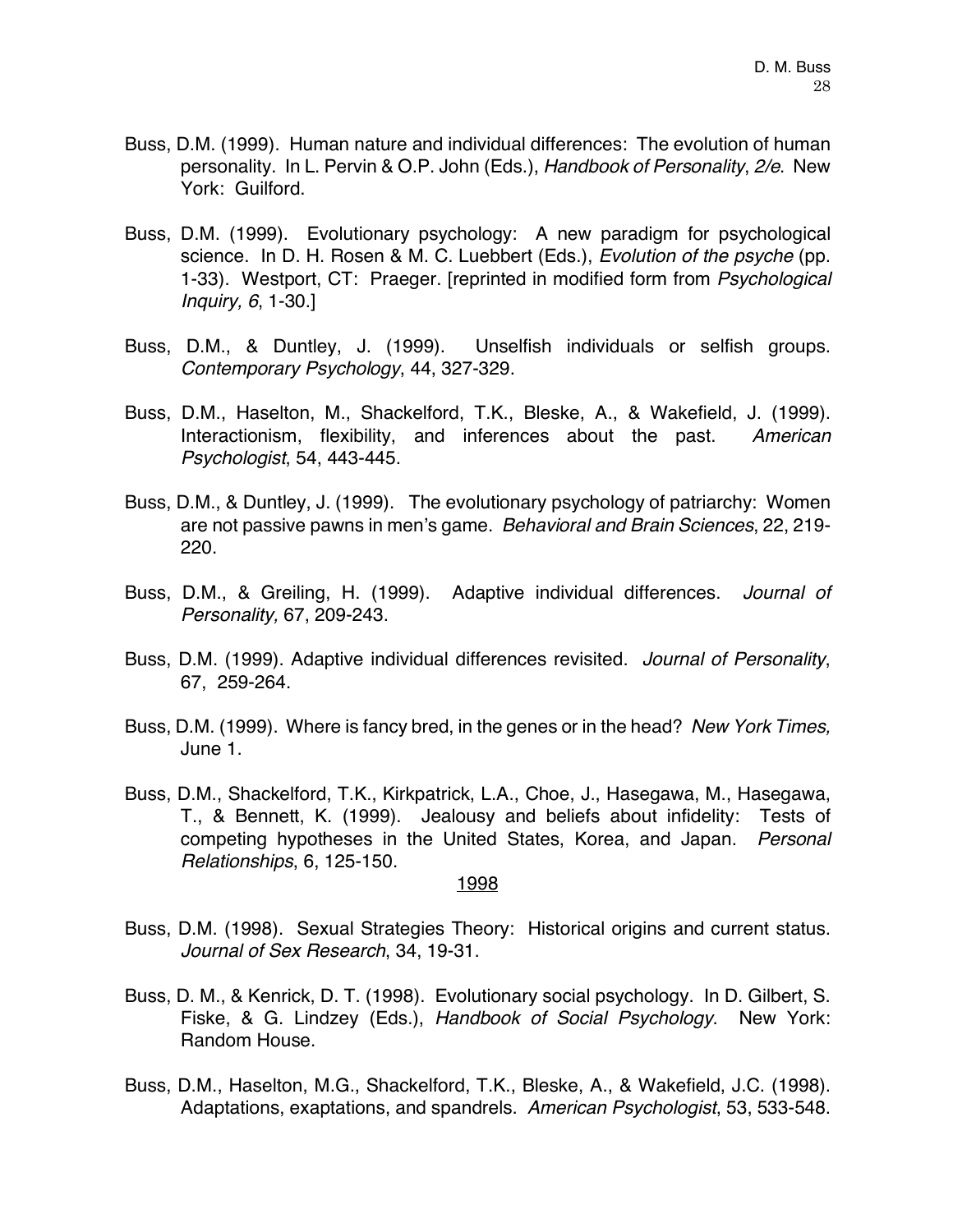Buss, D.M. (1998). Psychological sex differences: Origins through sexual selection. In B.M. Clinchy & J.K. Norem (Eds.), *The Gender and Psychology Reader* (pp. 228-235). New York: New York University Press.

- Buss, D.M., & Shackelford, T.K. (1997). From vigilance to violence: Mate retention tactics in married couples. *Journal of Personality and Social Psychology*, 72, 346-361.
- Buss, D.M., & Shackelford, T.K. (1997). Susceptibility to infidelity in the first year of marriage. *Journal of Research in Personality*, 31, 193-221.
- Botwin, M., Buss, D. M., & Shackelford, T. K. (1997). Personality and mate preferences: Five factors in mate selection and marital satisfaction. *Journal of Personality*, 65, 107-136.
- Shackelford, T.K., & Buss, D.M. (1997). Spousal esteem. *Journal of Family Psychology*, 11, 478-488.
- Buss, D. M. (1997). Evolutionary foundations of personality. In R. Hogan, J. A. Johnson, & S. R. Briggs (Eds.), *Handbook of Personality Psychology* (pp. 317- 344). New York: Academic Press.
- Buss, D. M. (1997). Human motivation in evolutionary perspective: Grounding terror management theory. *Psychological Inquiry*, 8, 22-26.
- Buss, D. M. (1997). The emergence of evolutionary social psychology. In J. Simpson & D. T. Kenrick (Eds.), *Evolutionary Social Psychology*. Mahway, NJ: Erlbaum.
- Buss, D. M., & Shackelford, T. K. (1997). Human aggression in evolutionary psychological perspective. *Clinical Psychology Review*, 17, 605-619.
- Shackelford, T. K., & Buss, D. M. (1997). Anticipation of marital dissolution as a consequence of spousal infidelity. *Journal of Social and Personal Relationships*, 14, 793-808
- Shackelford, T. K., & Buss, D. M. (1997). Cues to infidelity. *Personality and Social Psychology Bulletin*, 23, 1034-1045.
- Buss, D.M., & Shackelford, T.K. (1997). Review of *Sexual Nature, Sexual Culture* (by P.R. Abramson & S.D. Pinkerton). *Quarterly Review of Biology*, Dec., 501-502.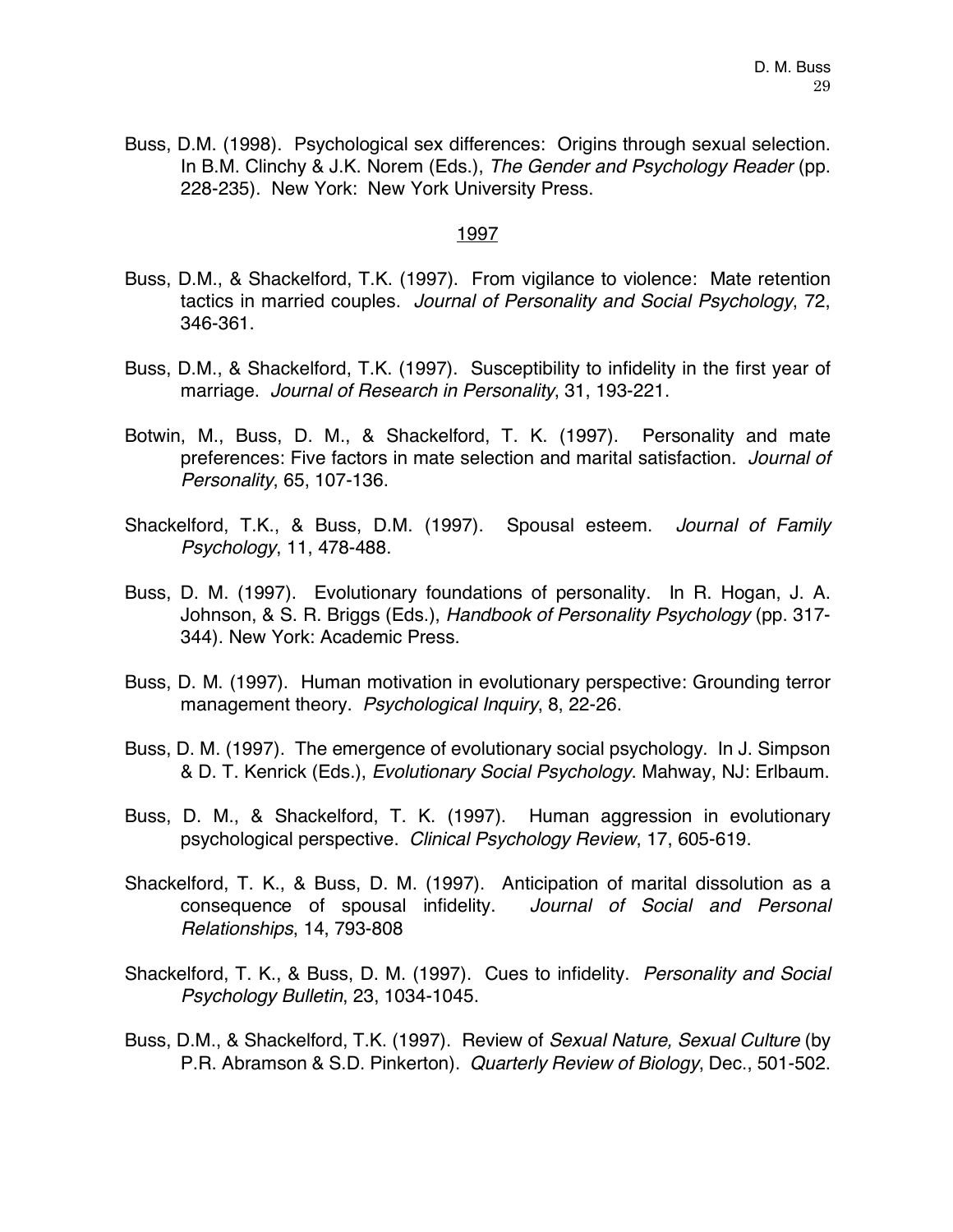- Buss, D. M. (1997). Just another brick in the wall: Building the foundation of evolutionary psychology. In L. Betzig (Ed.), *Human Nature: A critical reader* (pp.191 - 193). New York: Oxford University Press.
- Shackelford, T. K., & Buss, D. M. (1997). Marital satisfaction in evolutionary psychological perspective. In R. J. Sternberg & M. Jojjat (Eds.), *Satisfaction in close relationships* (pp. 7-25). New York: Guilford.
- Buss, D.M. (1997). Thinking clearly about the evolutionary psychology of sex differences. *ISSPR Bulletin*, 13, 18.

- Buss, D. M., Larsen, R. J., & Westen, D. (1996). Sex differences in jealousy: Not gone, not forgotten, and not explained by alternative hypotheses. *Psychological Science*, 7, 373-375.
- Buunk, B., Angleitner, A., Oubaid, V., & Buss, D.M. (1996). Sex differences in jealousy in evolutionary and cultural perspective: Tests from the Netherlands, Germany, and the United States. *Psychological Science*, 7, 359-363.
- Buss, D. M. (1996). Paternity uncertainty and the complex repertoire of human mating strategies. *American Psychologist*, 51, 950-952.
- Buss, D.M. (1996). Vital attraction. *Demos*, 10, 12-17.
- Buss, D. M. (1996). Sexual conflict: Can evolutionary and feminist perspectives converge? In D. M. Buss & N. Malamuth (Eds.), *Sex, power. conflict: Evolutionary and feminist perspectives* (pp. 296-318). New York: Oxford University Press.
- Buss, D. M. (1996). Social adaptation and five major factors of personality. In J. S. Wiggins (Ed.), *The Five-factor Model of Personality: Theoretical Perspectives* (pp. 180-207). New York: Guilford.
- Buss, D. M. (1996). The evolution of human social strategies. In E. T. Higgins & A. Kruglanski (Eds.), *Social Psychology: Handbook of Basic Principles*. New York: Guilford Press.
- Kyl-Heku, L., & Buss, D.M. (1996). Tactics as units of analysis in and personality psychology: An illustration using tactics of hierarchy negotiation. *Personality Individual Differences*, 21, 497-517.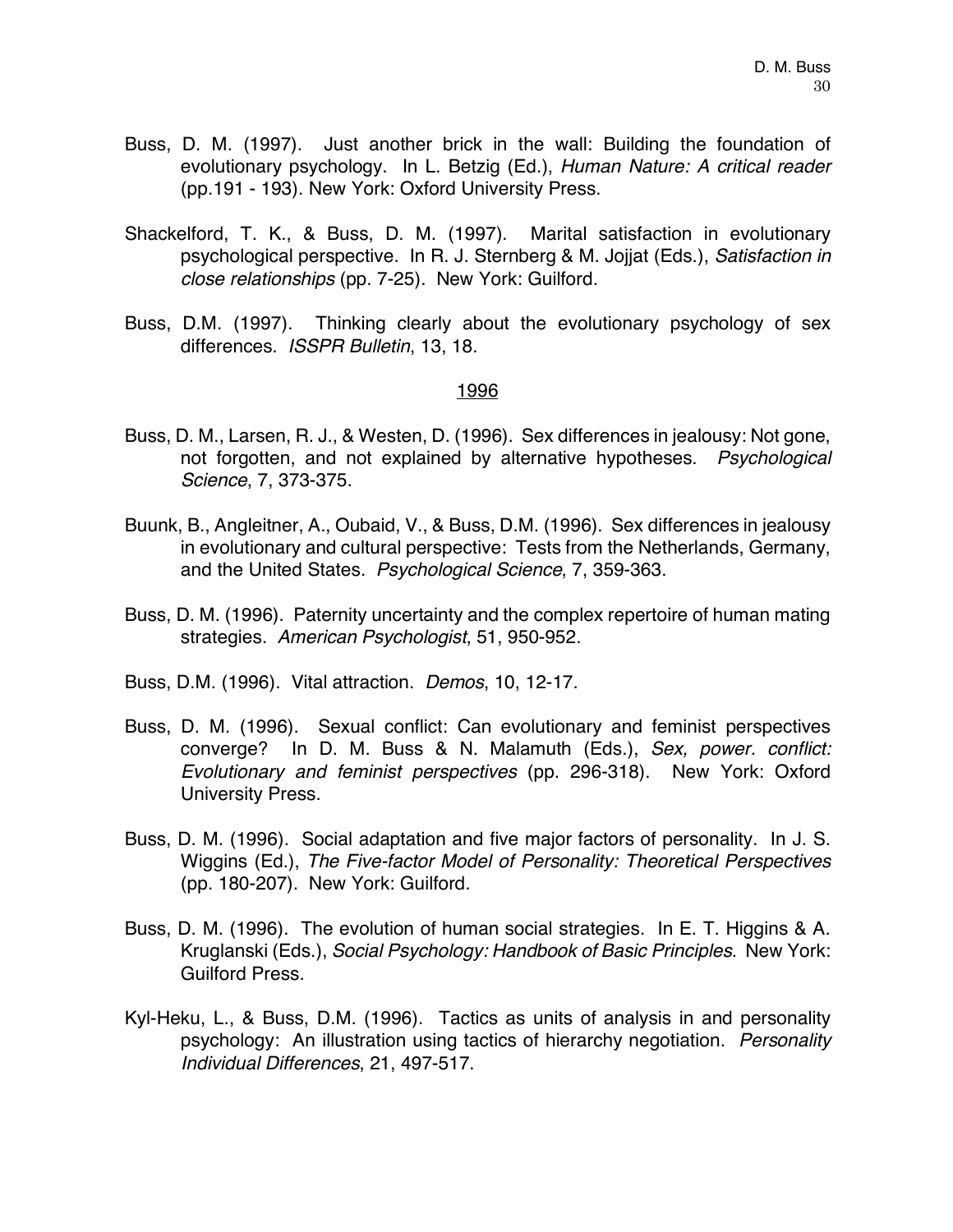- Schmitt, D. P., & Buss, D. M. (1996). Mate attraction and competitor derogation: Context effects on perceived effectiveness. *Journal of Personality and Social Psychology, 70*, 1185-1204.
- Shackelford, T. K., & Buss, D. M. (1996). Betrayal in mateships, friendships, and coalitions. *Personality and Social Psychology Bulletin, 22*, 1151-1164.

- Buss, D. M. (1995). Evolutionary psychology: A new paradigm for psychological science. *Psychological Inquiry, 6*, 1-30.
- Buss, D. M. (1995). The future of evolutionary psychology. *Psychological Inquiry, 6*, 81-87.
- Buss, D. M. (1995). Psychological sex differences: Origins through sexual selection. *American Psychologist, 50*, 164-168. [reprinted in M. Kimmel (Ed.), *The Gendered Society*. New York: Oxford University Press.
- Buss, D. M. (1995). Evolution and human mating. *Harvard Journal of Law and Public Policy. 18*, 537-546.

- Buss, D. M. (1994). An evolutionary perspective on personality traits. In W. Hofstee & B. DeRaad (Eds.), *Advances in Personality Psychology*. New York: Wiley.
- Buss, D. M. (1994). Individual differences in mating strategies. *Behavioral and Brain Sciences, 17*, 581-582.
- Buss, D. M. (1994). Mysteries of human mating. *LSA Magazine, 17,* 11-19.
- Buss, D. M. (1994). Personality evoked: The evolutionary psychology of stability and change. In T. Heatherton & J. Weinberger (Eds.), *Can Personality Change*? (pp. 41-58). American Psychological Association Press.
- Buss, D. M. (1994). Strategic individual differences: The evolutionary psychology of selection, evocation, and manipulation. In T. Bouchard & P. Proping (Eds.), *Twins as a Tool of Behavioral Genetics* (pp. 121-138). New York: Wiley.
- Buss, D. M. (1994). The strategies of human mating. *American Scientist, 82,* 238- 249.
- Buss, D. M. (1994). What do people desire in a mate? The evolution of human sexual strategies. *The Journal of NIH Research, 6*, 37-40.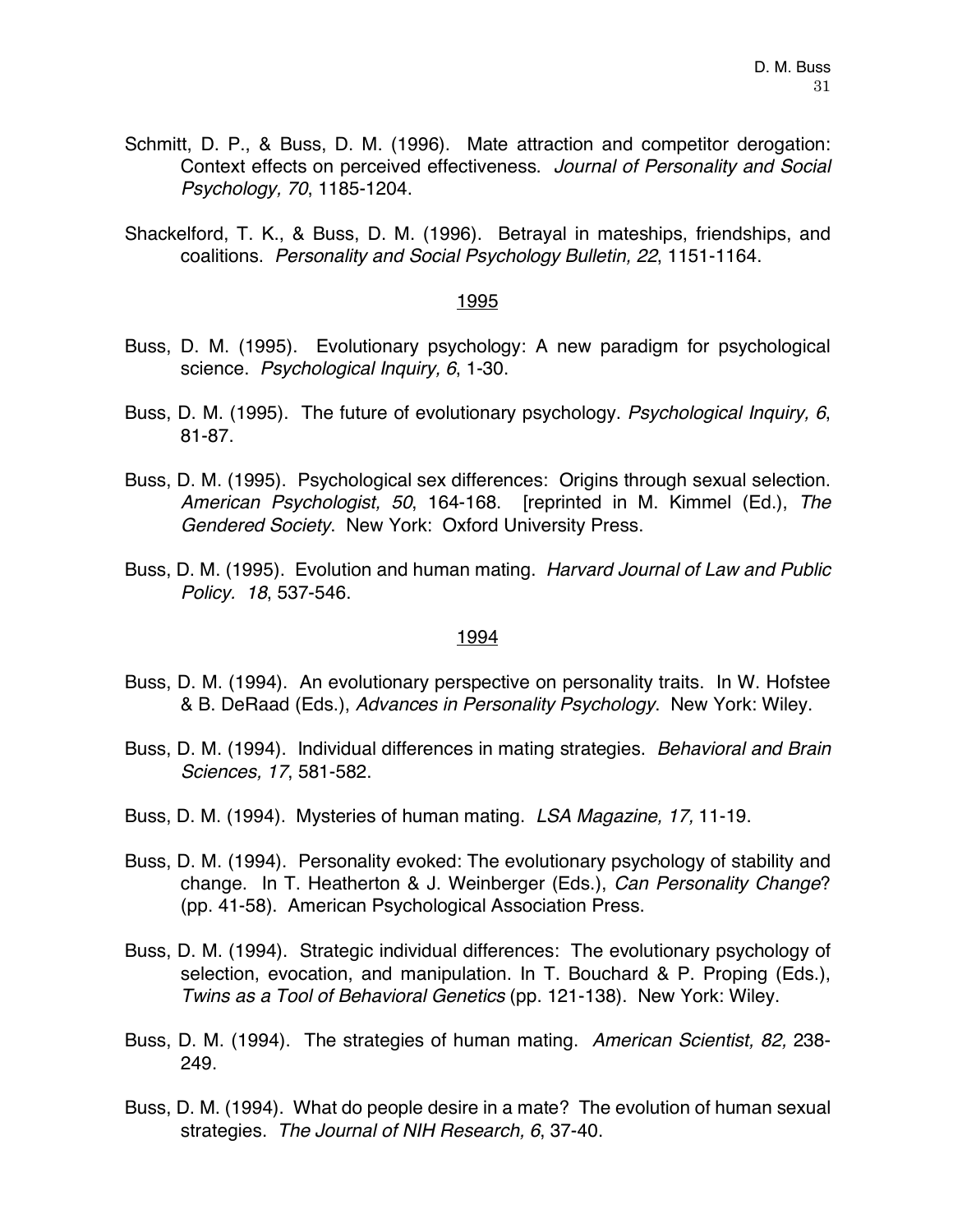- Buss, D.M. (1994). Mate preferences in 37 cultures. In W.J. Lonner & R. Malpass (Eds.), *Psychology and Culture* (pp.197-202). Boston: Allyn & Bacon.
- Greer, A., & Buss, D. M. (1994). Tactics for promoting sexual encounters. *The Journal of Sex Research,* 5, 185-201.

- Buss, D. M., & Schmitt, D. P. (1993). Sexual Strategies Theory: An evolutionary perspective on human mating. *Psychological Review, 100*, 204-232.
- Buss, D. M. (1993). Strategic individual differences: The role of personality in creating and solving adaptive problems. In J. Hettema & I. Deary (Eds.), *Social and Biological Approaches to Personality.* New York: Wiley (pp. 175-189).
- Buss, D. M. (1993). Is there a human nature? Review of Donald Brown's *Human Universals. Contemporary Psychology.*
- Gangestad, S. W., & Buss, D. M. (1993). Pathogen prevalence and human mate preferences. *Ethology and Sociobiology, 14*, 89-96.

- Buss, D. M., Larsen, R., Semmelroth, J., & Westen, D. (1992). Sex differences in jealousy: Evolution, physiology, and psychology. *Psychological Science, 3*, 251-255.
- Buss, D. M. (1992). Do women have evolved preferences for men with resources? *Ethology and Sociobiology, 12,* 401408.
- Buss, D. M. (1992). Manipulation in close relationships: The five factor model of personality in interactional context. *Journal of Personality, 60,* 477-499.
- Buss, D. M. (1992). Mate preferences in Spain, Europe, and the World. *El Pais,* 200- 203.
- Buss, D. M. (1992). Preference mechanisms in human mating: Implications for mate choice and intrasexual competition. In J. Barkow, K. Cosmides, & J. Tooby (Eds.), *The Adapted Mind*. New York: Oxford University Press.
- DeKay, W. T., & Buss, D. M. (1992). Human nature, individual differences, and the importance of context: Perspectives from evolutionary psychology. *Current Directions in Psychological Science, 1,* 184-189.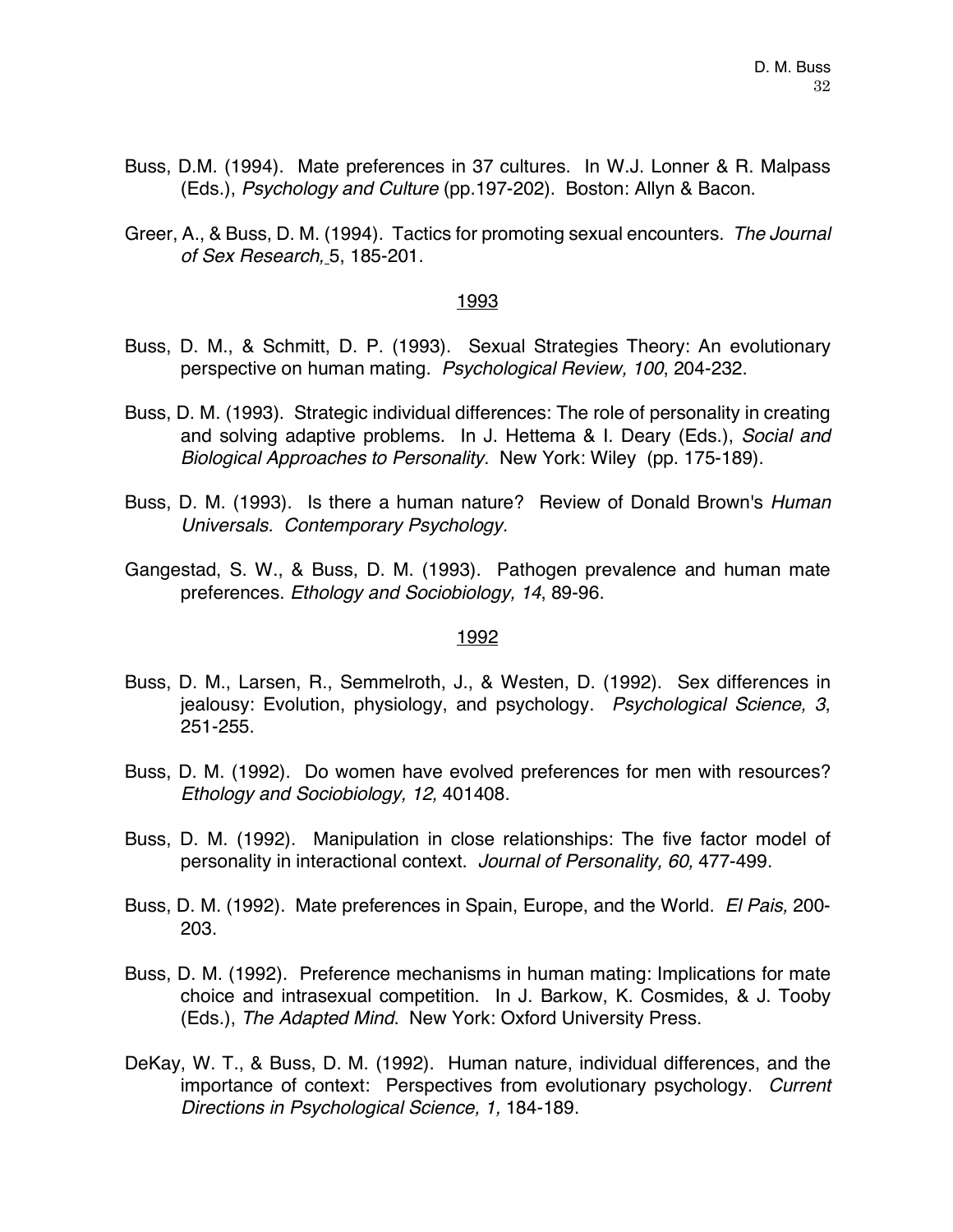- Buss, D. M. (1991). Conflict in married couples: Personality predictors of anger and upset. *Journal of Personality, 59*, 663-688.
- Buss, D. M. (1991). Evolutionary personality psychology. *Annual Review of Psychology*. Palo Alto, CA: Annual Reviews, Inc.
- Buss, D. M. (1991). Mate selection for good parenting skills. *Behavioral and Brain Sciences, 14,* 520-521.
- Buss, D. M. (1991). The psychodiagnosis of everyday conduct: Narcissistic personality disorder and its components. In D. Cicchetti & W. Grove (Eds.), *Festschrift for Paul E. Meehl.* Cambridge University Press.
- Buss, D. M. (1991). Toward an empirical foundation for evolutionary psychology. *Behavioral and Brain Sciences, 14,* 301-302.
- Buss, D. M., & Chiodo, L. A. (1991). Narcissistic acts in everyday life. *Journal of Personality,* 59, 179-216*.*
- Larsen, R., & Buss, D. M. (1991). Sex differences in jealousy. *Psychophysiology, 27*, S47.
- Ozer, D., & Buss, D. M. (1991). Two views of behavior: Agreement and disagreement in married couples. In A. Stewart, J. Healy, & D. Ozer (Eds.), *Perspectives in Personality Psychology* (pp. 93-108).

- Angleitner, A., Buss, D. M., & Demtroder, A. (1990). A cross-cultural comparison using the act frequency approach (AFA) in West Germany and the United States. *European Journal of Personality, 4,* 187-207.
- Buss, D. M. (1990). The evolution of anxiety and social exclusion. *Journal of Social and Clinical Psychology, 9*, 196-201.
- Buss, D. M. (1990). Evolutionary social psychology: Prospects and pitfalls. *Motivation and Emotion, 4,* 265-286.
- Buss, D. M. (1990). Toward a biologically informed psychology of personality. *Journal of Personality, 58*, 1-16.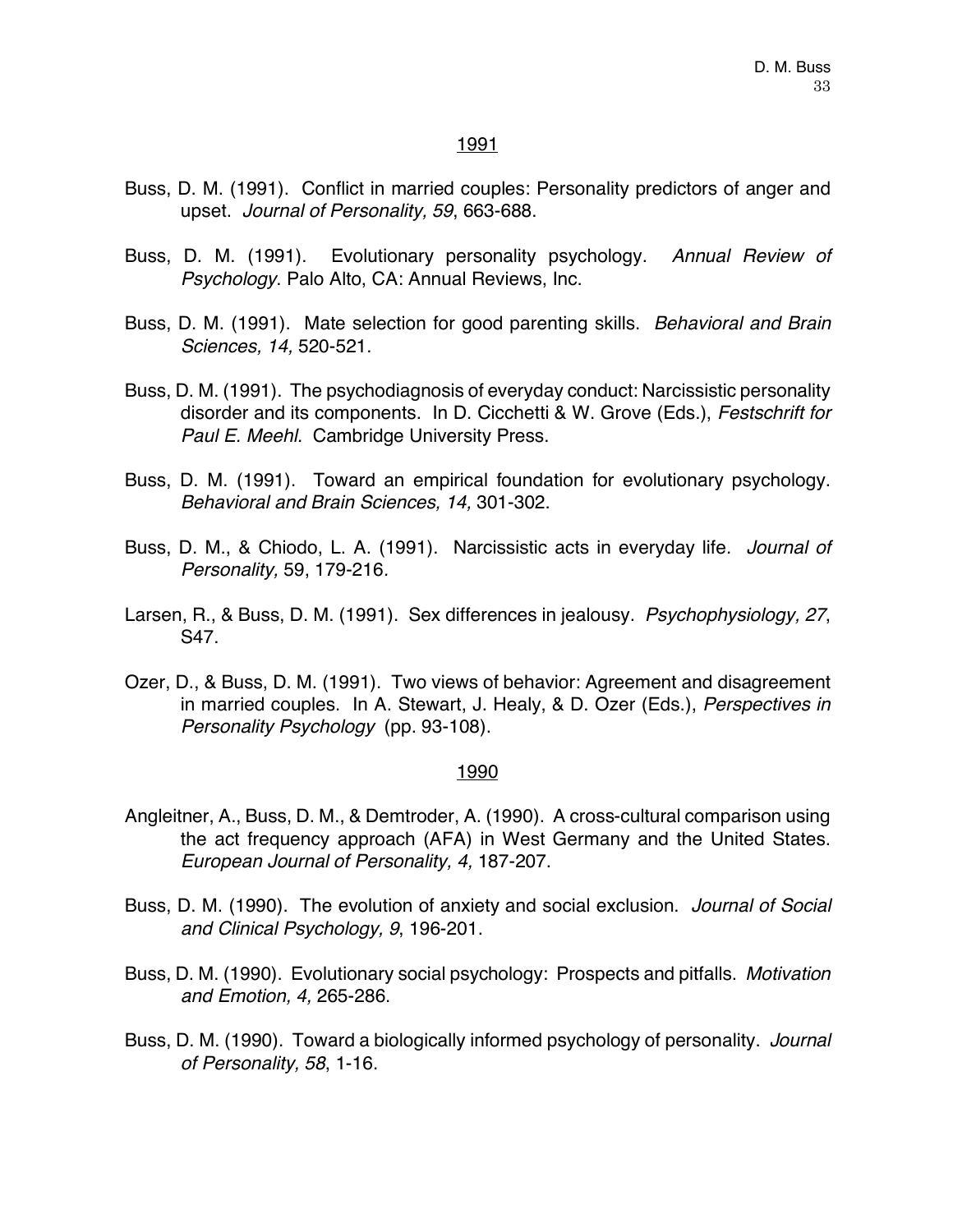- Buss, D. M. (1990). Unmitigated agency and unmitigated communion: An analysis of the negative components of masculinity and femininity. *Sex Roles, 22*, 555- 568.
- Buss, D. M., Abbott, M., Angleitner, A., Biaggio, A., Blanco-Villasenor, A., Bruchon-Schweitzer, M [& 45 additional authors]. (1990). International preferences in selecting mates: A study of 37 societies. *Journal of Cross Cultural Psychology, 21*, 5-47.
- Buss, D. M., & Dedden, L. (1990). Derogation of competitors. *Journal of Social and Personal Relationships, 7*, 395-422.

- Buss, D. M. (1989). Sex differences in human mate preferences: Evolutionary hypotheses tested in 37 cultures. *Behavioral and Brain Sciences, 12,* 1-49.
- Botwin, M., & Buss, D. M. (1989). The structure of act report data: Is the five factor model of personality recaptured? *Journal of Personality and Social Psychology, 56,* 988-1001.
- Buss, D. M. (1989). Conflict between the sexes: Strategic interference and the evocation of anger and upset. *Journal of Personality and Social Psychology*, *56*, 735-747.
- Buss, D. M. (1989). Toward an evolutionary psychology of human mating. *Behavioral and Brain Sciences, 12*, 39-49. [Author's response to 27 commentators].
- Buss, D. M., & Angleitner, A. (1989). Mate selection preferences in Germany and the United States. *Personality and Individual Differences, 10,* 1269-1280.
- Buss, D. M., & Cantor, N. (Eds.) (1989). *Personality Psychology: Recent Trends and Emerging Directions.* New York: Springer-Verlag.
- Buss, D. M., & Craik, K. H. (1989). On the cross cultural examination of acts and dispositions. *European Journal of Personality, 3,* 19-30.

- Buss, D. M. (1988). The evolution of human intrasexual competition: Tactics of mate attraction. *Journal of Personality and Social Psychology, 54*, 616-628.
- Buss, D. M. (1988). From vigilance to violence: Tactics of mate retention in American undergraduates. *Ethology and Sociobiology, 9*, 291-317.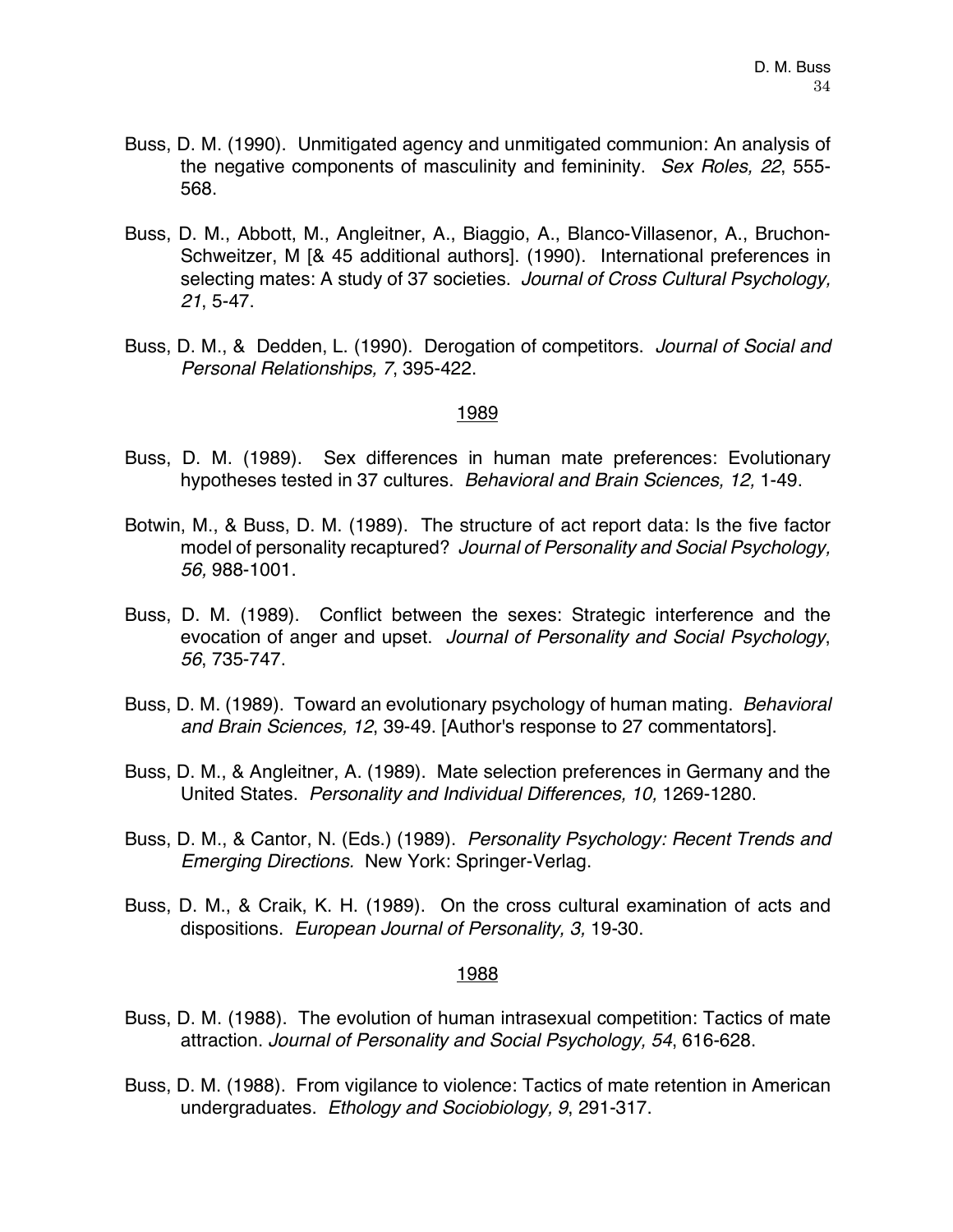- Buss, D. M. (1987). Evolutionary hypotheses and behavioral genetic methods: Hopes for a union of two disparate disciplines. *Behavioral and Brain Sciences, 10,* 20- 21.
- Buss, D. M. (1987). Love acts: The evolutionary biology of love. In R. J. Sternberg & M. F. Barnes (Eds.), *The Psychology of Love*. New Haven: Yale University Press (pp. 100-118).
- Buss, D. M. (1987). Selection, evocation, and manipulation. *Journal of Personality and Social Psychology, 53*, 1214-1221.
- Buss, D. M. (1987). Sex differences in human mate selection criteria: An evolutionary perspective. In C. Crawford, et al. (Eds.), *Sociobiology and Psychology: Issues, Ideas, and Findings.* Hillsdale, NJ: Erlbaum.
- Buss, D. M. (1987). Review of *Signs of the Flesh*, by Rancour-Laferierre. *Quarterly Review of Biology, 62,* 351-352.
- Buss, D. M., & Craik, K. H. (1987). Act criteria for the diagnosis of personality disorders. *Journal of Personality Disorders, 1*, 73-81.
- Buss, D. M., Gomes, M., Higgins, D. S., & Lauterbach, K. (1987). Tactics of manipulation. *Journal of Personality and Social Psychology, 52*, 1219-1229.

- Buss, D. M. (1986). Can social science be anchored in evolutionary biology? *Revue Europeene des Sciences Sociales, 24*, 41-50.
- Buss, D. M. (1986). Formalism and advocacy in social psychology. Review of L. Berkowitz (Ed.), *Advances in Experimental Social Psychology* (Volume 18). *Contemporary Psychology, 31,* 414-415.
- Buss, D. M., & Barnes, M. L. (1986). Preferences in human mate selection. *Journal of Personality and Social Psychology, 50*, 559-570*.*
- Buss, D. M., & Craik, K. H. (1986). Acts, dispositions, and clinical assessment: The psychopathology of everyday conduct. *Clinical Psychology Review, 6,* 387-406.
- Buss, D. M., & Craik, K. H. (1986). The act frequency approach and the construction of personality. In A. Angleitner, A. Furnham, & G. Van Heck (Eds.), *Personality Psychology in Europe.* Lisse, The Netherlands: Swets & Zeitlinger.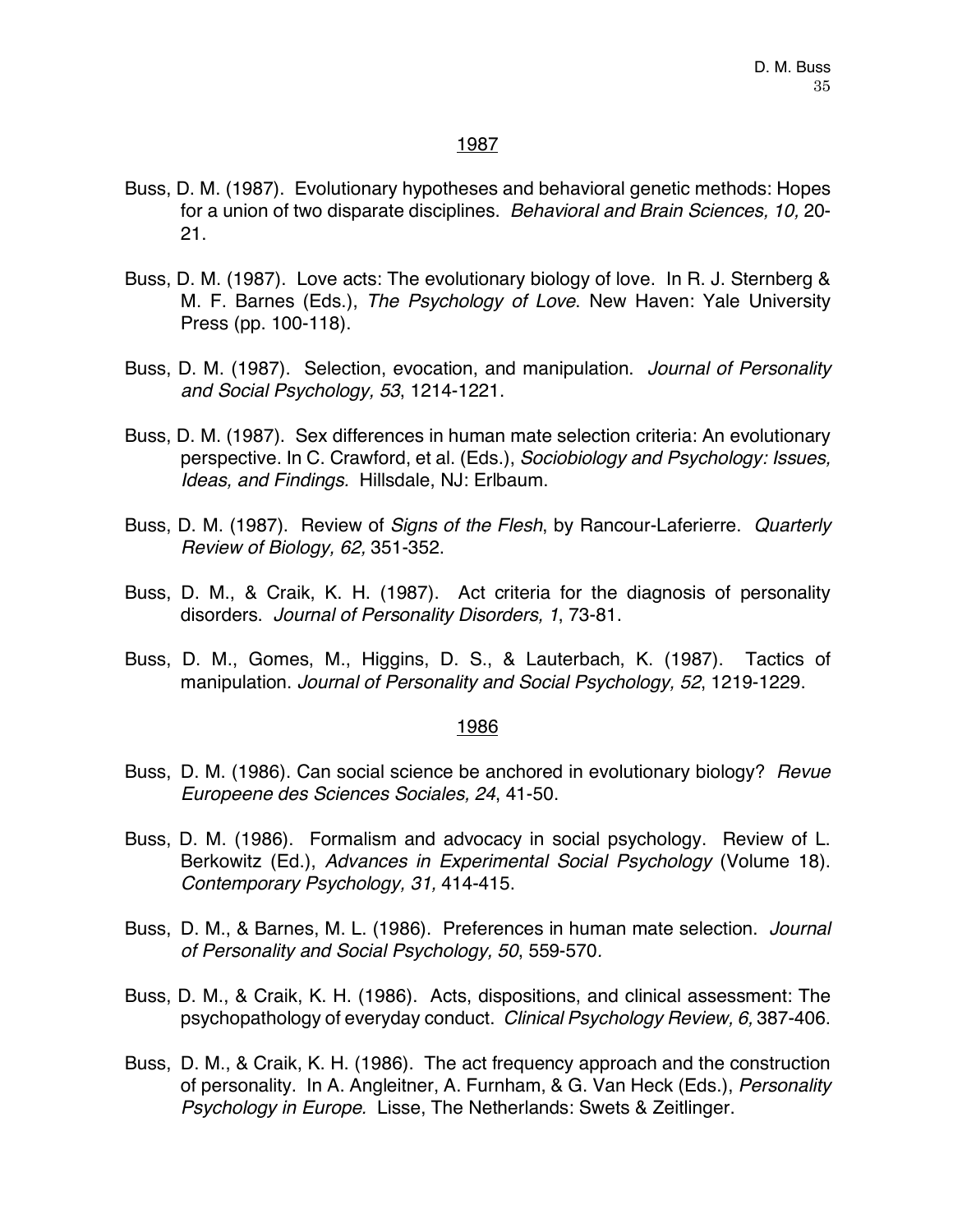Buss, D. M., Craik, K. H., & Dake, K. L. (1986). Contemporary worldviews and perception of the technological system. In J. Menkes & V. Covello (Eds.), *Contemporary Issues in Risk Analysis: The Social and Behavioral Sciences.* New York: Plenum.

#### 1985

- Barnes, M. L., & Buss, D. M. (1985). Sex differences in the interpersonal behavior of married couples. *Journal of Personality and Social Psychology, 48,* 122-129.
- Buss, D. M. (1985). The act frequency approach to the interpersonal environment. *Perspectives in Personality, 1*, 173-200.
- Buss, D. M. (1985)*.* The temporal stability of acts, trends, and patterns. In C. D. Spielberger & J. N. Butcher, (Eds.), *Advances in Personality Assessment,* Volume 5. Hillsdale, NJ: Erlbaum.
- Buss, D. M. (1985). Human mate selection. *American Scientist*, *73*, 47-51.
- Buss, D. M. (1985). Inheritance strategies, resource allocation, and causal alternatives for individual traits. *Behavioral and Brain Sciences, 8,* 671-672.
- Buss, D. M., & Craik, K. H. (1985). Why not measure that trait? Alternative criteria for identifying important dispositions. *Journal of Personality and Social Psychology, 48*, 934-946.
- Buss, D. M., Craik, K. H., & Dake, K. L. (1985). Perceptions of decision procedures for managing and regulating hazards. In F. Homburger (Ed.), *Safety Evaluation and Regulation*. New York: S. Karger.

- Buss, D. M. *(*1984*).* Evolutionary biology and personality psychology: Toward a conception of human nature and individual differences. *American Psychologist, 39*, 1135-1147.
- Buss, D. M. (1984). Marital assortment for personality dispositions: Assessment with three data sources. *Behavior Genetics, 14*, 111-123.
- Buss, D. M. (1984). Toward a psychology of person-environment (PE) correlation: The role of spouse selection. *Journal of Personality and Social Psychology, 47,* 361- 377.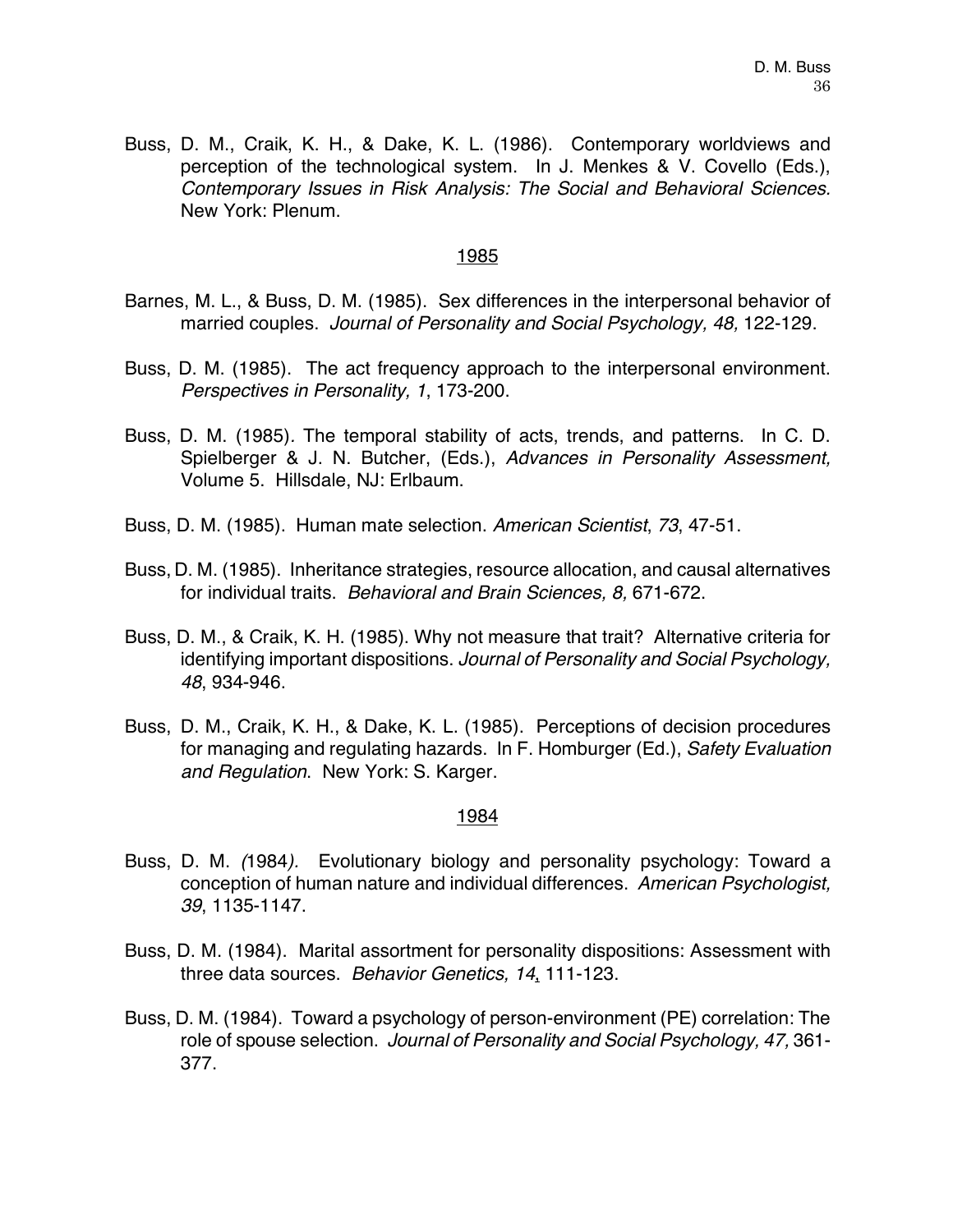Buss, D. M., & Craik, K. H. (1984). Acts, dispositions, and personality. In B. A. Maher & W. B. Maher (Eds.), *Advances in Experimental Personality Research*, Volume 13. New York: Academic Press.

#### 1983

- Buss, D. M., & Craik, K. H. (1983). The act frequency approach to personality. *Psychological Review, 90* 105-126.
- Buss, D. M. (1983). Evolutionary biology and personality psychology: Implications of genetic variability. *Personality and Individual Differences, 4*, 53-61
- Buss, D. M., & Craik, K. H. (1983). Act prediction and the conceptual analysis of personality scales: Indices of act density, bipolarity, and extensity. *Journal of Personality and Social Psychology, 45*, 1081-1095.
- Buss, D. M., & Craik, K. H. (1983). Contemporary worldviews: Personal and policy implications. *Journal of Applied Social Psychology, 13*, 259-280.
- Buss, D. M, & Craik, K. H. (1983). The dispositional analysis of everyday conduct. *Journal of Personality, 51*, 393-412.

# 1982

- Buss, D. M. (1982). A new theory, a new era. Review of P. Hettema's *Personality and Adaptation. Journal of Personality Assessment, 46*, 98-100.
- Buss, D. M. (1982). A paradigm for personality? Review of H. J. Eysenck's *A Model for Personality* and R. Lynn's *Dimensions of Personality. Contemporary Psychology*, 27, 341-343.

- Block, J., Buss, D. M., Block, J. H., & Gjerde, P. F. (1981). The cognitive style of breadth of categorization: Longitudinal consistency of personality correlates. *Journal of Personality and Social Psychology, 40,* 770-779.
- Buss, D. M. (1981). Predicting parent-child interactions from children's activity level. *Developmental Psychology, 17*, 59-65.
- Buss, D. M. (1981). Sex differences in the evaluation and performance of dominant acts. *Journal of Personality and Social Psychology, 40*, 147-154.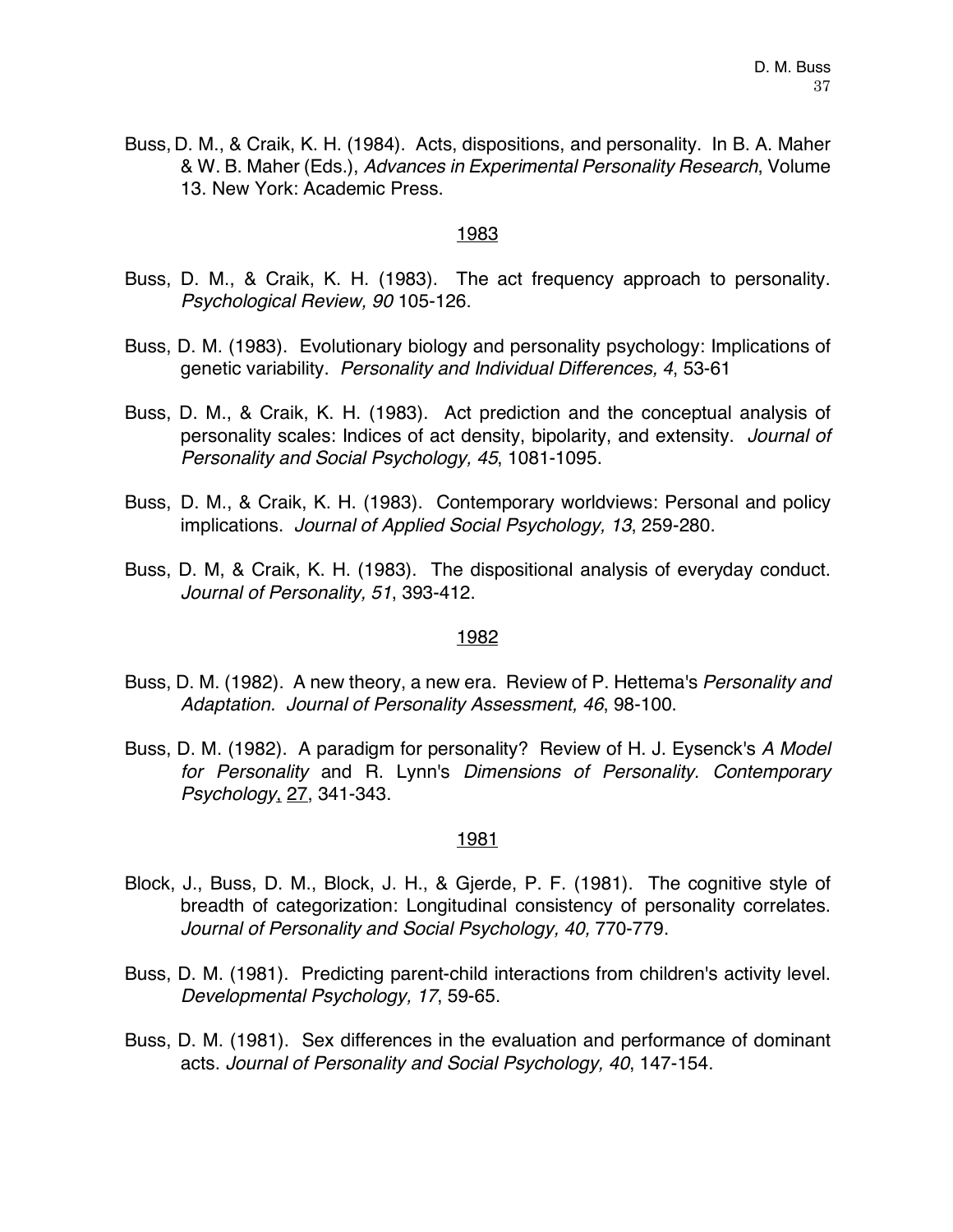Buss, D. M., & Craik, K. H. (1981). The act frequency analysis of interpersonal dispositions: Aloofness, gregariousness, dominance, and submissiveness. *Journal of Personality, 49*, 175-192.

# 1980

- Buss, D. M., Block, J. H., & Block, J. (1980). Preschool activity level: Personality correlates and developmental implications. *Child Development, 51*, 401-408.
- Buss, D. M., & Craik, K. H. (1980). The frequency concept of disposition: Dominance and prototypically dominant acts. *Journal of Personality, 43*, 379-392.
- Buss, D. M., & Ozer, D. J. (1980). Inference and the interpretation of test scores. *American Psychologist, 35*, 475-476.

# **University Service**

University of Texas at Austin [1996 – present]

| 2019-2020        | Psychology Department Representative, Promotion and Tenure<br>Committee, COLA [College of Liberal Arts]                                                                                                                  |
|------------------|--------------------------------------------------------------------------------------------------------------------------------------------------------------------------------------------------------------------------|
| $1996 - present$ | Head, Individual Differences and Evolutionary Psychology Area                                                                                                                                                            |
| $1996 - present$ | Director, Evolutionary Psychology Research Lab                                                                                                                                                                           |
| 2006 - 2019      | Member, Steering Committee: advises Department Chair on<br>major decisions involving hiring, promotion, retention of faculty<br>and future of department                                                                 |
| $1996 - present$ | Chair, IDEP Admissions Committee                                                                                                                                                                                         |
| $1998 - present$ | <b>Faculty Search Committees</b>                                                                                                                                                                                         |
| $1998 - present$ | <b>Chair and Member, Promotion Committees</b>                                                                                                                                                                            |
| $2009 - 2013$    | Member, SURE Committee (Summer Undergraduate Research<br>Experience). Places minority and underrepresented<br>undergraduates into research labs to gain experience, making<br>them more competitive for graduate school. |
| $2006 - 2015$    | <b>Psychology Representative Speaker for University-Wide</b><br><b>Freshman Honors Class</b>                                                                                                                             |
| 2014 and 2017    | Commencement Speaker for Psychology Department                                                                                                                                                                           |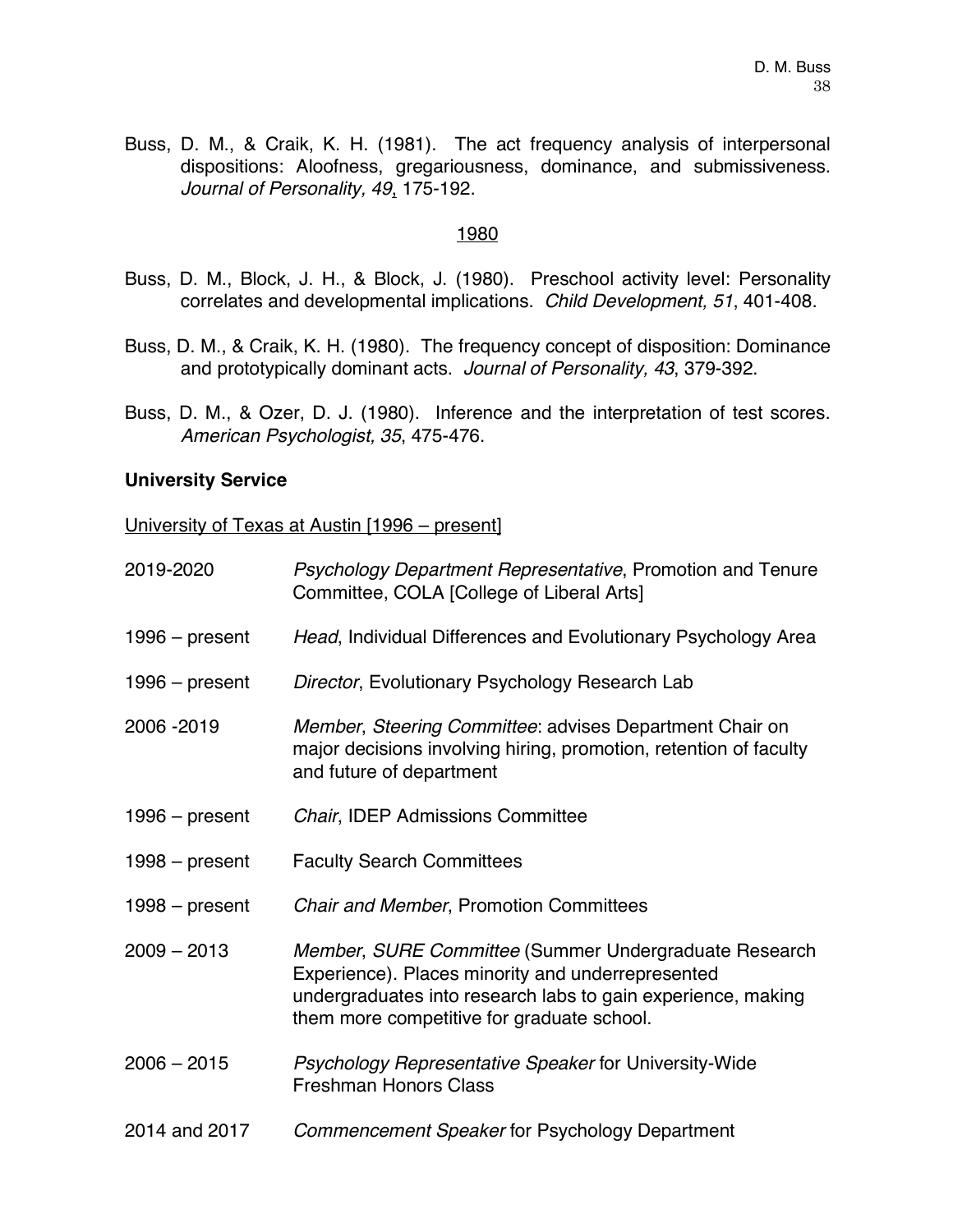- 2013 *Keynote Speaker, Hot Science, Cool Talks*. Public lecture for science outreach on UT campus to capacity audience of 1,200.
- 2017 *Keynote Speaker, Hot Science, Cool Talks*. Public lecture for science outreach on UT campus to capacity audience of 400.

University of Michigan [1985 – 1996]

*Head*, Personality Psychology Area, University of Michigan

*Director*, Evolutionary Psychology Research Lab

*Head*, Evolution and Human Behavior Program

*Executive Committee*, Department of Psychology

Harvard University [1981 – 1985]

*Director,* Evolutionary Psychology Research Lab

*Member,* Faculty Search Committee

*Member*, Graduate Admissions Committee

*Member*, Computer Committee **Funded Research Grants**

- Bridge Grant, *The psychology of sexual morality*, Department of Psychology, University of Texas. 9/1/15 – 8/31/17.
- Faculty research support from Rappoport-King Scholarship Fund for supervising award-winning Annia Raja, for research: *Women's evolved mating psychology and sexual response*. 10/20/10 – 8/30/11.
- Faculty research support from Rapoport-King Scholarship Fund for supervising award-winning Amanda Wills, who received a Rapoport-King Scholarship. 10/20/08 – 8/30/09.
- Supervisor of two Undergraduate Research Fellowship Award winners, Lisa Boyars and Amanda Wills. 10/22/08 – 8/30/09.
- Supervised Undergraduate Research Fellowship (URF). *Sexual victimization and the menstrual cycle.* 9/1/06 – 8/31/07.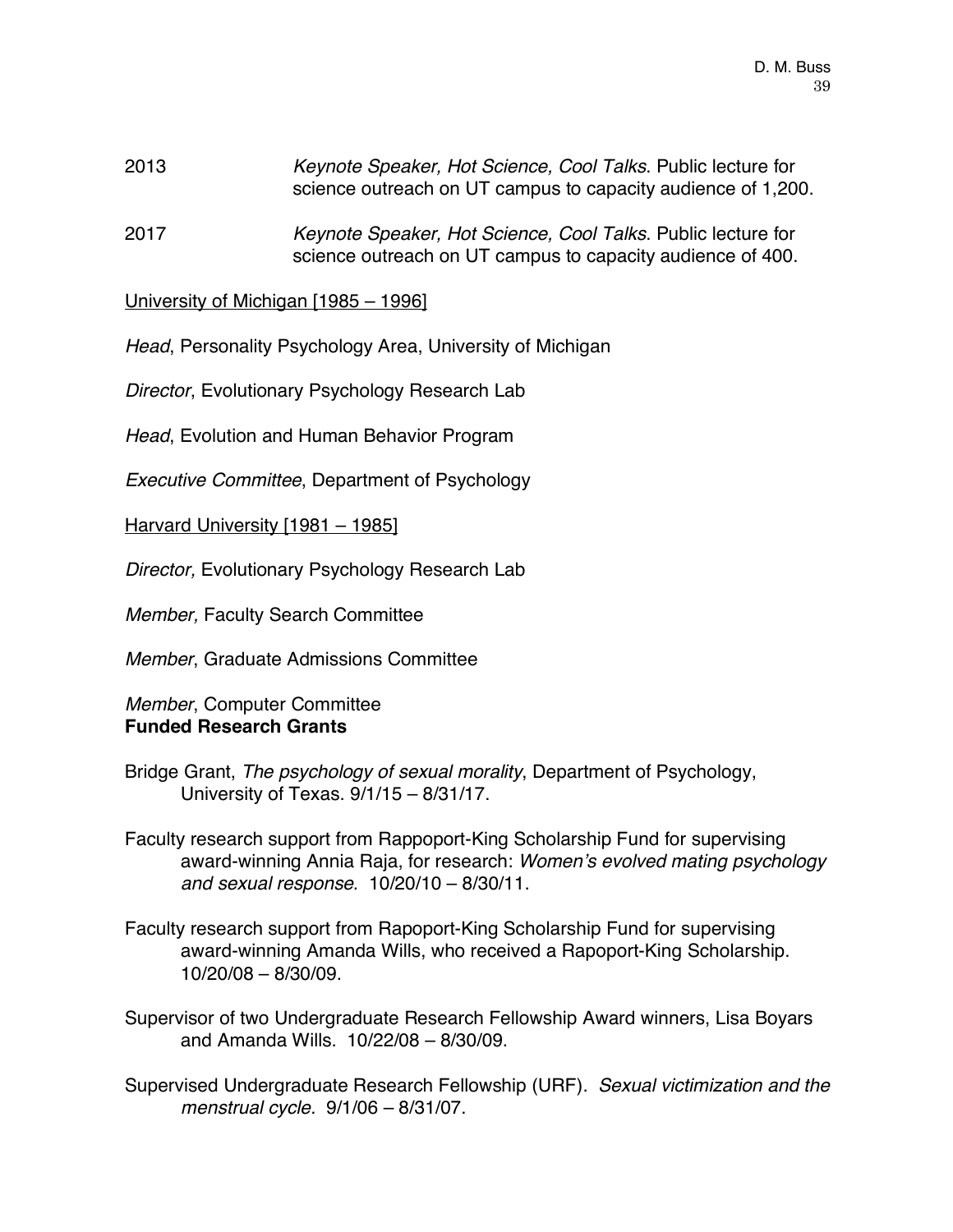- University of Texas, Austin, Office of the Vice-President for Research. *Strategies for preventing sexual victimization.* 9/1/05 – 8/31/06.
- Criminal Justice Division, State of Texas. *A program to end stalking and its negative consequences.* 9/1/03 – 8/31/04.

Hogg Foundation, *Stalking and Adolescent Mental Health*, 9/1/02 – 8/30/04.

Hogg Foundation, *Stalking and Adolescent Mental Health*, 9/1/01 – 8/31/02.

- Texas Department of Criminal Justice, 06/01/00 -5/31/01. *A program to prevent stalking and its negative consequences*.
- Bridge Grant, Institute for Social Research (ISR), University of Michigan, *Prestige, status, and reputation*. 09/01/94 – 08/31/96.
- National Science Foundation Grant (NSF) (BNS98-00864) and Gordon P. Getty Trust. Support for *Foundations of Evolutionary Psychology*, Special Project, Center for Advanced Studies in the Behavioral Sciences, Stanford, CA. 09/01/89 – 08/31/90.
- National Institute of Mental Health (NIMH) (MH-41593 and MH-44206). *Selection, evocation, and manipulation*. 9/1/85 – 8/31/90.

# **Media Appearances and Educational Outreach**

**TV Appearances.** More than 30 television appearances, including *CBS* ("This Morning"), *ABC's 20/20, PBS* (Charlie Rose Show), *CBC*, the *Discovery Channel* (frequently aired documentary "Brain Sex"), *The Learning Channel, Lifetime Cable Channel* (Lifetime Magazine), and several *BBC* documentaries (e.g., "Science of Love"). Appearances include the *PBS* special, *The Chemistry of Love*, an *ABC* John Stossel Special on Jealousy and Human Mating, a 4-hour documentary on love on *The Learning Channel, NBC Dateline, NBC Today Show* (interviewed by Matt Lauer), *Dr. Phil*, *Dr. Drew Show*, and *BBC TV*.

**Magazine Coverage.** *New York Times Magazine, Time* (three times), *Newsweek* (three times), *U.S. News and World Report* (cover story), *American Scientist* (cover article), *Glamour, Elle, Mademoiselle, Cosmopolitan, Men's Health, Esquire, Scientific American*, *Psychology Today*, and *Science News*.

**Newspaper Coverage**: *New York Times* (15 times), *Times Higher Education Supplement* (UK), *Sunday Times* (London)*Philadelphia Inquirer, Boston Herald, Boston Globe, Los Angeles Times* (six times), *Detroit News, Chicago Tribune, Washington Post, San Francisco Chronicle, Hartford Courant*, *Wall Street Journal*, and dozens of other newspapers.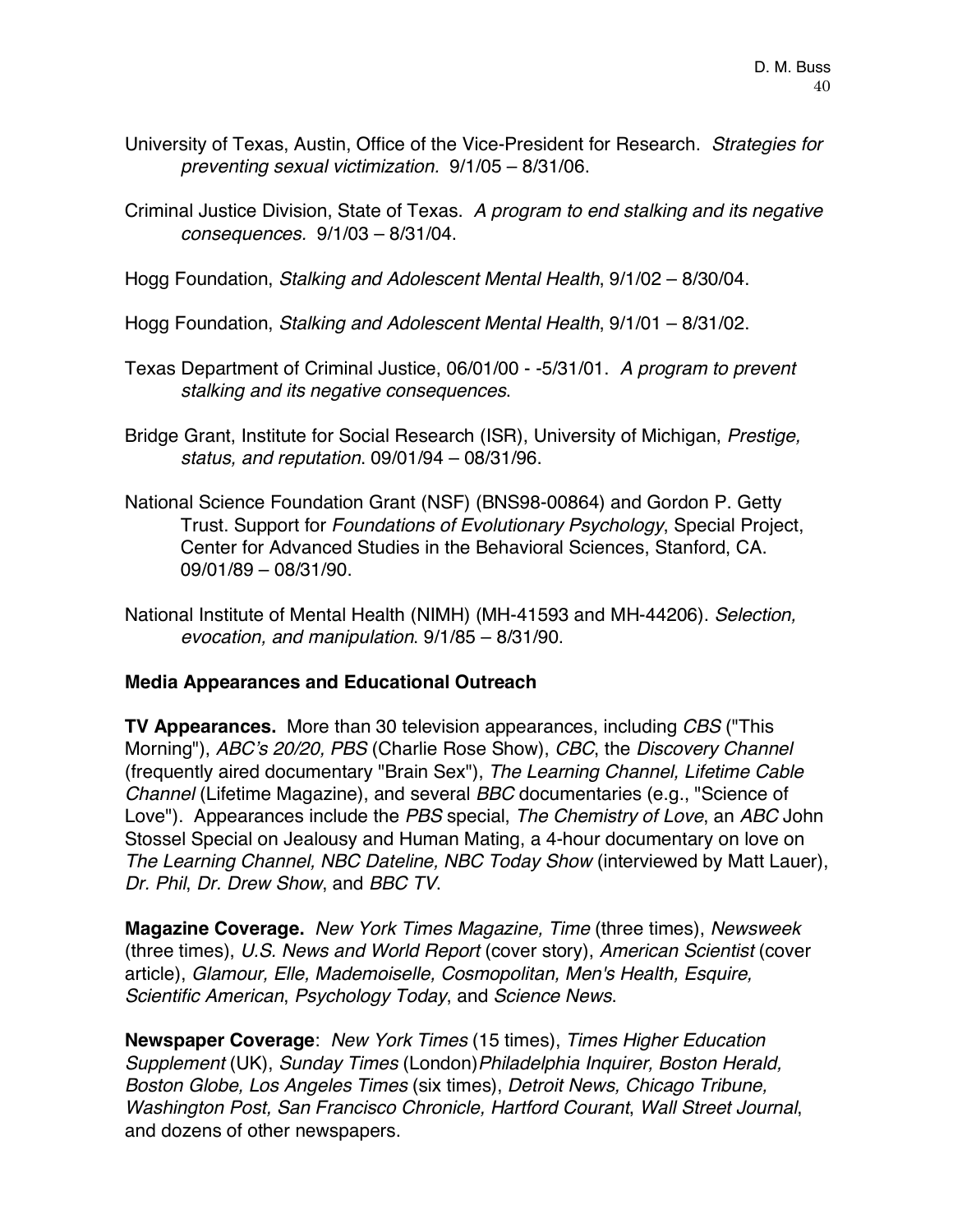**Public Lectures.** I regularly give keynote addresses and invited talks at colleges and universities throughout the country, as well as to publicly open formats such as *The Smithsonian Institute* (Washington, DC), *American Museum of Natural History* (New York), *92nd Street Y* (New York), *Intelligence Squared* (London), and others.

# **Former PhD Students and Their Current Positions (N = 28)**

Dr. Laith Al-Shawaf – Assistant Professor, Department of Psychology, University of Colorado, Colorado Springs.

Dr. Kelly Asao – Assistant Professor [Australian equivalent], Institute of Social Neuroscience, Melbourne, Australia.

Dr. April Bleske-Rechek -- Associate Professor, University of Wisconsin, Eau Claire

- Dr. Michael Botwin Professor and Chair, California State University, Fresno
- Dr. Sean Conlan Private Sector
- Dr. Jaime Cloud, Assistant Professor, Western Oregon University
- Dr. Dan Conroy-Beam, Assistant Professor, University of California, Santa Barbara
- Dr. Todd DeKay -- Associate Dean, Franklin & Marshall College
- Dr. Joshua Duntley Associate Professor, Richard Stockton College of New Jersey
- Dr. Judith Easton Lecturer, Texas State University

Dr. Bruce Ellis – Professor, Director, Robert Wood Johnson Foundation Research Network on Adaptations to Childhood Stress, University of Utah

Dr. Diana Santos Fleischman – Tenured Senior Lecturer, University of Portsmouth

Dr. Cari Goetz — Assistant Professor, California State University, San Bernardino

Dr. Susanna Kugeares – Clinical Private Sector [co-mentored with Dr. Michael Telch]

- Dr. Martie Haselton Professor, University of California, Los Angeles
- Dr. Sarah Hill –Associate Professor, Texas Christian University
- Dr. Heidi Greiling—Adjunct Professor, University of Maryland, London Campus